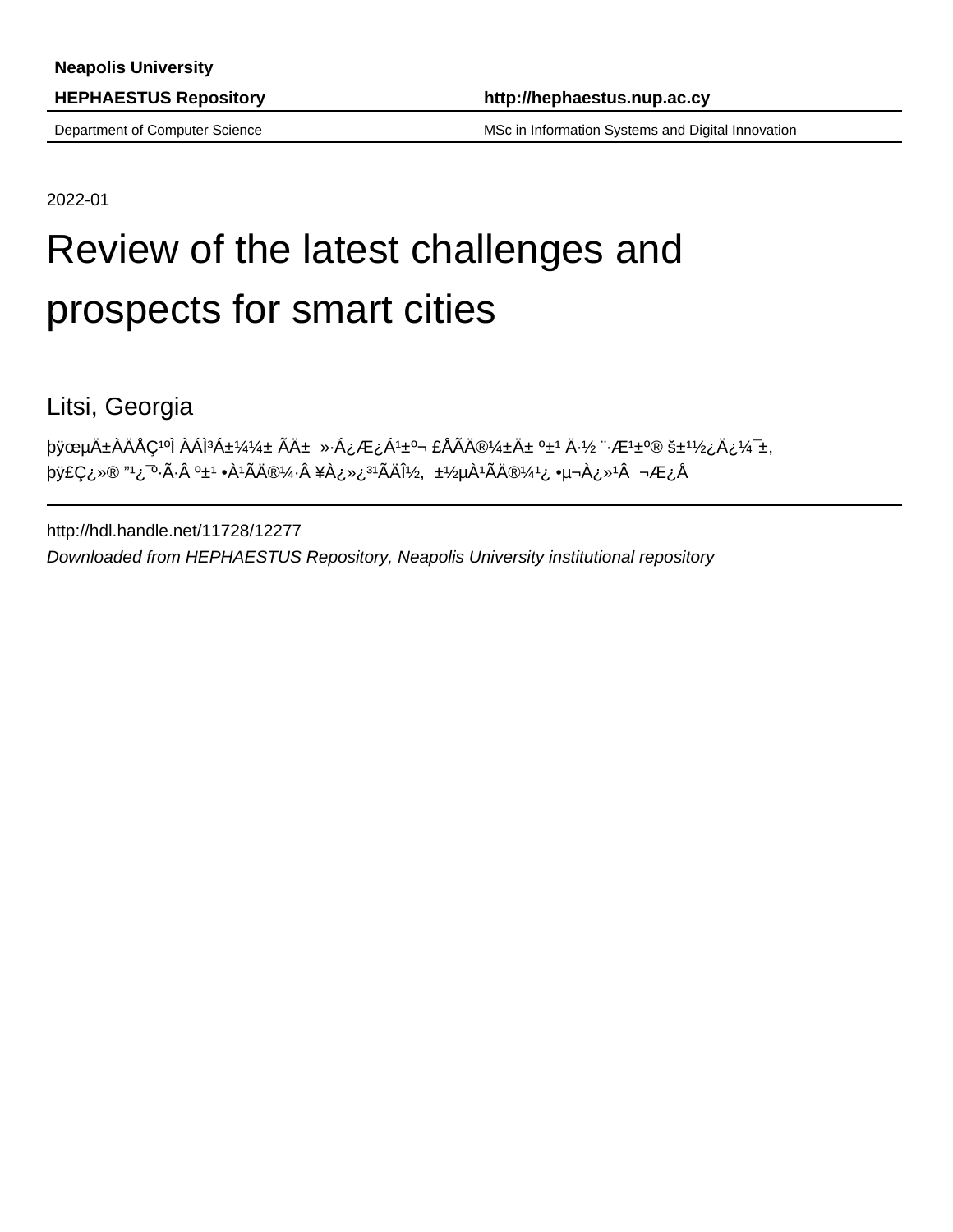**JANUARY 2022**



# **SCHOOL OF NEAPOLIS UNIVERSITY PAFOS**

# *"REVIEW OF THE LATEST CHALLENGES AND PROSPECTS FOR SMART CITIES"*

**GEORGIA LITSI**

**January 2022**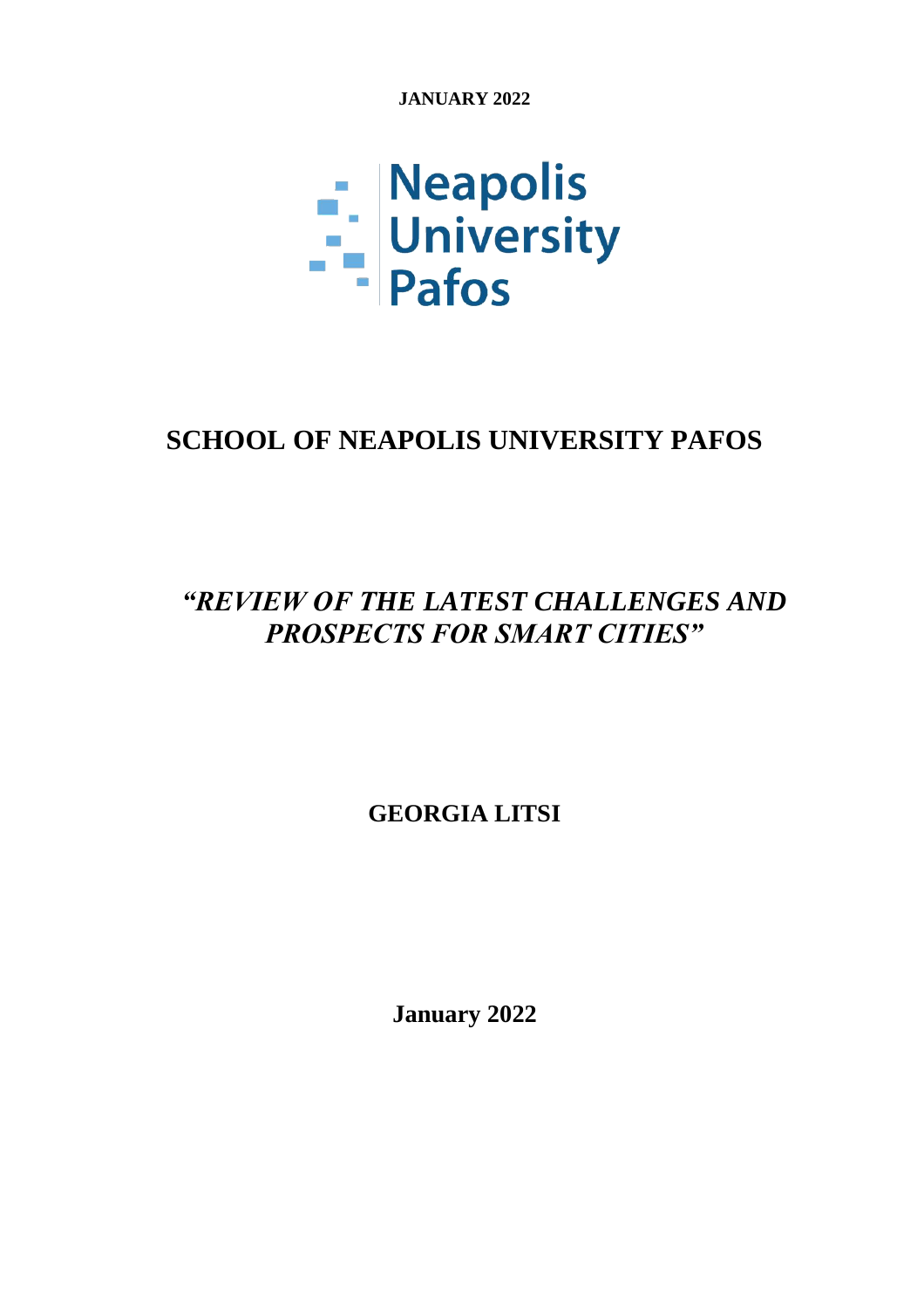

# **SCHOOL OF NEAPOLIS UNIVERSITY PAFOS**

# *"REVIEW OF THE LATEST CHALLENGES AND PROSPECTS FOR SMART CITIES"*

**This thesis was submitted for distance acquisition of a postgraduate degree in Information Systems and Digital Innovation at Neapolis University** 

# **GEORGIA LITSI**

**January 2022**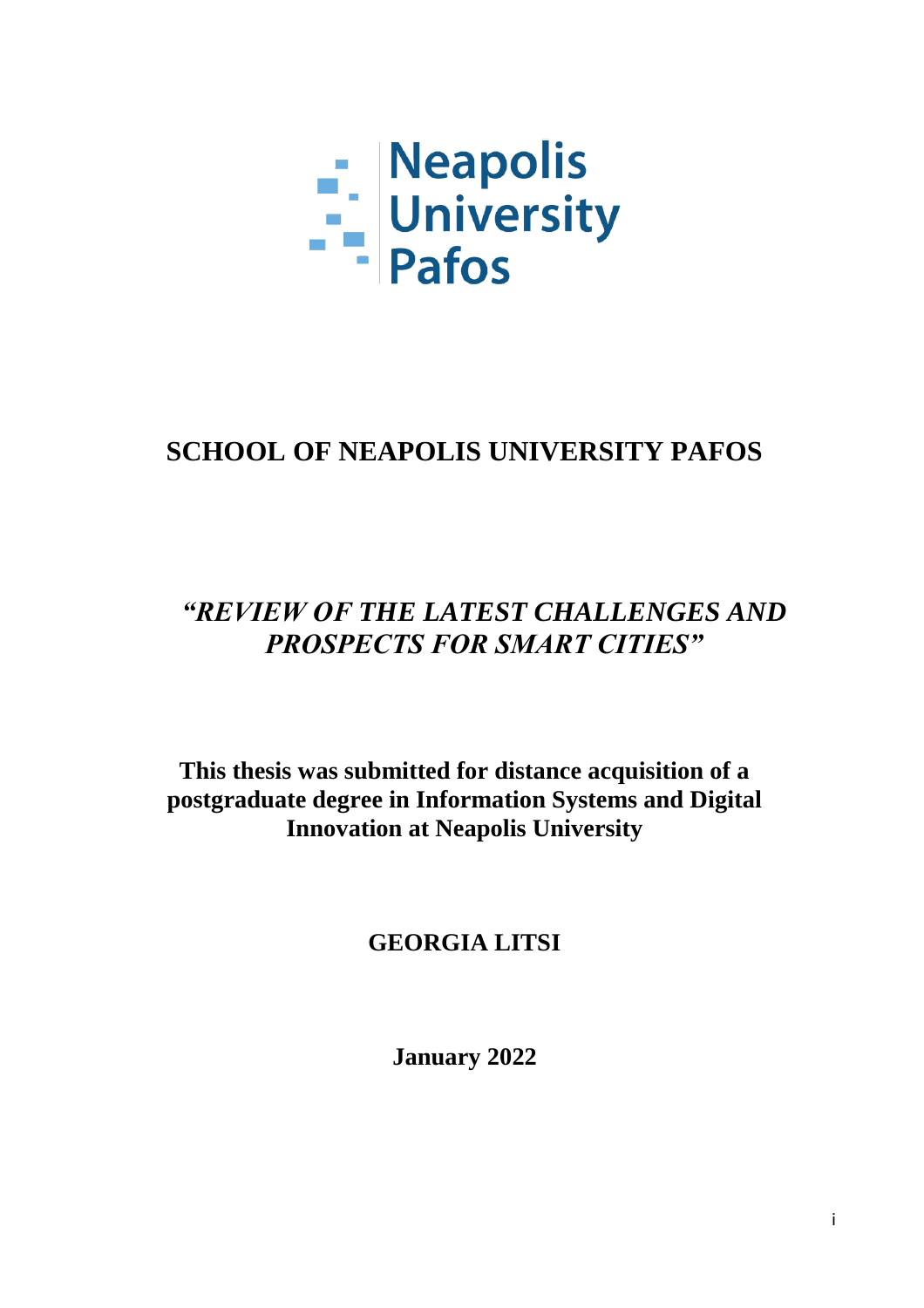# Copyrights

Copyright © Georgia Litsi, 2022

All rights reserved.

The dissertation's approval by Neapolis University Pafos does not necessarily imply acceptance of the author's views by the University.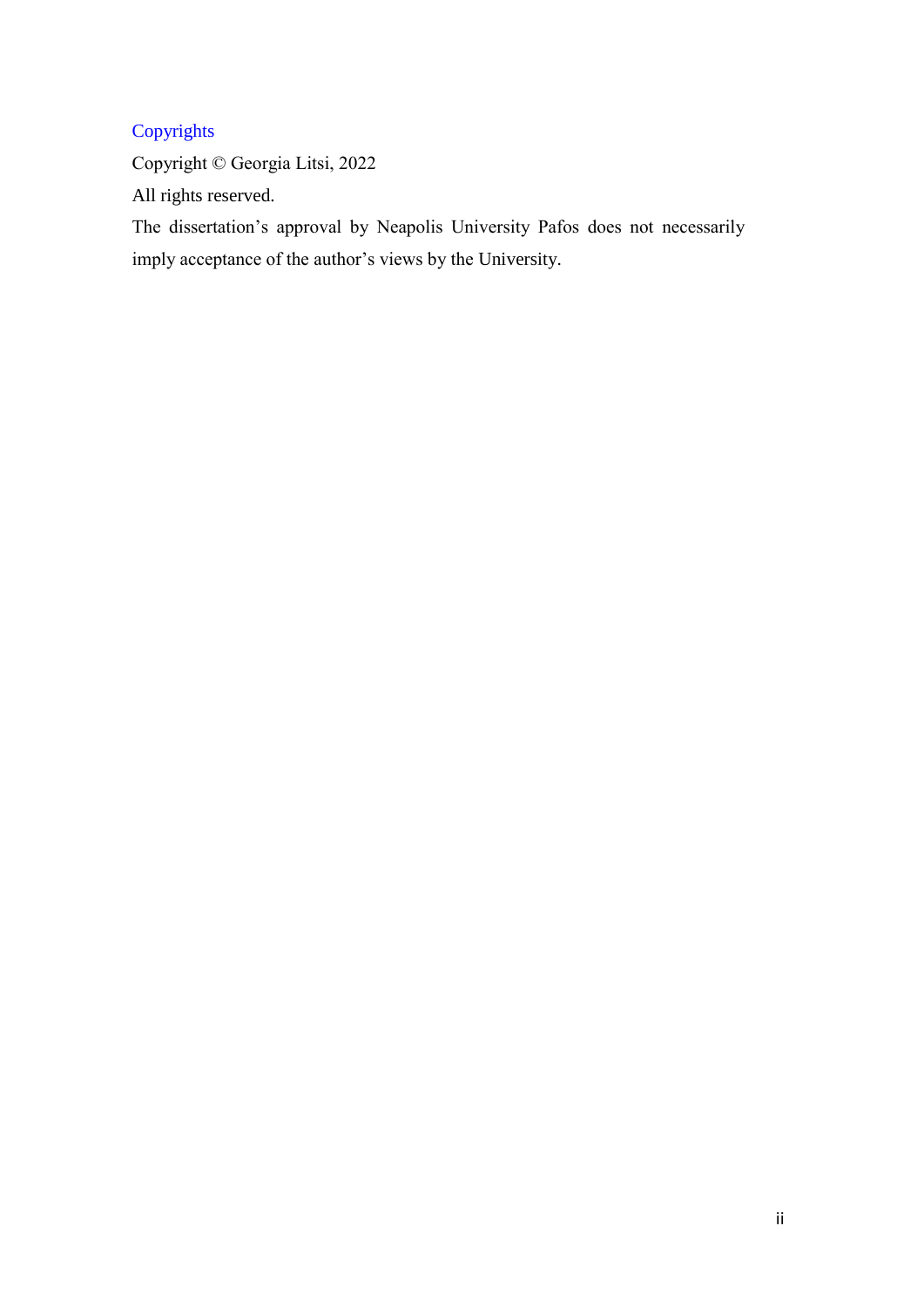# **Contents**

| 1.1              |  |  |  |  |  |  |
|------------------|--|--|--|--|--|--|
| 1.2              |  |  |  |  |  |  |
| 1.3              |  |  |  |  |  |  |
| 1.4              |  |  |  |  |  |  |
| 1.5              |  |  |  |  |  |  |
| 1.6              |  |  |  |  |  |  |
|                  |  |  |  |  |  |  |
|                  |  |  |  |  |  |  |
| 2.1<br>2.1.1     |  |  |  |  |  |  |
| 2.1.2            |  |  |  |  |  |  |
| 2.1.3            |  |  |  |  |  |  |
| $2.2\phantom{0}$ |  |  |  |  |  |  |
|                  |  |  |  |  |  |  |
| <b>3.1</b>       |  |  |  |  |  |  |
| 3.1.1            |  |  |  |  |  |  |
| 3.1.2            |  |  |  |  |  |  |
| 3.1.3            |  |  |  |  |  |  |
| 3.1.4            |  |  |  |  |  |  |
| 3.1.5            |  |  |  |  |  |  |
| 3.1.6            |  |  |  |  |  |  |
| 3.1.7            |  |  |  |  |  |  |
| 3.1.8            |  |  |  |  |  |  |
| 3.1.9            |  |  |  |  |  |  |
| 3.1.10<br>3.1.11 |  |  |  |  |  |  |
| 3.1.12           |  |  |  |  |  |  |
| 35               |  |  |  |  |  |  |
| 3.2              |  |  |  |  |  |  |
|                  |  |  |  |  |  |  |
|                  |  |  |  |  |  |  |
| 4.1              |  |  |  |  |  |  |
| 4.2              |  |  |  |  |  |  |
| 4.3              |  |  |  |  |  |  |
| 4.4              |  |  |  |  |  |  |
| 4.5              |  |  |  |  |  |  |
| 4.6              |  |  |  |  |  |  |
| 4.7              |  |  |  |  |  |  |
| 4.8              |  |  |  |  |  |  |
|                  |  |  |  |  |  |  |
|                  |  |  |  |  |  |  |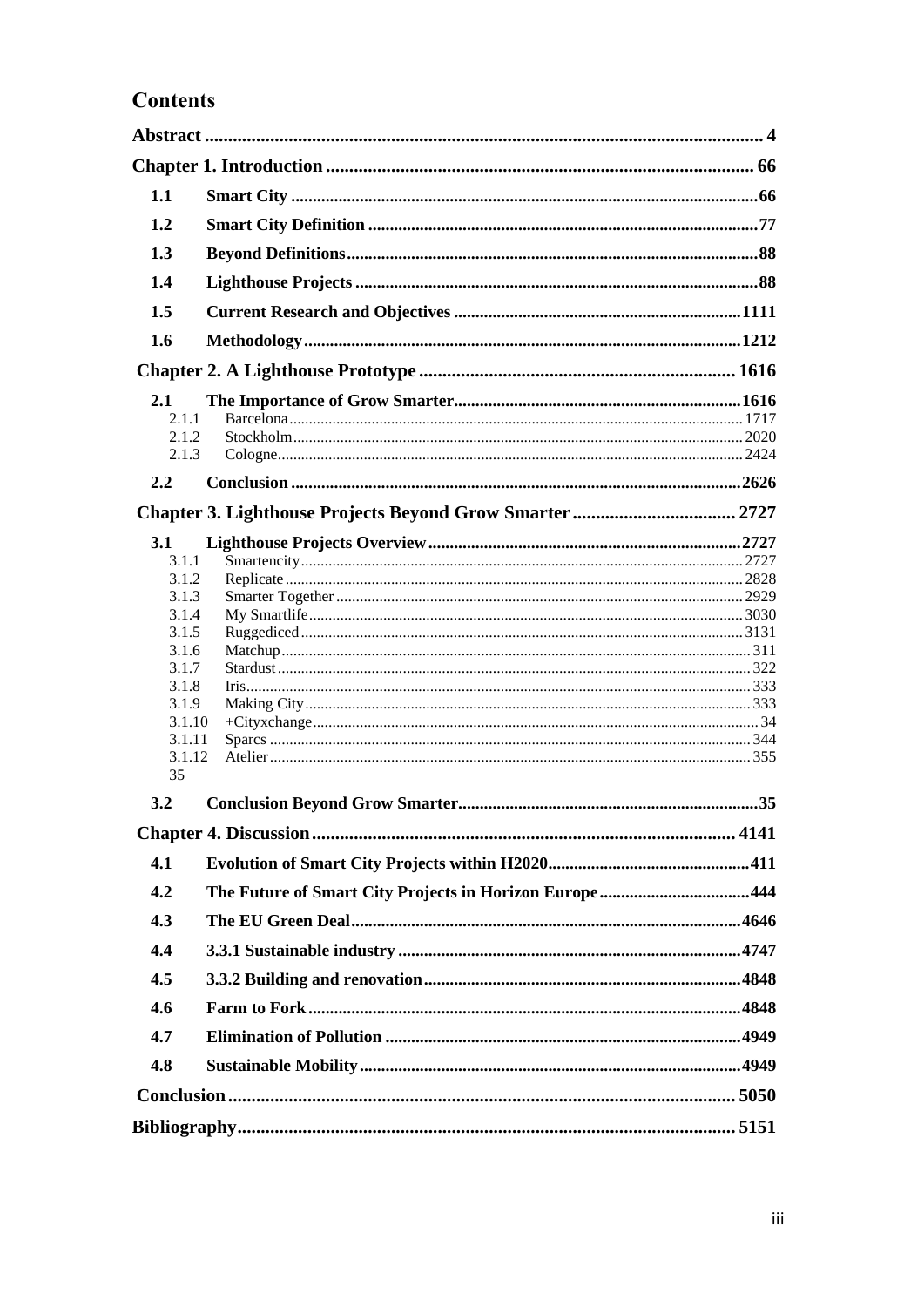# **List of Tables**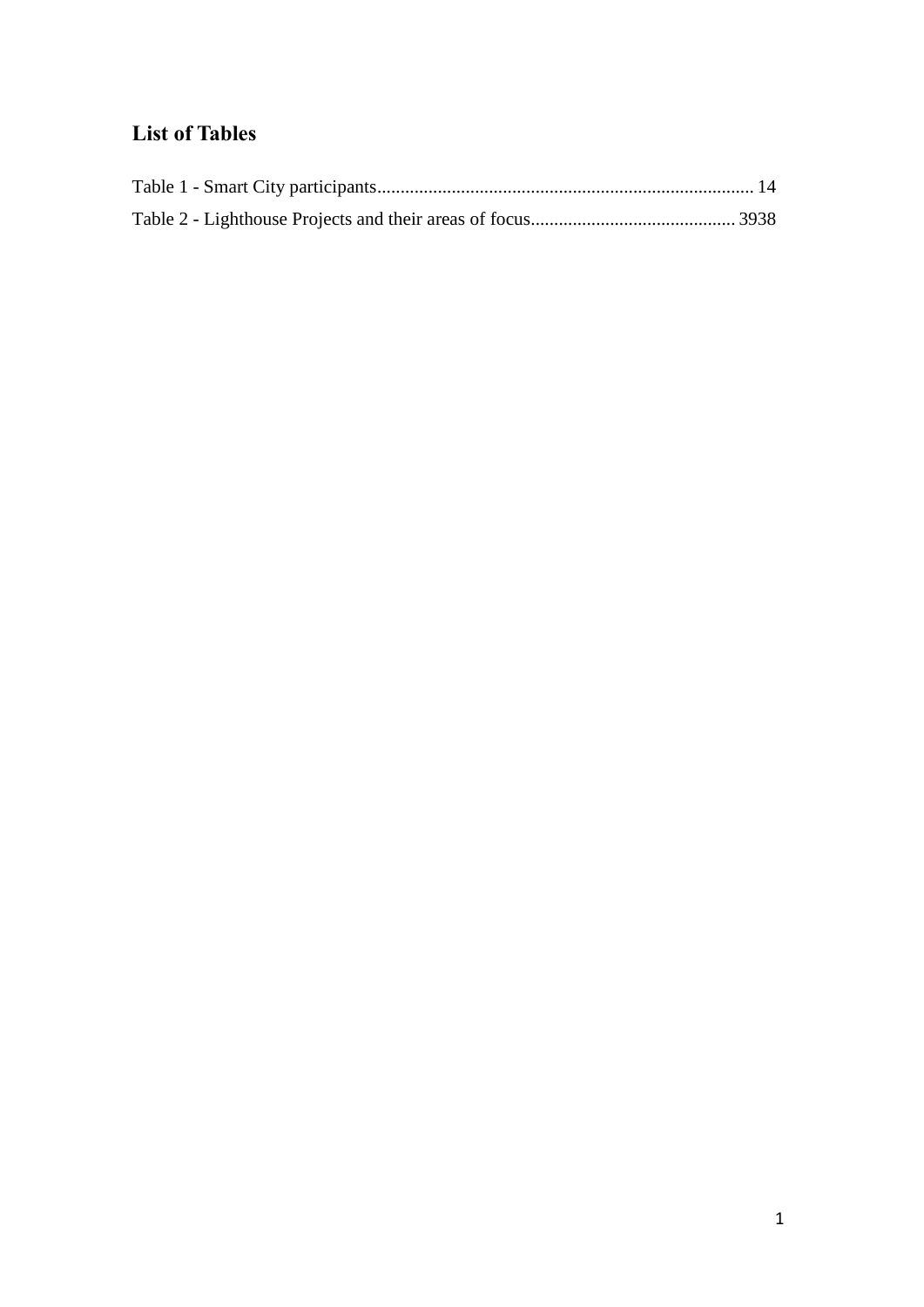# **Student Name:** Georgia Litsi

# **Postgraduate Thesis Title:** "*Review of the Latest Challenges and Prospects for Smart Cities"*

This Master's Thesis was prepared during the studies for the distance master's degree at Neapolis University and was approved on 24/01/2022 by the members of the Examination Committee.

#### **Examination Committee:**

First Supervisor: Associate Professor Vasos Vassiliou Member of the Examination Committee: Assistant Professor Zinon Zinonos Member of the Examination Committee: George Drosatos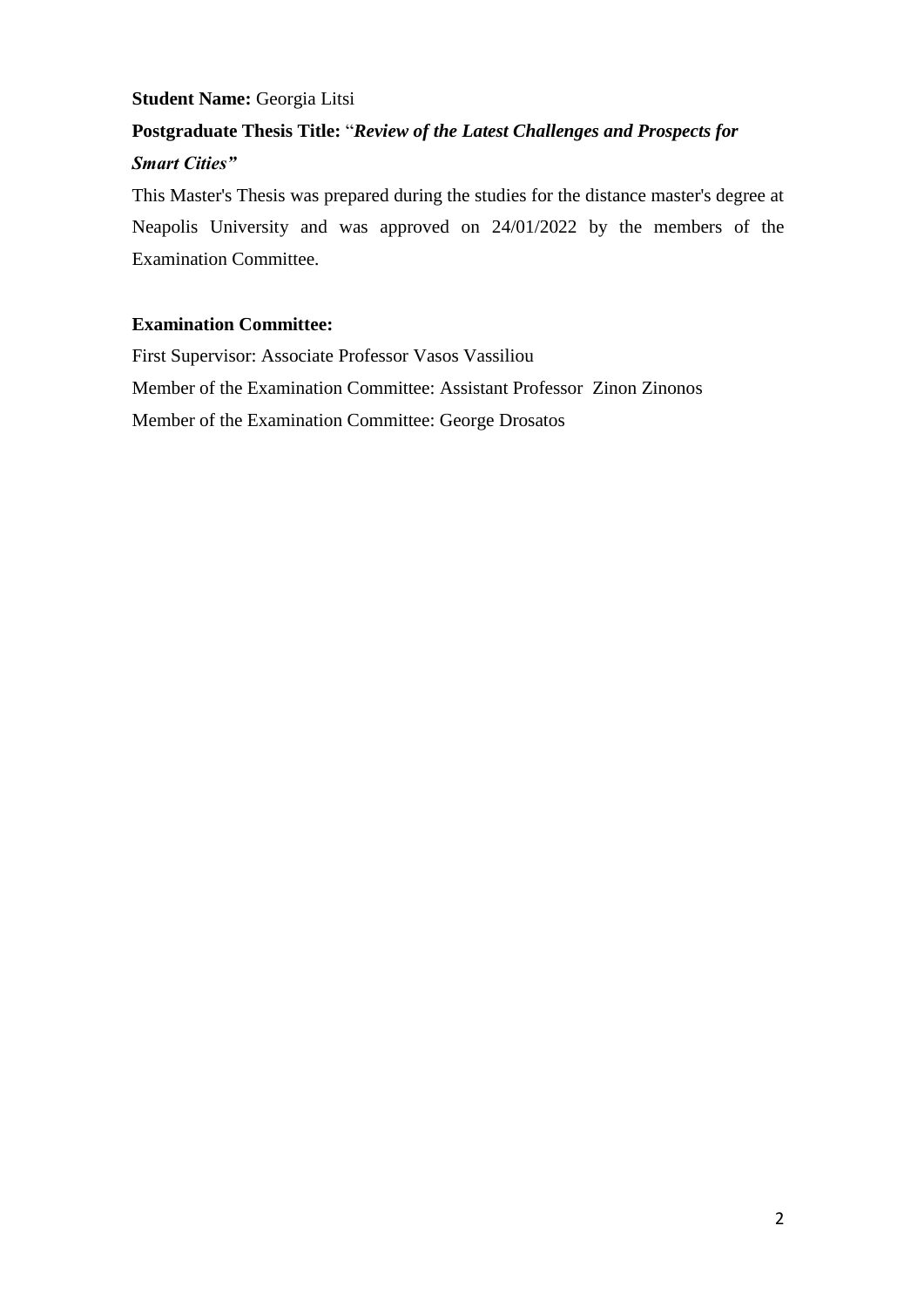# **Acknowledgements**

I would like to express my gratitude to my supervisors, Prof. Vasos Vassiliou and Dr. Zinon Zinonos for their support and continuous advice on my dissertation. Their valuable knowledge and guidance encouraged me during my academic research. I would also like to thank all the members at the Neapolis University of Pafos for their support and their kind help during my course of study at the university. Finally, I would like to thank my husband and family for their encouragement to participate in Information Systems and Digital Innovation Master's and complete my study.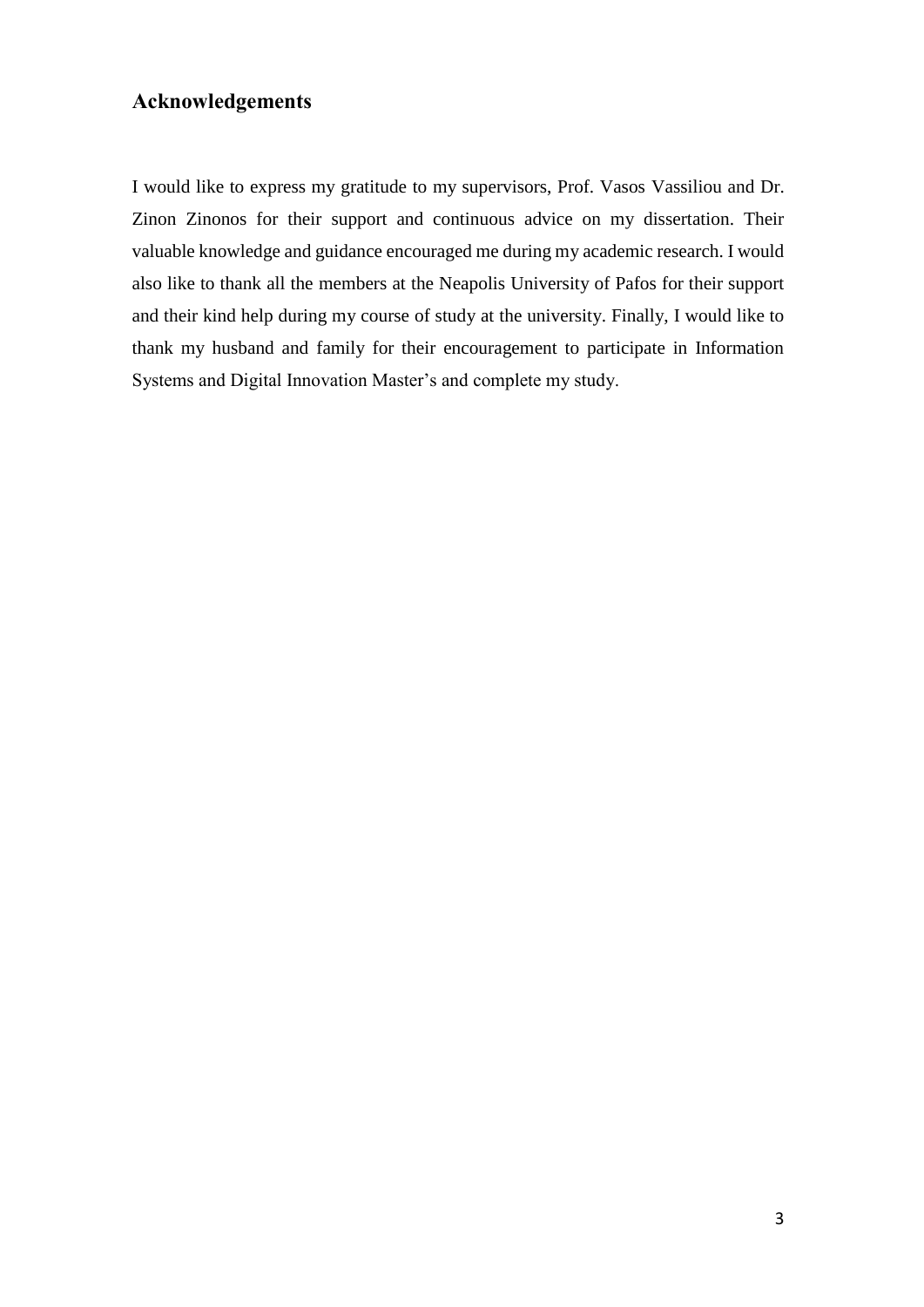#### <span id="page-8-0"></span>**Abstract**

The concept of a Smart City has been theorized and envisioned in the 1990s, but it was in the last decade where the concept became a reality. The European Union with its Horizon 2020 innovation and research program made the creation of Smart Cities a reality. In this study the Lighthouse projects that stemmed from the Horizon 2020 are examined to see the issues they tackled and the course of the actions taken by the participating cities in Europe. To achieve this, all the Lighthouse projects and the participating cities that have either been completed, or are still ongoing from the year 2014 onwards, were examined with regards to their objectives that they had set. For the completed projects the results that they had published were used to investigate if they had achieved what they had set out to do. The results illustrate that over time the focus of the projects shifted from a holistic approach towards the Positive Energy District concept. In addition, in this study, we discuss how the Lighthouse projects and their results helped change and affect different industries (energy sector, automation, and construction industry), the European Union's goals and the current EU legislation (Green Deal).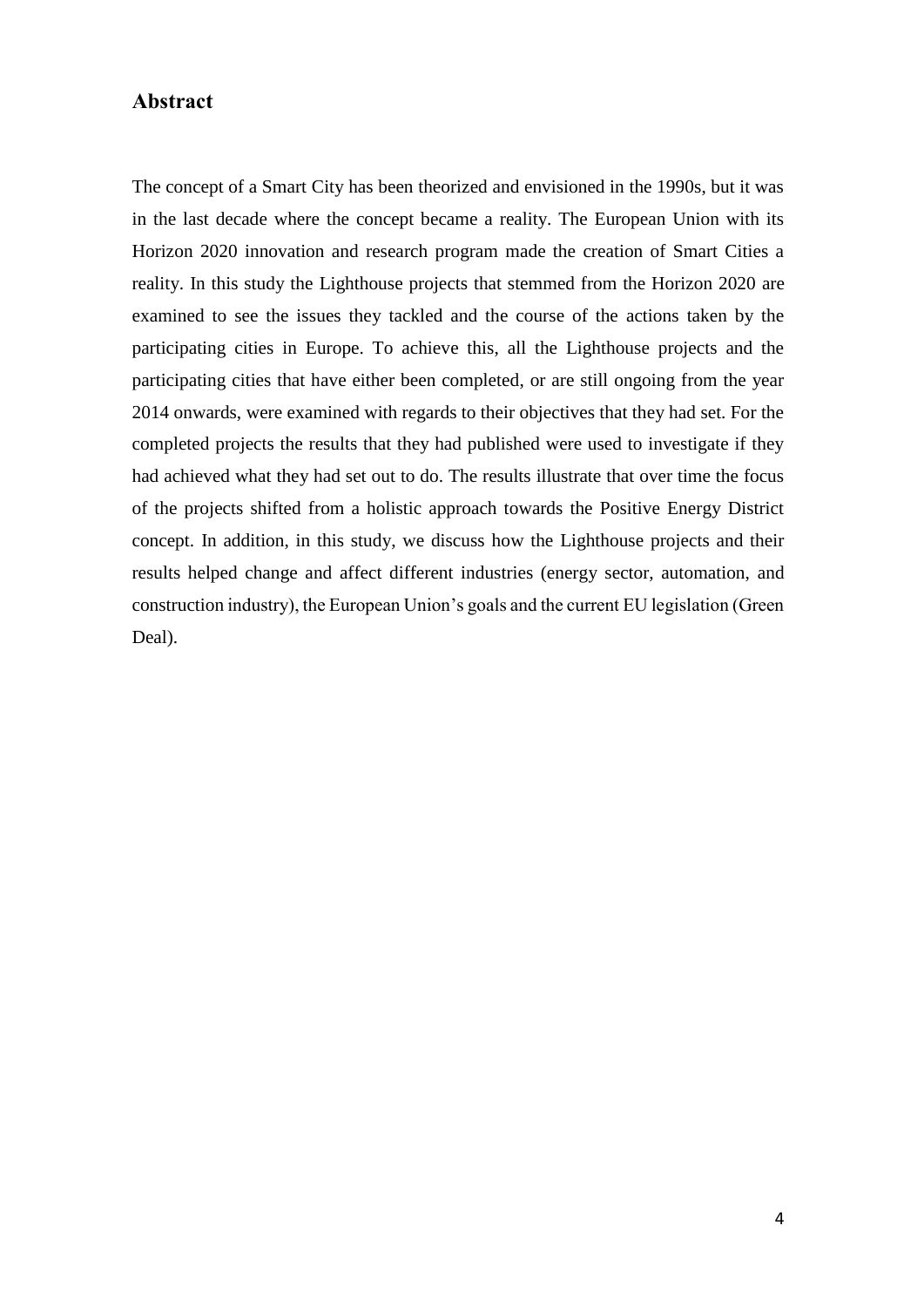# **Περίληψη**

Η έννοια της έξυπνης πόλης εμφανίστηκε σαν όραμα από τη δεκαετία του 1990, παρόλα αυτά πραγματοποιήθηκε και εφαρμόστηκε στην καθημερινότητα μας την τελευταία δεκαετία. Το πρόγραμμα Horizon 2020 είναι ένα καινοτόμο, ερευνητικό πρόγραμμα της Ευρωπαϊκής Ένωσης το οποίο δημιουργήθηκε με σκοπό την υλοποίηση των «Έξυπνων Πόλεων». Στην παρούσα έρευνα θα μελετηθούν τα Lighthouse Projects που συμμετείχαν στο Horizon 2020 με στόχο την ανάδειξη των κυριότερων σημείων ενδιαφέροντος όσον αφορά τις παρεμβάσεις και την πορεία τους στην πάροδο των χρόνων. Για να υλοποιηθεί, χρειάστηκε να μελετηθούν όλες οι Lighthouse πόλεις και οι αντικειμενικοί στόχοι που τέθηκαν σε αυτές από το 2014. Τα δεδομένα που προέκυψαν από τα προγράμματα που έχουν ολοκληρωθεί μελετώνται ως προς το βαθμό επίτευξης των στόχων που είχαν τεθεί αρχικά. Από τη μελέτη προκύπτει ότι υπήρξε μετατόπιση του ενδιαφέροντος από την ευρεία εισαγωγή έξυπνων παρεμβάσεων στον περιορισμό των παρεμβάσεων στον τομέα της Ενέργειας. Επιπλέον, στην παρούσα Διπλωματική διατριβή συζητείται τόσο η επιρροή και οι αλλαγές που επήλθαν από τα Lighthouse Projects στους στόχους και τη νομοθεσία της Ευρωπαϊκής Ένωσης όσο και σε διάφορες Βιομηχανίες όπως της Ενέργειας, του Αυτοματισμού.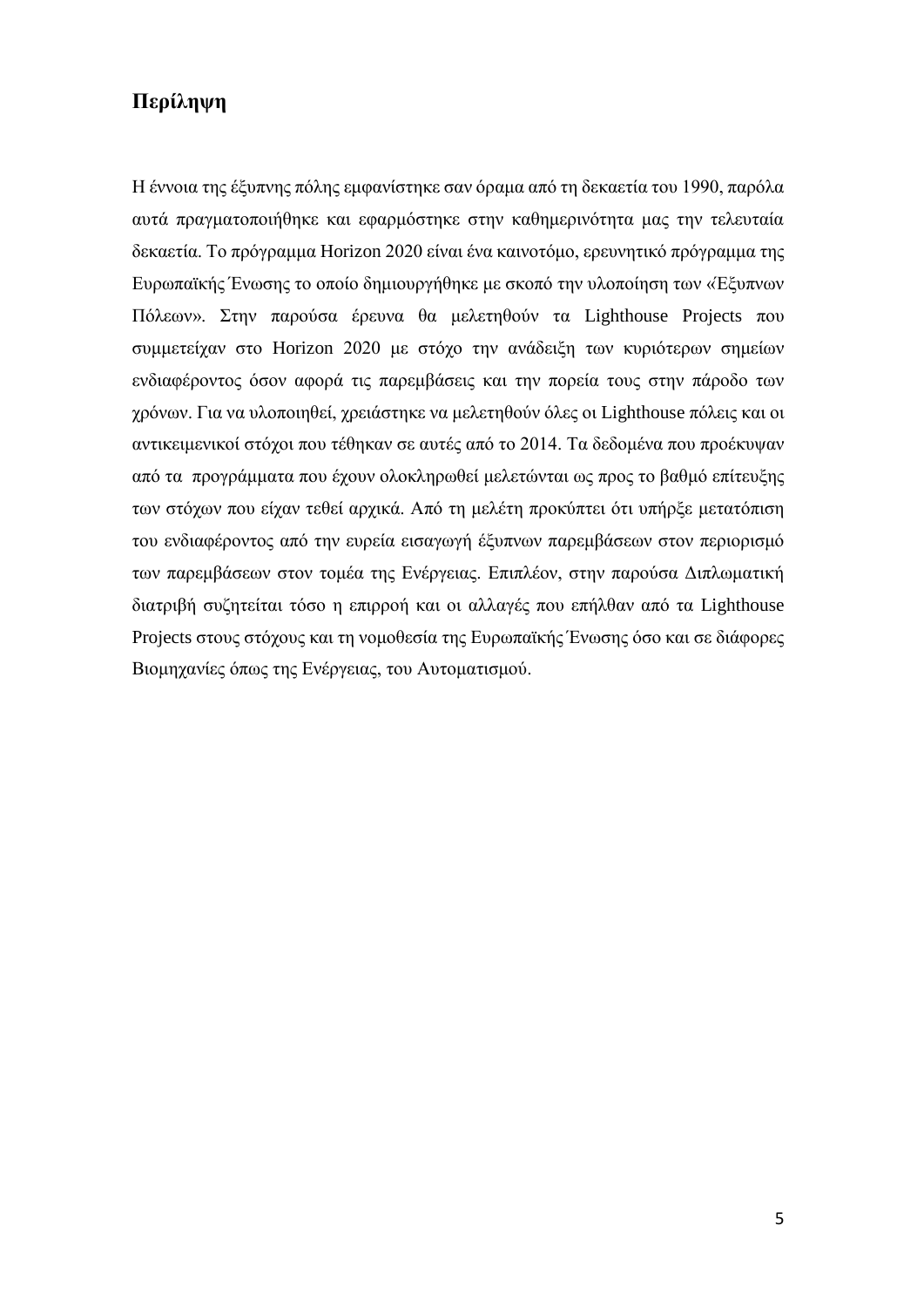# <span id="page-10-0"></span>**Chapter 1. Introduction**

Over the past few decades, there has been an increase in people moving towards the cities. According to the UN, more than half of the world's population resides in metropolitan cities (United Nations, 2019). That number is predicted to further increase in the future, as cities provide better jobs, educational and cultural opportunities, and living conditions. (Brenner, 2013; Henderson, 2010; Wang et al., 2012). Urbanization has both positive and negative aspects; it helps cities become economically prosperous and as a result the cities become social hubσ. On the other hand, it has a negative effect in the environment that surrounds the cities. (Shen, Peng, Zhang, & Wu, 2012).

#### <span id="page-10-1"></span>1.1 Smart City

The acknowledgment of the environmental issues created by urbanization has led researchers towards investigating possible solutions for these effects, such as public air pollution, public transport issues, and financial issues such as unemployment (Albino, Berardi, & Dangelico, 2015). The concept of a Smart City is a new way of evaluating cities and leads the way on how to better optimize the resources and technology available for potential investments that are yet to come (Lazaroiu & Roscia, 2012). Furthermore, as modern life becomes more digitalized, it is easier to turn cities into smart cities (Parviainen, Tihinen, Kääriäinen, & Teppola, 2017) but more importantly to incorporate sustainable living in urbanization (Bibri, 2018). The Smart City approach is a revolutionary concept that has many different sub-research areas each dedicated to a different aspect of this new city concept.

Smart cities rely on current and future technologies such as Information Communication Technology (ICT), (Albino et al., 2015). The Covid-19 pandemic has illustrated the importance of information, data, and technologies such as Internet to help the society continue functioning during the lockdowns (Wirsbinna, 2021). This pushed towards converting certain aspects of society from the physical environment to a digital one (Lyons, Mokhtarian, Dijst, & Böcker, 2018). This has manifested as increased digitalization and numerous innovations within the cities (Balogun et al., 2020; Cheshmehzangi, 2021; De Dutta & Prasad 2020).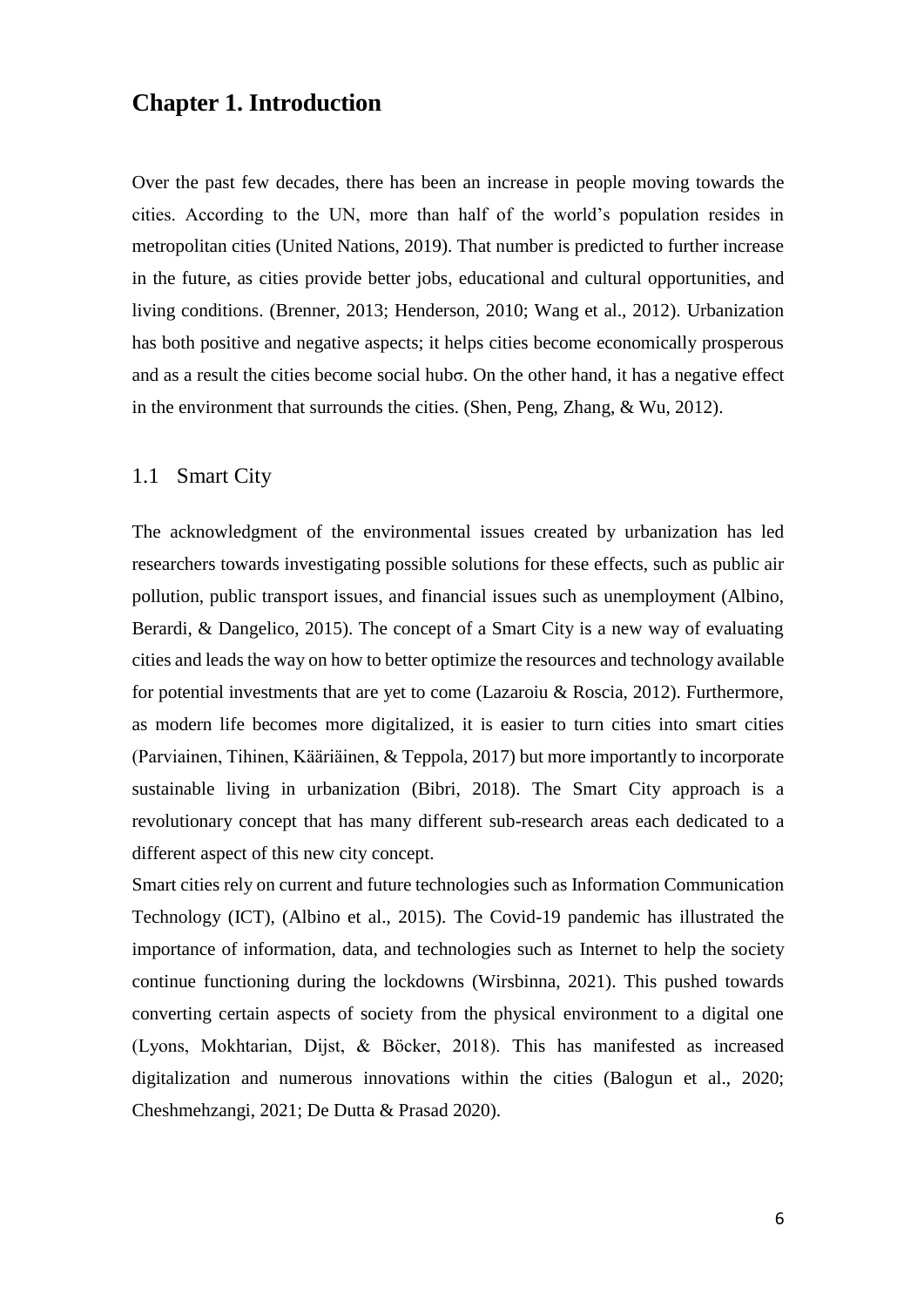#### <span id="page-11-0"></span>1.2 Smart City Definition

There are many different definitions that can be found in the literature regarding Smart Cities, since each academic has their own perspective of what a Smart City should be. However, there are certain aspects of Smart City that are most commonly found such as an intelligent city, a city with knowledge, a sustainable city, a digital city, ubiquitous city etc. (Paola & Rosenthal-Sabroux, 2014). The main outcome from researching these different definitions is that there seems to be a confusion on what a Smart City is and the differences are not clear (Albino et al., 2015; Ruhlandt, 2018; Townsend, 2017; Wirsbinna, 2021)

Most definitions of Smart cities in the literature tend to describe this concept as multidimensional and complex, and therefore can affect -as was stated previously- every aspect of a city's life (Gil-Garcia, Pardo, & Nam, 2015; Wirsbinna, 2021). Giffinger et al. (2007) characterized Smart City as a city that performs well, using six "smart" characteristics while focusing on the "smart" combination of activities and endowments of self-decisive, independent and aware citizens. Those six characteristics are mobility, living identifiers, people, economy and environment (Ismagilova, Hughes, Dwivedi, & Raman, 2019; Moustaka, Vakali, & Anthopoulos, 2019; Ruhlandt, 2018; Zheng, Yuan, Zhu, Zhang, & Shao, 2020).

Smart city has been defined by Odendaal (2003) in a technical approach that links to "smart" applications of ICT and the opportunities presented by ICT that enable cities to capitalize and promote its prosperity. In addition, the use of computer services to create important infrastructure and services can span from education, administration, healthcare, transportation, public safety, real estate, and utilities, which can be connected together, and become more efficient (Washburn et al., 2010).

Bakici et al., (2012) created an inclusive definition that aligns the concept of what a smart city is with the goals the European Union's smart cities have had over the years is considered to be the most suited for the needs of this project and will be adopted. The definition defines a smart city as a high-tech intensive and advanced city, which connects information, people, and city elements while using new technologies. The purpose is to create a greener, more sustainable, competitive and innovative city, which will increase people's life quality.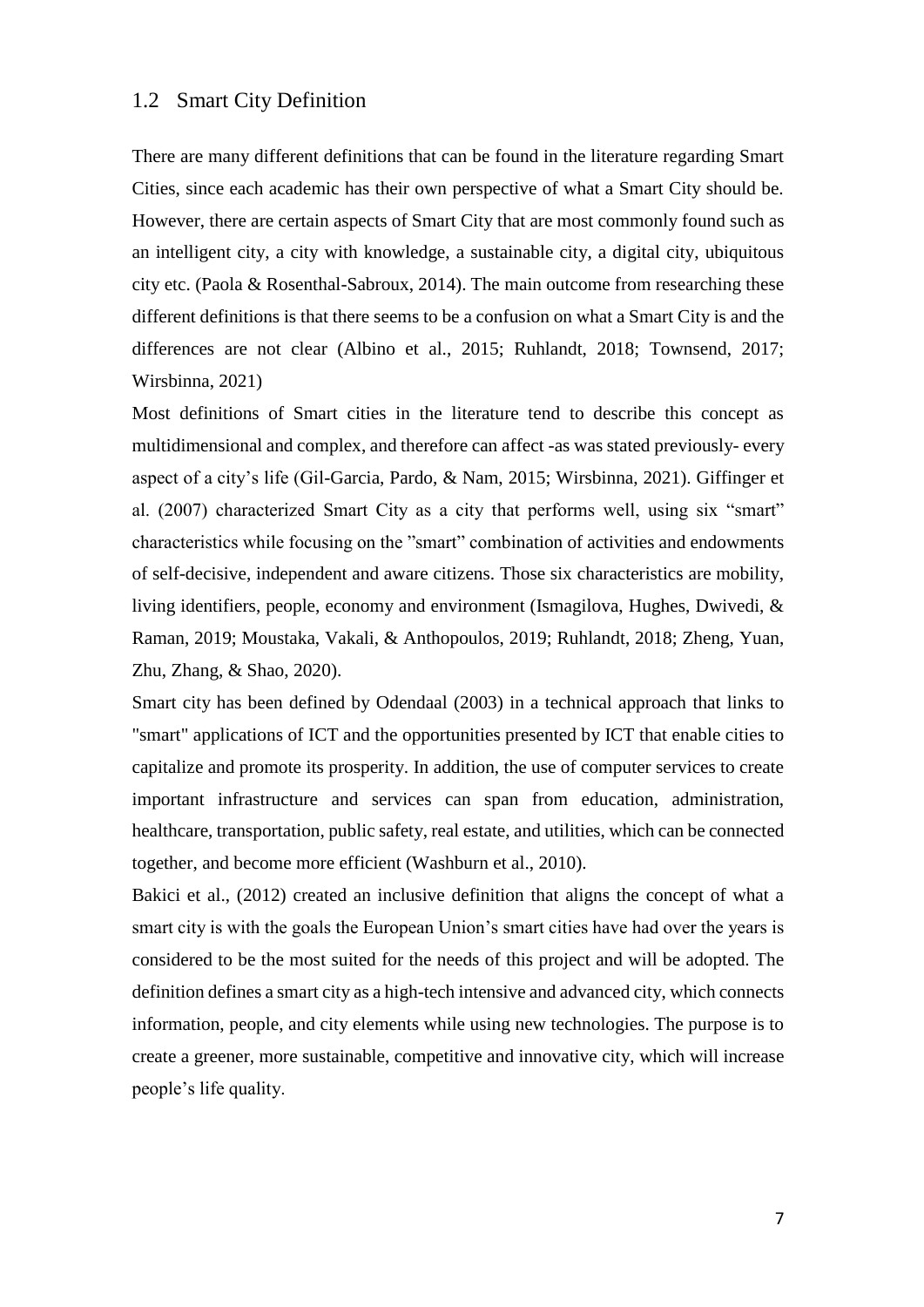#### <span id="page-12-0"></span>1.3 Beyond Definitions

The communication infrastructure is an aspect of great value for every definition on what a Smart City should be. The definitions and expectations concerning Smart Cities were created from 1990 to 2000 (Angelidou, 2015). Amsterdam was the first city to pioneer and move towards a digitalized society. More specifically, in 1994 the gates to the virtual city, which was commonly known as Digital City of Amsterdam, attracted both visitors and local residents towards buying Internet modems. It was a first step to what later would become the idea of a smart city, a concept that flourished within the European Countries in the past few years (Caragliu, Del Bo, & Nijkamp, 2011). The development of the Internet was an important contribution in urbanization, increasing its significance by making the data access possible.

Despite the research carried out, the concept of a Smart City remains elusive. As society is transforming, the needs of the Smart City should change accordingly (Molinillo, AnayaSánchez, Morrison, & Coca-Stefaniak, 2019). Social reality provides the ability to describe how people behave in the city, while urban reality is used to describe the infrastructure within the city confines such as streets buildings etc. When urban and social reality are combined, they conclude to the core of what a traditional city is (Erokhina, Mukhametov, & Sheremetiev, 2019). Both social and digital reality are now intertwined as social media, mobile devices and e-commerce, becoming, globally, an indispensable part of people's everyday life (Okhrimenko, Sovik, 2019).

### <span id="page-12-1"></span>1.4 Lighthouse Projects

Despite the fact that the introduction of the Smart City concept is a global phenomenon, only a part could be examined for the purposes of this research, in order to conclude to specific outcomes of future use, regarding the challenges and the prospect that arise. Smart City approach is a revolutionary concept that has many different sub-research areas each dedicated to a different aspect of this new city concept. Therefore, Europe is considered a suitable candidate for this study, as it consists of a union of countries that share the same political, economical and environmental perspective concerning the Smart City initiative. The smart city project gained momentum and grown expediently in the European Union, over the past few years. More specially, the Smart city project in Europe is now a governance focused project, by the European Union. The government of every participating country in collaboration with the local councils, create social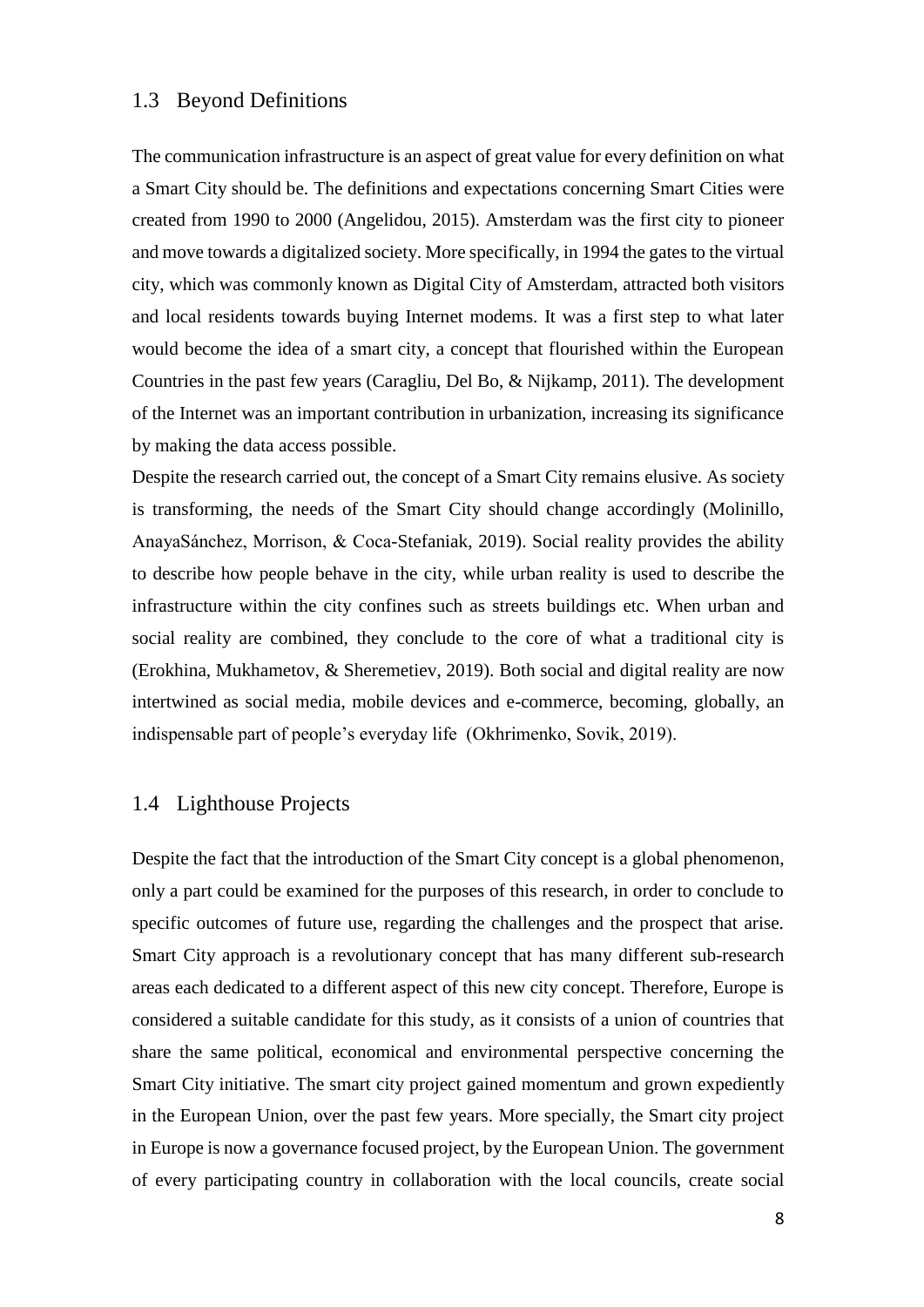infrastructures such as transportation and better ICT communication systems. These two aspects can help create better quality of life and upgraded management of natural resources for the people that live in the city (Caragliu, Del Bo, & Nijkamp, 2011; Wirsbinna, 2020). The growth of smart cities and the innovations they introduce to city life can be attributed to the Horizon 2020 program.

The European Union created the Horizon 2020 project, among other programs, which was a financial instrument implementing the Innovation project within the EU. It was Europe's flagship initiative that aimed to secure Europe's global competitiveness. It was considered as a way to promote economic growth and create more jobs. Horizon 2020 had political support of both Europe's leaders and the Members of the European Parliament. This research was an investment in Europe's future and its citizen, it was a blueprint for sustainable, smart, and inclusive growth and jobs.

Horizon 2020 combined innovation with research. In order to achieve this, emphasis was given on industrial leadership, excellent science, and tackling societal challenges. The goal was to ensure that Europe removed barriers to innovation, produces world-class science by uniting public and private sectors. Horizon 2020 was the biggest Research and Innovation program to ever been created in the EU, with the total amount of  $\epsilon$ 80 billion funding being distributed to European countries during the span of 7 years (2014 to 2020).

The Lighthouse projects were the first and prototype cities of the countries involved in the Horizon innovation and research project, that were funded by the European Union to create smart municipalities and cities. The Smart City Initiatives were designed to help create and develop business models and solutions that later could be replicated on a larger scale, so as to benefit European cities and provide outcomes of global usage (European Commission, 2020). An example of a well-known Smart City that has been funded by the EU-Lighthouse Project, is the city of Stockholm which became a leading European Smart city through the "GROW SMARTER" Program.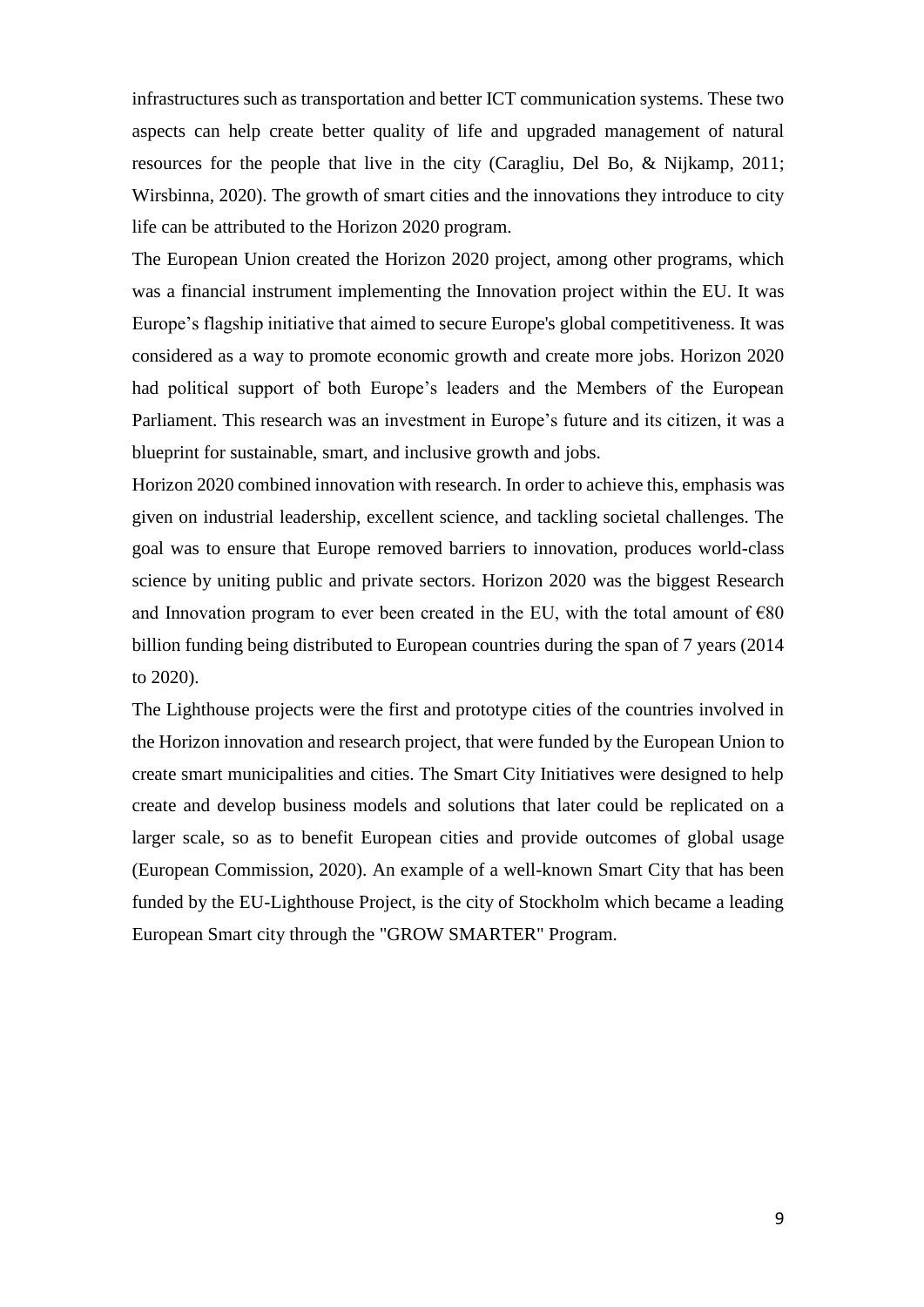

*Image 1 - Map of the Lightouse cities and follower cities - Source: https://smart-citiesmarketplace.ec.europa.eu/scale*

### Projects facts and figures



*Image 2 - Lighthouse projects fact and figure - Source: https://smart-citiesmarketplace.ec.europa.eu/*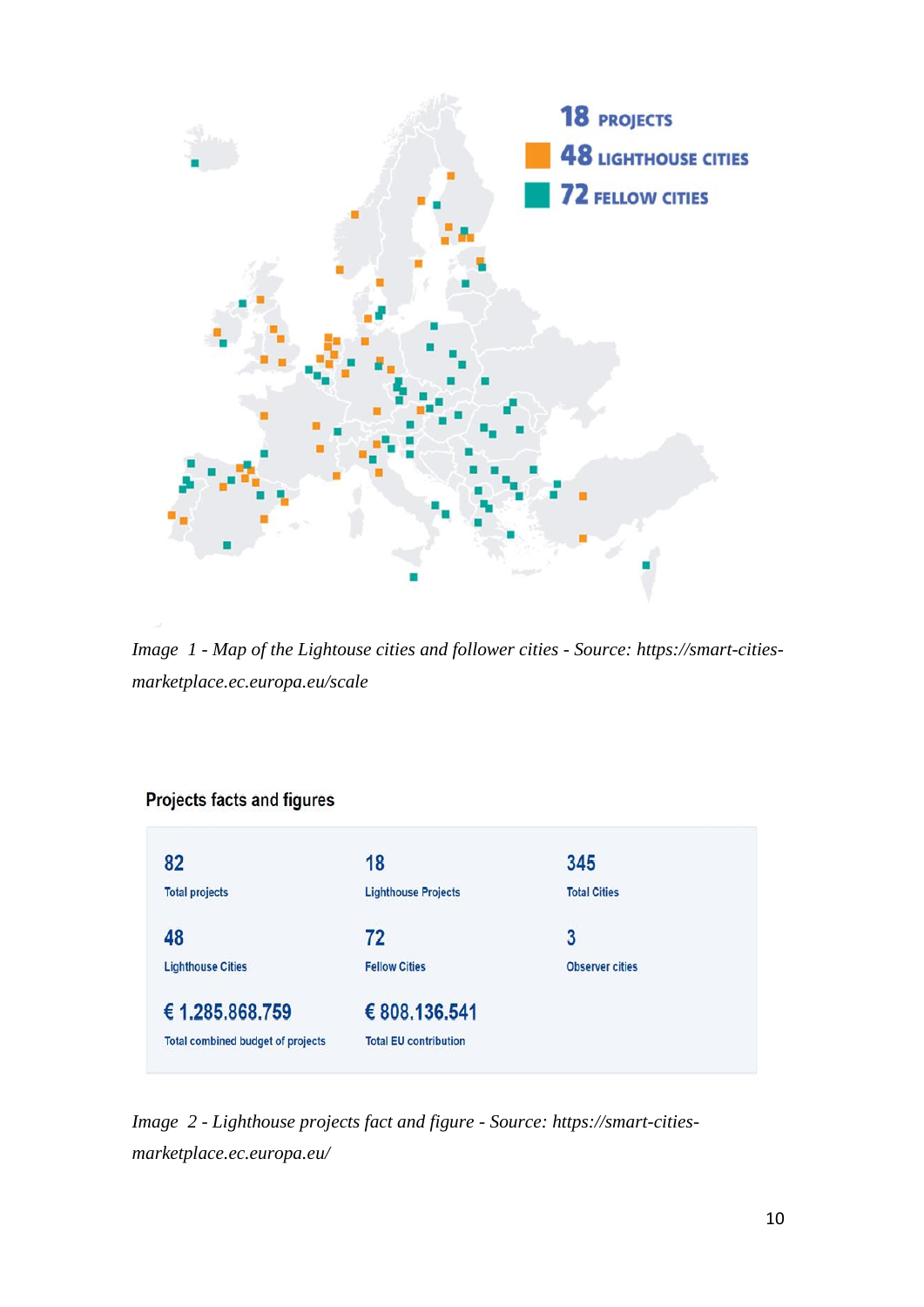#### <span id="page-15-0"></span>1.5 Current Research and Objectives

For a comprehensive overview of the subject, the background of the cities included in the Lighthouse Projects will be examined given that characteristics determine the final implementation of the projects. There are detailed project instructions assigned to each city and there are specific initiatives taken for digital innovations. There is a free access to the information included on each program, but there is a gap in the literature of combined data regarding the total sum of the Lighthouse cities included in the Horizon project. The aim of this research is to collect this information and vertically categorize it according to the smart interventions of the different thematic fields that have been implemented since 2014 in 46 European cities. Emphasis will be given on their critical evaluation, in order to make useful correlations and conclusions.

Upon completion of the work, the clear separation of the interventions that arise from the basic needs of each European city and the applications that are created out to cover those needs, will be visible. Similarly, a clear separation of innovations that enhance the expansion of the resources that will be available, in addition to meeting the standard needs will be made. It is of great importance to shift the interest from technological progress to improving the quality of life of citizens. Furthermore, it is important to identify projects that have the potential to carry out interventions that develop the overall vision of the digital union of cities, of industries and citizens.

The aim of this research is to examine the latest developments in the field of Smart Sustainable Cities. The data that will be collected will be critically evaluated to examine what useful information can be found with regards to the prospects and challenges of Smart Cities in the modern era. The present study is going to examine the gaps that have been identified in the literature. This will be established by critically presenting the correlations and comparisons of the latest Lighthouse Projects and the patterns that characterize them in the implementation of the projects specifically in European cities.

The research questions that will be investigated in this study are the following:

- What are the interventions observed through surveying countries that have joined the Lighthouse Projects and are funded by the Horizon 2020 program?
- How interventions are categorized according to their scope in vertical sectors (eg transport, energy, etc.)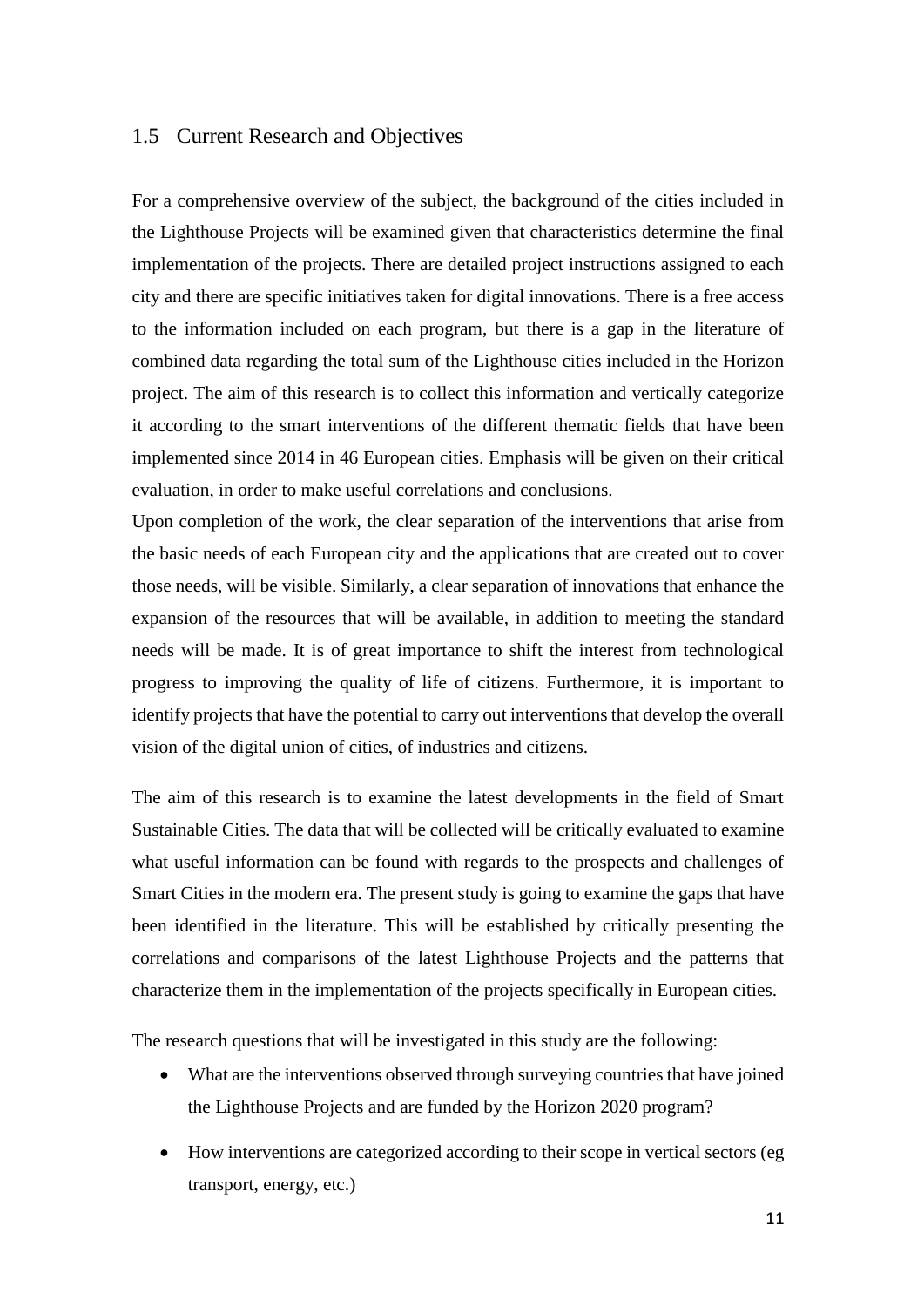- What factors determine the interventions (climatic conditions, current legislation, Government decisions, etc.)
- What are the application patterns observed in cities with common features (Nordic countries, Balkan countries, etc.)
- How these are divided into projects to meet standard needs and additional applications to upgrade the quality of life of citizens.
- What are some innovations that has been created by the utilization of resources?
- Are there new opportunities, prospects or challenges that have arisen from the implementation of Lighthouse Projects?

#### <span id="page-16-0"></span>1.6 Methodology

The European Commission has funded 17 projects from the year 2014 onwards and these projects were designed to generate Smart cities in the EU. The amount of funding which these cities had and will receive from 2015 to 2024 is  $\epsilon$ 360 million (European Commission, 2020). The 17 cities can be found in Table 1.

The goal of the Horizon 2020 SSC program, was to make sure not only that these cities are functional but also can also that they could be financially viable in the long run. These projects were not restricted to cities within the Lighthouse project, but to other cities as well, by working in unison to illustrate the processes, business models, and technologies that can transform their ecosystems into to more sustainable and smarter places (European Commission, 2016).

The Lighthouse cities participating, were also pilot cities that demonstrate whether the concept of Smart City Initiatives (SCI) could be successful in the future. In addition, the issues faced by Lighthouse cities became the template for future SCI cities to learn from. Due to the fact that public financing was being used to fund these projects an overall review and reports on the projects progress was written and sent to the European Commission. The European Commission used the Community Research and Development Information Service (CORDIS) as a source to examine the results for all EU funded projects that were for innovation and research (European Commision, 2020).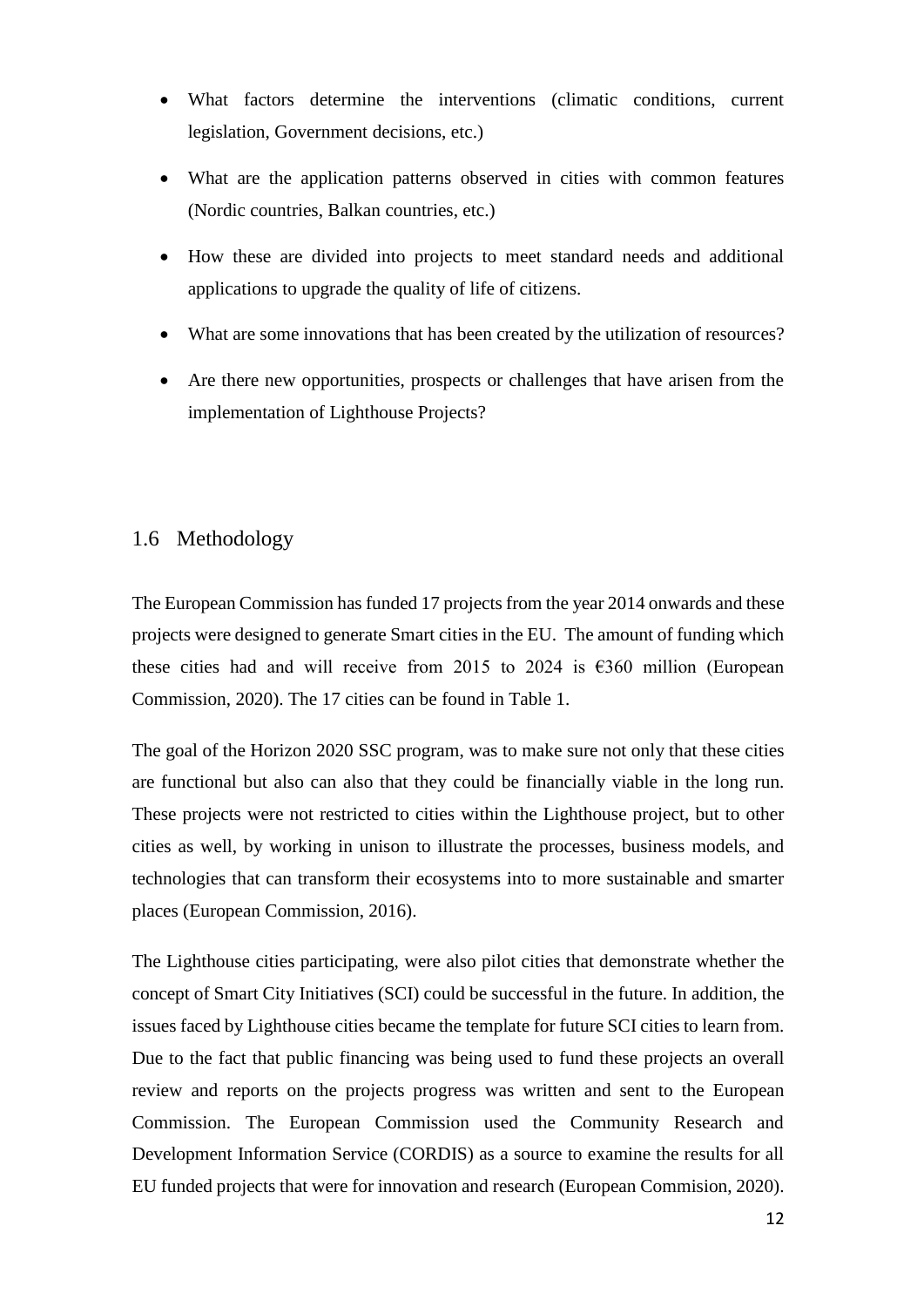For transparency reasons the CORDIS had a public database where people could find information on all of the projects the European Commission has funded.

These information spans from reports, fact sheets, results participants and useful links that were freely accessible and contain publications. These links to the next part of the chapter and the importance of creating available data from the sources above to facilitate future projects. Using as a basis the results of project like Lighthouse can help develop the next generation of Smart Sustainable Cities (SSC). This SSC can expand beyond European Cities to other metropolitan areas in the world to develop their own successful project (Engelbert, van Zoonen, & Hirzalla, 2019). In this study the results from the changes that were implemented in the 17 smart cities will be examined further to investigate the aim and the objectives that were set.

This research will be conducted by collecting all the information mentioned above and vertically categorizing it according to the smart interventions of the different thematic fields. There will be an evaluation process, in order to answer the research questions and make useful correlations and conclusions as far as the prospects and challenges of Smart Cities in the modern era are concerned.

More specifically, the research will begin by focusing on one of the Lighthouse projects of the first call. This program is called Grow Smarter and it is considered to be a template for all the projects that followed. The purpose of the analysis is to document the interventions observed in the three Lighthouse Cities and simultaneously acknowledge the implementations and thematic fields that took part in all of the subsequent Lighthouse projects. A further outcome of the Grow Smarter analysis will be to present the application patterns observed in the cities analyzed – Barcelona, Stockholm and Cologne - according to features such as climate conditions. Moreover, the presentation of the interventions will provide the opportunity to categorize interventions into basic vertical sectors, according to their scope.

In the next chapter, there will be a short analysis of each Lighthouse project that run developed from 2014 to 2019. The brief mention of the Lighthouse projects is necessary in order to be familiar with the projects and their current goals depending on legislation and government decisions that affected their implementations.

Consequently, a table of clear vertical sectors will be created, that will consist of the combination of the sources of information that are mentioned above:

- all of the Lighthouse Projects
- all the implementations
- categorization into thematic fields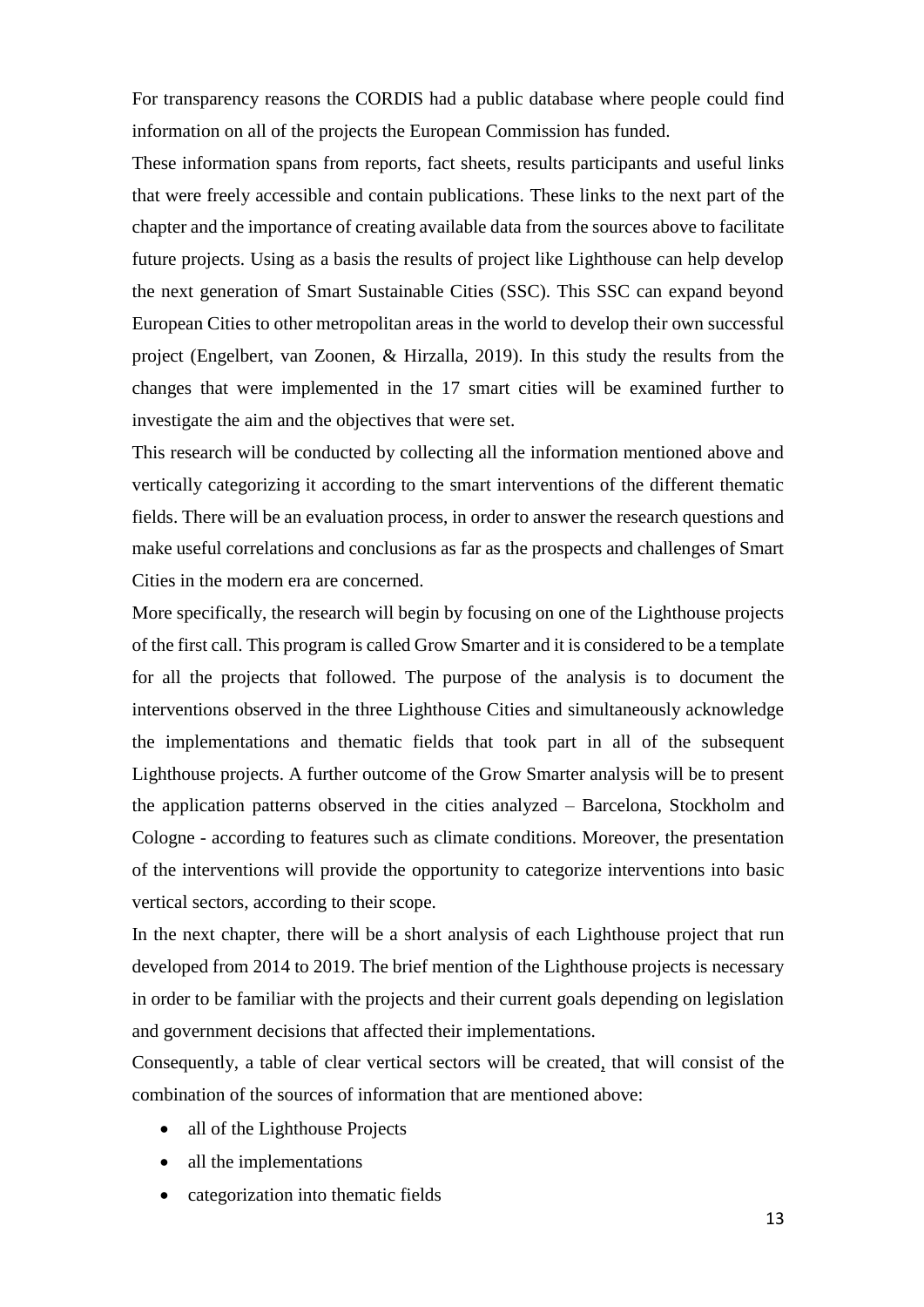The outcomes that derive from the table will be discussed, concerning the evolution of the Smart Cities scope of standard needs and additional applications. Finally, the access to the information required by EU funding, about the challenges that Horizon 2020 faced, can be detrimental to all innovative projects initiated due to the published results of Smart City Lighthouse Projects. Having access to such data, about the successes and the failures can help create Smart City Initiatives (SCI) for Smart cities that can then be presented to investments groups. These investment proposals can concern infrastructure and innovation development for other EU initiatives in the future, such as Green Deal etc.

| Year | <b>Project Name</b>     | <b>Lighthouse City</b> |
|------|-------------------------|------------------------|
| 2014 | Grow Smarter            | Stockholm              |
|      |                         | Cologne                |
|      |                         | <b>Barcelona</b>       |
|      | Triangulum              | Eindhoven              |
|      |                         | Manchester             |
|      |                         | Stavanger              |
|      | <b>REMO</b>             | Valladoid              |
|      |                         | Nottingham             |
|      |                         | Tepebasi               |
|      | <b>SMARTER</b>          | Vienna                 |
| 2015 | <b>TOGETHER</b>         |                        |
|      |                         | Munich                 |
|      |                         | Lyon                   |
|      | <b>REPLICATE</b>        | San Sebastian          |
|      |                         | Florence               |
|      |                         | <b>Bristol</b>         |
|      | SmartEnCity             | Vitoria-Gasteiz        |
|      |                         | Tartu                  |
|      |                         | Sonderborg             |
|      | <b>Sharing Cities -</b> | Lisbon                 |
|      | <b>SHAR-LLM</b>         |                        |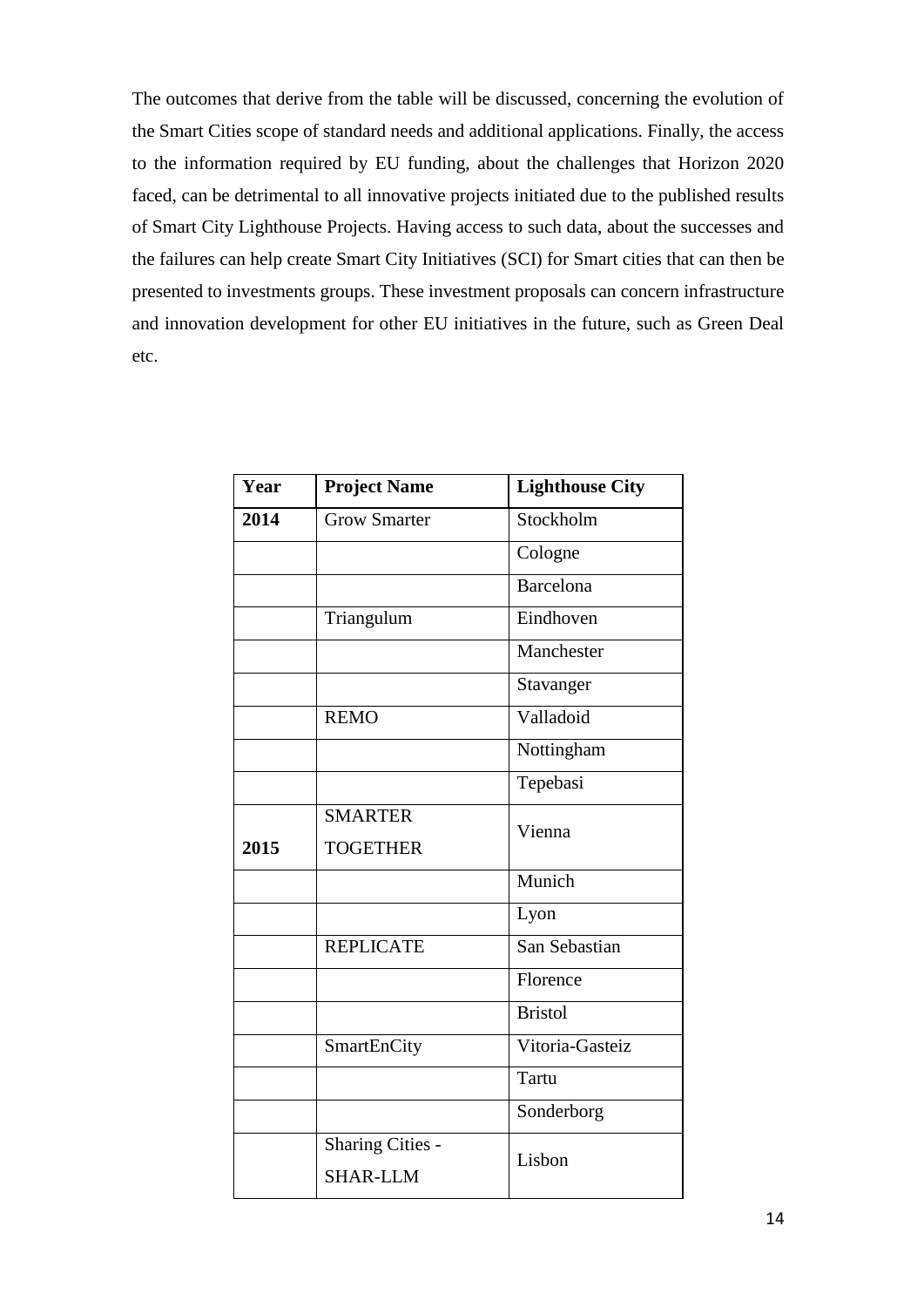|      |                    | London                 |
|------|--------------------|------------------------|
|      |                    | Milan                  |
| 2016 | mySMARTLife        | <b>Nantes</b>          |
|      |                    | Hamburg                |
|      |                    | Helsinki               |
|      | <b>RUGGEDISED</b>  | Rotterdam              |
|      |                    | Glasgow                |
|      |                    | Umea                   |
| 2017 | MatchUP            | Valencia               |
|      |                    | Dresen                 |
|      |                    | Antalya                |
|      | <b>IRIS</b>        | Utrecht                |
|      |                    | <b>Nice</b>            |
|      |                    | Gothenburg             |
|      | <b>Stardust</b>    | $\overline{P}$ amblona |
|      |                    | Tambere                |
|      |                    | Trento                 |
| 2018 | <b>MAKING-CITY</b> | Groningen              |
|      |                    | Oulu                   |
|      | +CityChange        | Trondheim              |
|      |                    | Limerick               |
| 2019 | <b>POCITYF</b>     | Alkmaar                |
|      |                    | Evora                  |
|      | Atelier            | Amsterdam              |
|      |                    | Bilbao                 |
|      | <b>Sparcs</b>      | Espoo                  |
|      |                    | Leipzig                |

<span id="page-19-0"></span>*Table 1 - Smart City participants*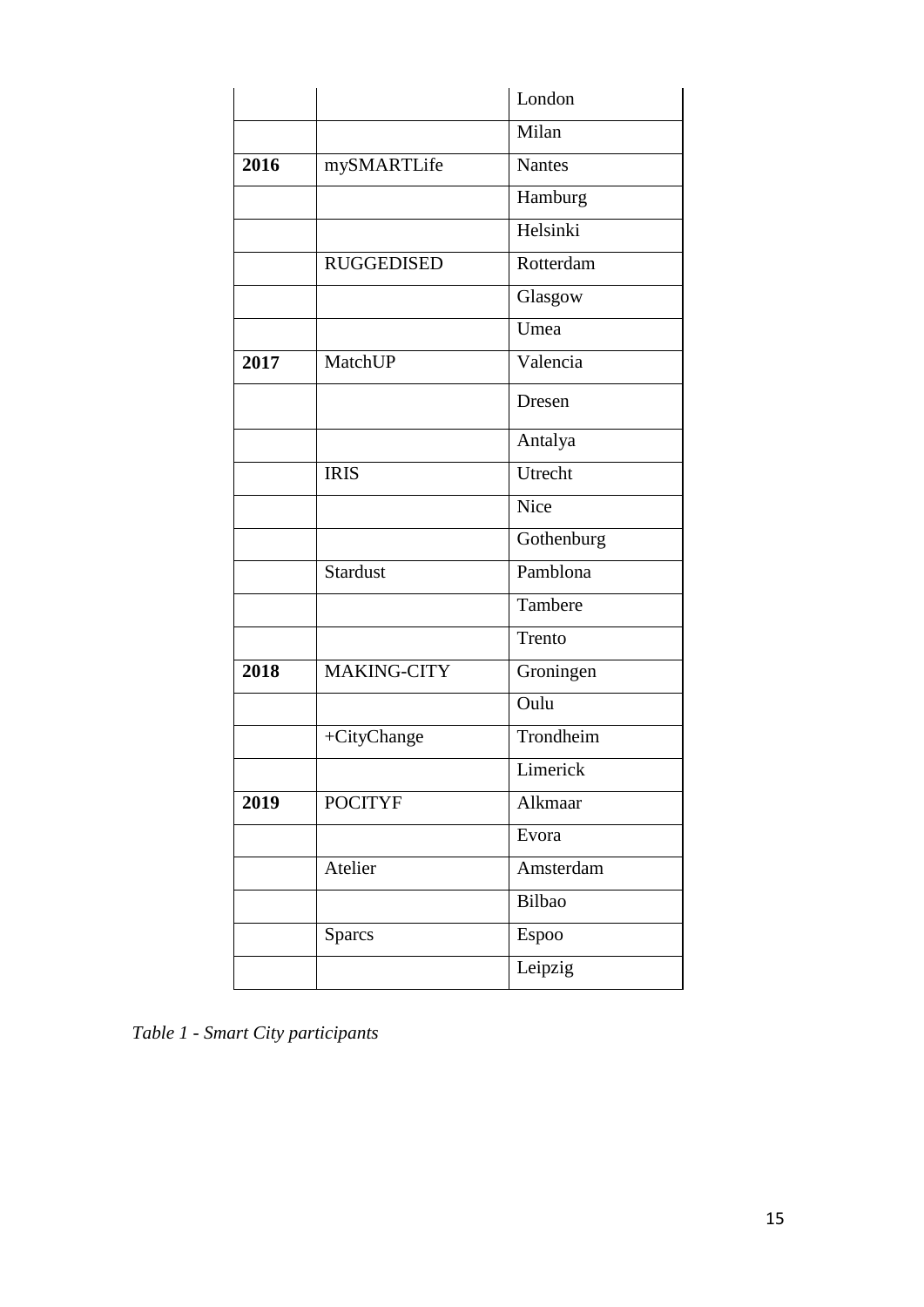# <span id="page-20-0"></span>**Chapter 2. A Lighthouse Prototype**

In this chapter, one of the first Lighthouse projects will be presented. The program is called Grow Smarter and is considered to be a prototype for the Lighthouse projects in the Horizon 2020, and a template for projects that followed. In addition, the microscopic review of the project, cities and interventions may allow us to provide patterns about the implementations regarding the climate conditions etc.

#### <span id="page-20-1"></span>2.1 The Importance of Grow Smarter

Grow Smarter was one of the first projects of its kind in the EU, bringing together the cities of Stockholm, Barcelona, and Cologne with the contribution of 12 smart and integrated solutions for city services (Dirks, & Keeling, 2010). The services included were heating, renovation, mobility, and waste management and were meant to prepare the cities for a wider market rollout. Grow Smarter was the most influential lighthouse project of its generation (2014) which also included REMO and Triangulum. The last two projects, did not have the same impact as Grown Smarter did. To be more precise, Stockholm won an award for the world's smartest city in 2019 (Landahl, 2020). The smart solutions that were implemented in this project followed the "Lighthouse Cities" strategic development plans. As a result, the "Follower cities" that followed, were parallel to the initial plans that the three original cities set.

The solutions of this project were replicated afterward by the five "Follower cities" and also presented to other international and European study groups. The project began in 2015 and ended in 2019, the total cost was calculated to  $\epsilon$ 35,794,300 with the EU contribution being  $E$ 24,820,974. The project found certain solutions for the challenges that are faced by urban areas (García et al., 2017). The project implemented certain changes such as district heating, smart grids, new street lighting, integrating infrastructure for ICT, and smarter waste handling. All of the aforementioned will be explored further in this section. The consortium included both research and industrial partners that presented the findings and the solutions of the project. These findings were later implemented in other smart cities and business plans throughout Europe.

The three Lighthouse Cities will be presented in the following sections, along with the thematic fields and their implementations.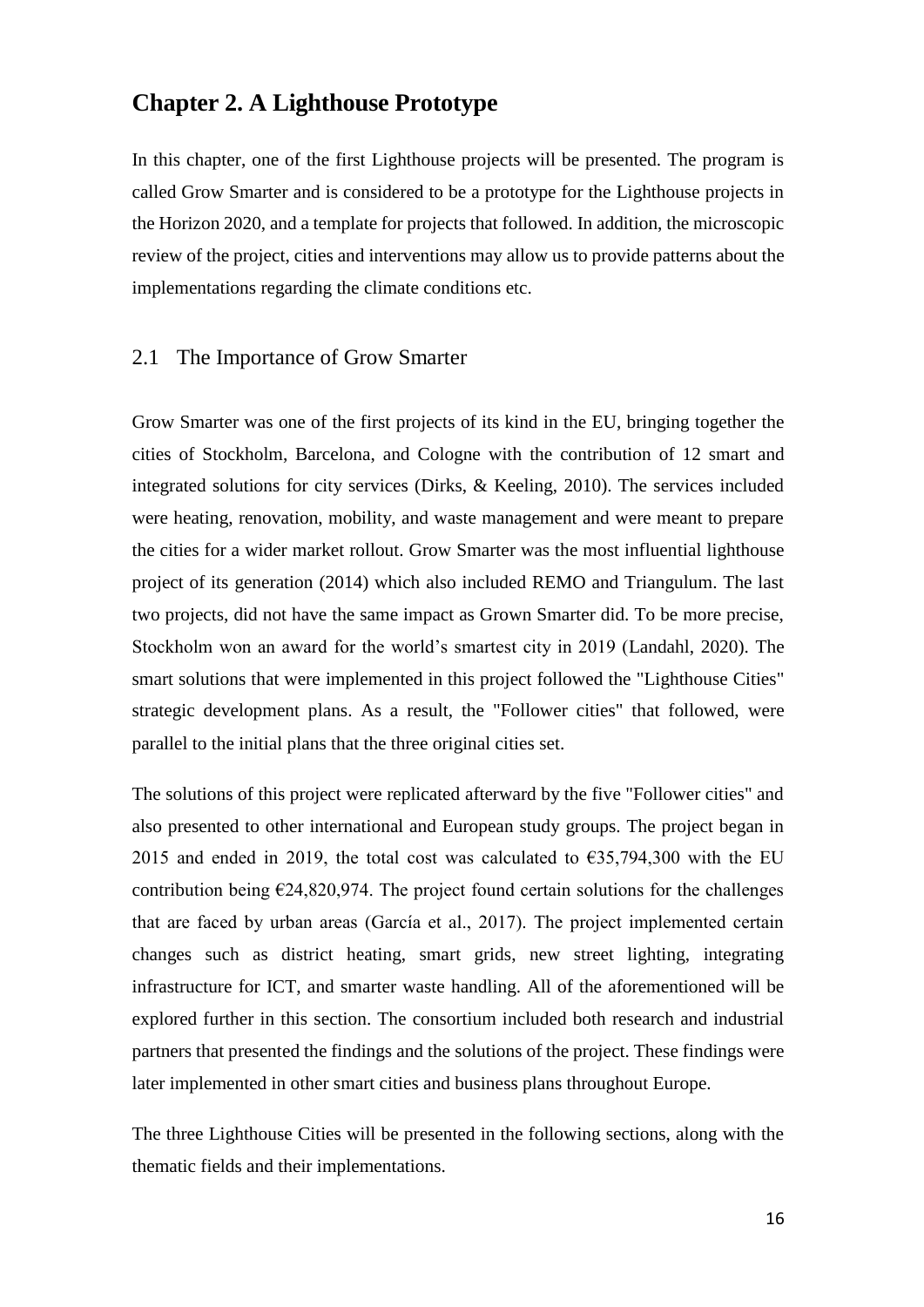#### <span id="page-21-0"></span>2.1.1 Barcelona

Barcelona was a city that was voted as the European Capital of Innovation 2014. It was a metropolitan hub that was vast, with long tradition in both entrepreneurship and industrial sector (Bakıcı, Almirall, & Wareham, 2013). It had been a prominent part of Barcelona City Council, to encourage strategic initiatives that aimed to generate international collaboration and promote a more futuristic and global vision for public bodies and businesses alike. This also included the promotion and development of technological and scientific centers in Barcelona.

The city of Barcelona started its Smart City program in 2015, and the program's goal was to install fiber optic cables to make the connection between two municipal buildings (Capdevila, & Zarlenga, 2015). The City Council is currently promoting and combining both public and private partnerships in order to encourage more innovation projects in fields such as commerce, street lighting, transportation and environmental monitoring. Barcelona converted from a normal to a modern city and urban laboratory. The city pilots several services to create an efficient, friendly and open environment. For the purposes of the Smart City project, the zone that was chosen to participate in this innovation was the 22nd District. This area was multi-purpose as it combined industrial, academic, and residential buildings and the area was vibrant and lively as it bordered the Mediterranean Sea. The implementations of Barcelona refer to low energy district, integrated infrastructure and sustainable urban mobility that will be now presented.

 Refurbishment changes. The changes implemented in Barcelona from this project were refurbishments that would be efficient and also help towards battling climate change. For example, this project introduced ventilated facades, connection to district heating and cooling networks, smart energy management and energy generation (Gascó-Hernandez, 2018). More specifically, a number of different measures were established such as LEDs with photosensors, floor heating and cooling systems, photovoltaics, district heating and cooling, and variable speed fans.

The project also included implementations of other passive measures such as roof insulation, façade insulation, new windows that have less air leakage and blind installation. Furthermore, active measures were suggested to be implemented such as connection to district heating and installation of efficient taps for water to add a smart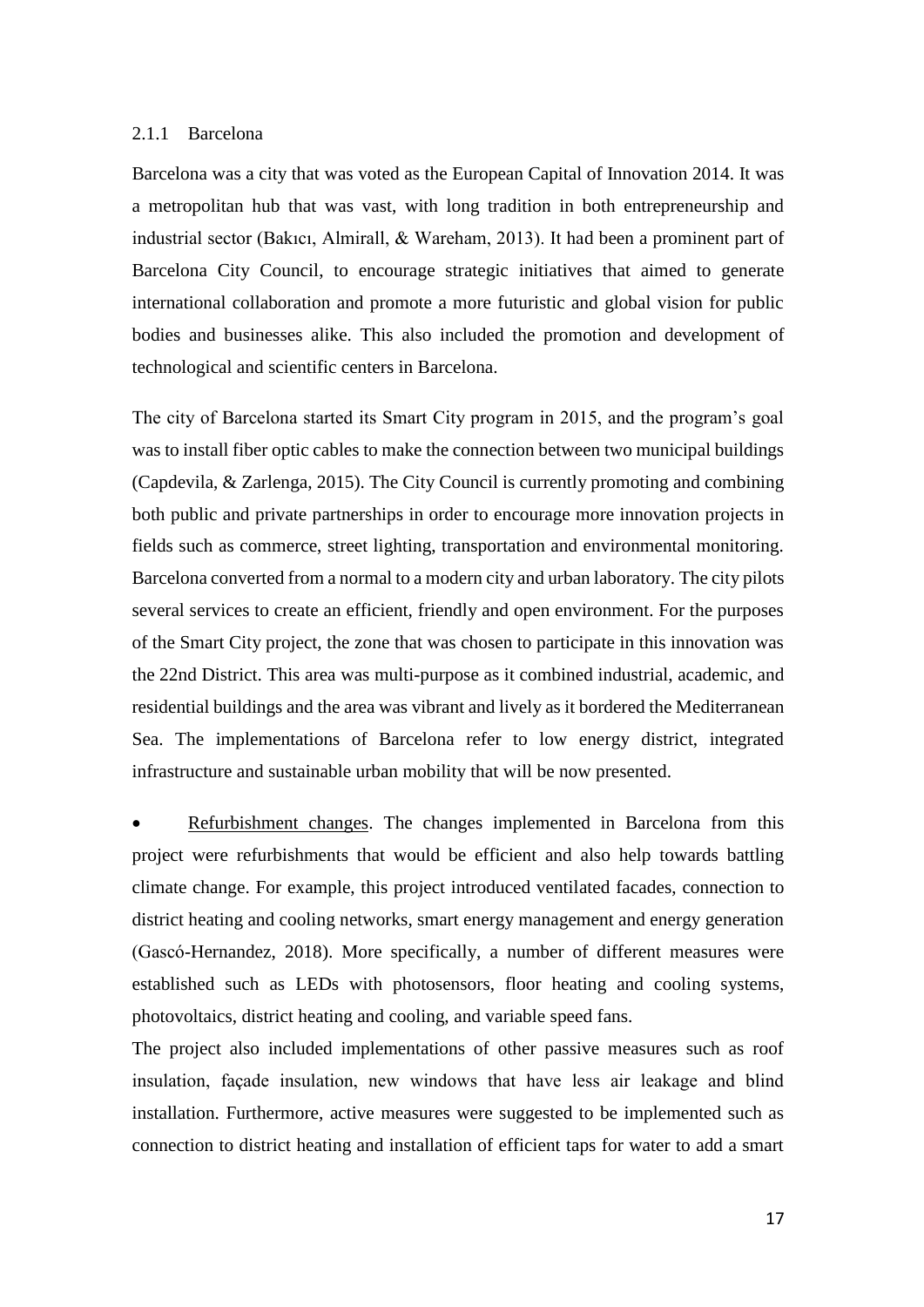Home Energy Management System in building, by replacing old boilers (Grimaldi, & Fernandez, 2017).

The next phase of the project included additional refurbishment changes for buildings that included façades and roofs that were covered by PV, creating electricity. The PVs were placed in educative and sports centers creating significant savings in energy bills for heating (Bibri, & Krogstie, 2020). Once again replacing windows was of high priority, for better insulation. Sport center pools were also refurbished by insulation and dehumidifiers installation, LED lights, and photovoltaic and aerothermal heat.

 Smart energy-saving tenants. Individual tenants were also approached to make changes in their homes in this project moving towards a greener way of living. The first part of the project included 450 citizens and their homes'. The project included a mobile app and a web platform tool name "Visual Energy Advisor" electricity that would monitor the total consumption (March, & Ribera-Fumaz, 2016). This helped people visualize and customize their energy data, have alerts for real-time prices for their consumption, control the indoor temperature of their house and their appliances and get personalized recommendations. To achieve this several devices were used to communicate to the central hub using WiFi. The devices used to disaggregate consumption for the aforementioned project were smart plugs, thermostats, and current clamps.

• Smart electricity management. This project included the development of a cloudbased platform named "EcoStruxure Resource Advisor", which would monitor the incoming data from the buildings that took part in the project. The tool was able to illustrate the KPIs (Key Performance Indicator) from all the retrofitted works conducted and show the energy consumption after usage completion. It also showed the process and impact of the project in progress to citizens. Furthermore, the installation of Photovoltaic units and electrical storage in both residential and tertiary buildings, which was mentioned earlier, were enriched with PV pergolas and innovative PV cells such as half-cells (Smith, & Martín, 2021). All of the PVs installation were also equipped with smart energy management software. The software was able not only to gather important information but to use the energy flow in optimal ways as well, providing tenants the ability to make decisions based on building consumption forecasts, real-time operations, the electricity prices of the grid and the weather forecast.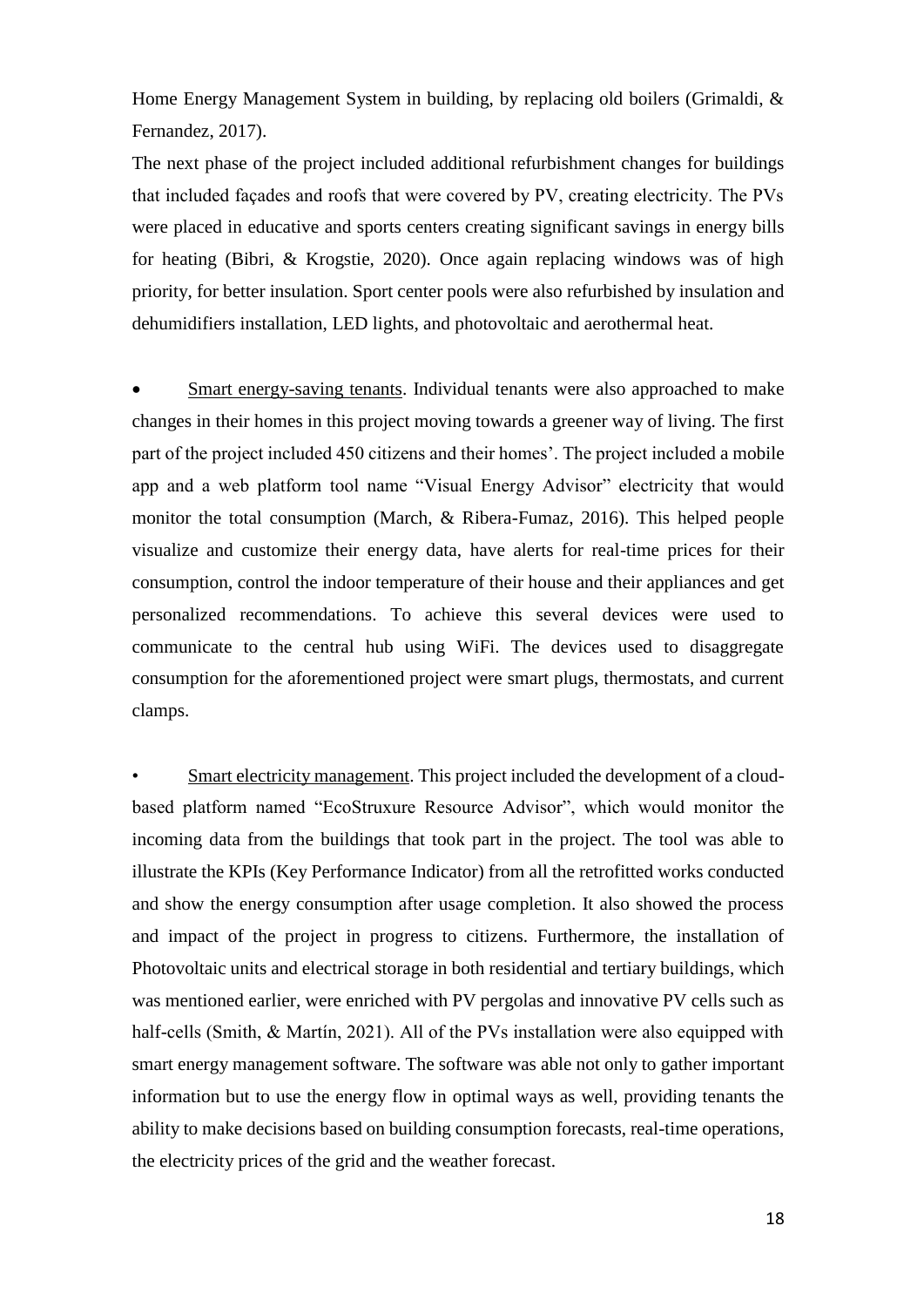• Smart street lighting. Smart street lighting, traffic ports and lampposts used as hubs for communication, were some of the important changes made in the streets of Barcelona. This street infrastructure gave wireless access networks to support the growing need for mobile connectivity throughout the city and IoT services. The street lighting poles, that became a small telecom site, were named Smart Towers (March, & Ribera-Fumaz, 2018). The towers provide connectivity to the citizens and visitors of Barcelona. Moreover, the cloud-based data collection provided a detailed analysis of the infrastructure and the energy consumption of the tenants' private property and the public infrastructure associated with the project.

• Waste heat recovery. This implementation included a photovoltaic plant, placed on building rooftops that would feed the building with cooling and heating energy straight from the local District Heating and Cooling (DHC) network (Noori, Hoppe, & de Jong, 2020).

• Big data management. As far as open data is concerned, the development of the platform mentioned earlier, enabled individuals to examine the success of the project. The platform selected data from many different aspects of the Grow Smarter project. For example, some of the sources were smart taxis, freight information, Smart Towers and all of the retrofitting that was conducted in Barcelona. This dataset helped to give solutions to different problems, provided real-life support to make appropriate decisions and offered the opportunity to have interoperability but also standardized management (Mancebo, 2020).

Sustainable delivery and traffic management. The project contributed to sustainable delivery. One of the contributions is the usage of e-cargo bikes for deliveries in the last mile. E-cargo bikes can be found in a micro-consolidation center which is located in the city. All data from traffic lights were required to introduce this model (Gascó, 2016). The direction flow of the city streets and the number of lanes consisted important information about the model. Finally, MDF (Main Distribution Frame) was used to divide central equipment lines between the areas of interest as an initiative for research and not for empirical demonstration, for traffic management.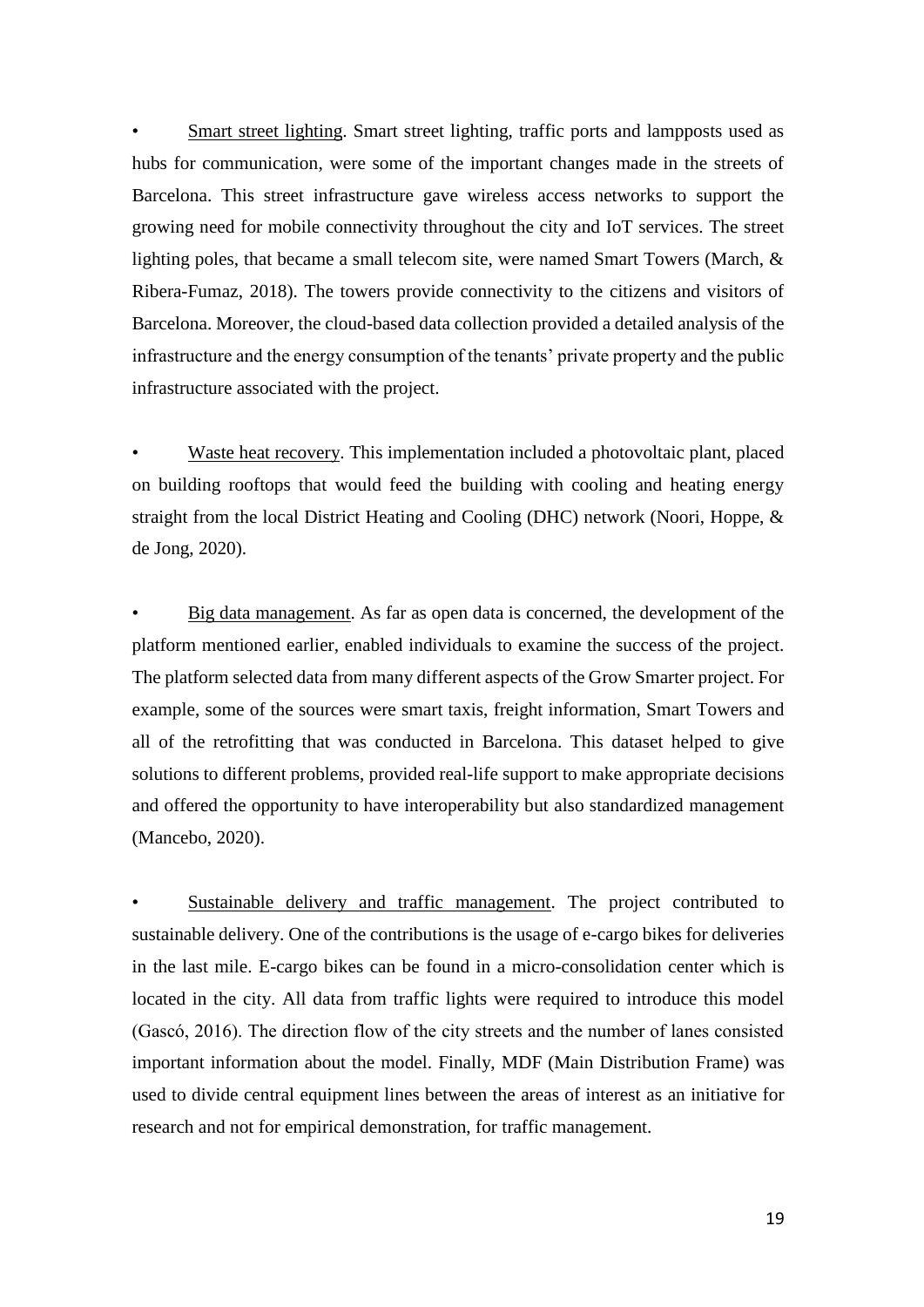• Alternative fuel driven vehicles. This next part of the project was about creating appropriate infrastructure for e-vehicles to use as alternative vehicles. E-vehicles could contribute to lower harmful emissions and create better air quality within the city limits. Charging points free of charge were installed for these vehicles, located in land owned by the municipality, called "fast-charging stations" (Madakam, & Ramachandran, 2015). The charges that were installed were the V2X chargers in addition to an energy storage system and a photovoltaic (PV) plant. This implementation endorsed the reduction of CO2 emissions, energy costs and better autonomy.

 Smart mobility solutions. The final phase of the project was the creation of smart mobility solutions to create a new system for taxis. New smart taxis stands were implemented, informing drivers and users in real-time, about the amount of taxis that are currently located and waiting in the taxi stands. The program uses sensors to monitor the number of taxis that are spotted in each location to reduce pending time and traffic (Ferrer, 2017).

#### <span id="page-24-0"></span>2.1.2 Stockholm

Stockholm is the Swedish capital city. Stockholm is one of the cities that worked since the 1990s to battle climate change mitigation by adopting a more sustainable way of life (Landahl, 2020). This city is a frontrunner in climate change and has implemented plans of action by pioneering many different policies to make sure that it meets the ambitious targets set for the environment. Stockholm was a leading city of the GrowSmarter project and has won the 2019 World Smart City Award. The city grows rapidly and therefore had to face certain challenges such as maintaining its unique character while continuing its development. The main priority of Stockholm except for being sustainable was to offer its citizens an inspiring and attractive way of living and working.

• Efficient and smart climate shell refurbishment. Similar to Barcelona, one of Stockholm's priorities in the project was to refurbish its buildings by adopting a control system for the heating, creating a smart ventilation control for garages, installing indoor temperature meters in all the apartments, electricity meters and water saving equipment (Helm, Forsberg, & Johannsen, 2019). Furthermore, Stockholm also installed infrastructure for the wider community such as district heating metes, photovoltaic installations and battery storage for the energy created by the photovoltaic installations.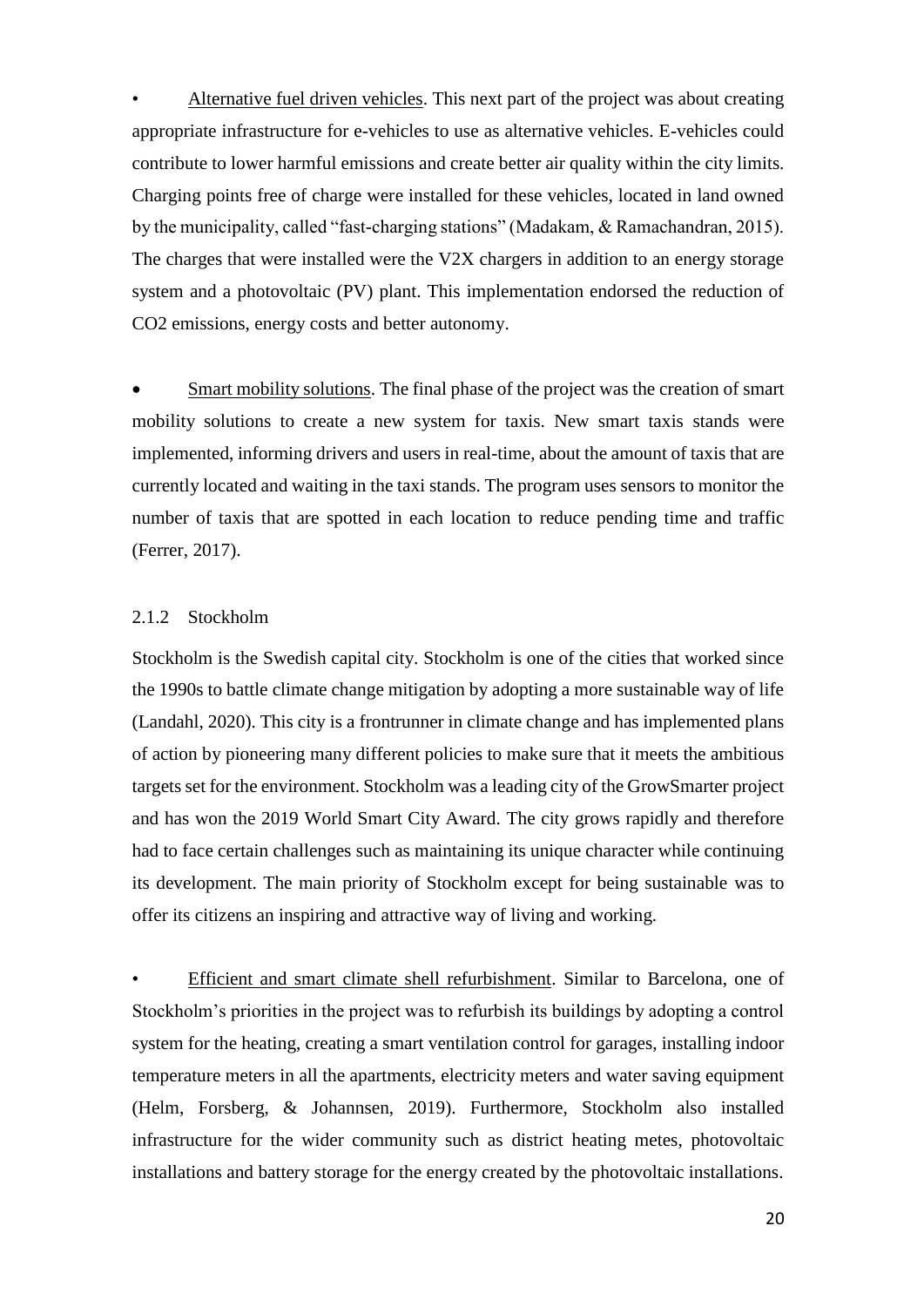An EnergyHUB installation contributed to supervising the amount of electricity used and overall, all the solutions added in the city were monitored by the L&T's Energy Saving Center. The changes created heating savings (11%), electricity savings (19%) and an overall energy saving of 14%. During the refurbishment period, tenants were asked to leave the premises to have a home energy management system installed into their property. Most of the buildings that underwent these types of refurbishments were listed as buildings that were valuable both historically and culturally.

Smart building logistics. The materials that were removed during the refurbishment process were grouped so they could be delivered at the same time to the construction site, at the appropriate moment. In addition, the material removed from the sites were also transported in vehicles that used alternative fuels (Eriksson, 2010). In these new active houses, it was possible to control and monitor all the lights and the thermostats from a specific tool that could provide the ability to check the energy consumption of hot water, heating and electricity in real-time. The tenants could also monitor the prices of these utilities in real-time and adjust their consumption accordingly.

The building energy management system (BEMS) was the tool that tenants used to monitor their energy consumption. The building's existing control systems as well as the new ones that were installed for the project were connected to ESC. Simultaneously, all the other meters such as the temperature, smart meters, moisture meters, and CO2 sensors were connected to create a platform for a smart building. The data was not only collected from the participating buildings but also from water sensors, the district heating network, and the electrical sensors (Harrison, et al., 2010). Everything was done by using automatic meter readings, which gave the users the ability to read their data live and to respond by will. This type of analysis and comparison becomes a regulated consumption 24/7.

 Smart electricity management. EnergyHUB, is local renewable production of energy that was created to manage and store the energy that was produced by photovoltaics and within Stockholm. The project implemented photovoltaic and electrical units along with smart energy management software to be used for both residential and tertiary buildings. This management software gathers information that is relative to energy and then optimizes the necessary energy flow among the different solar panels. In addition, this energy flow is also used for energy storage to maximize battery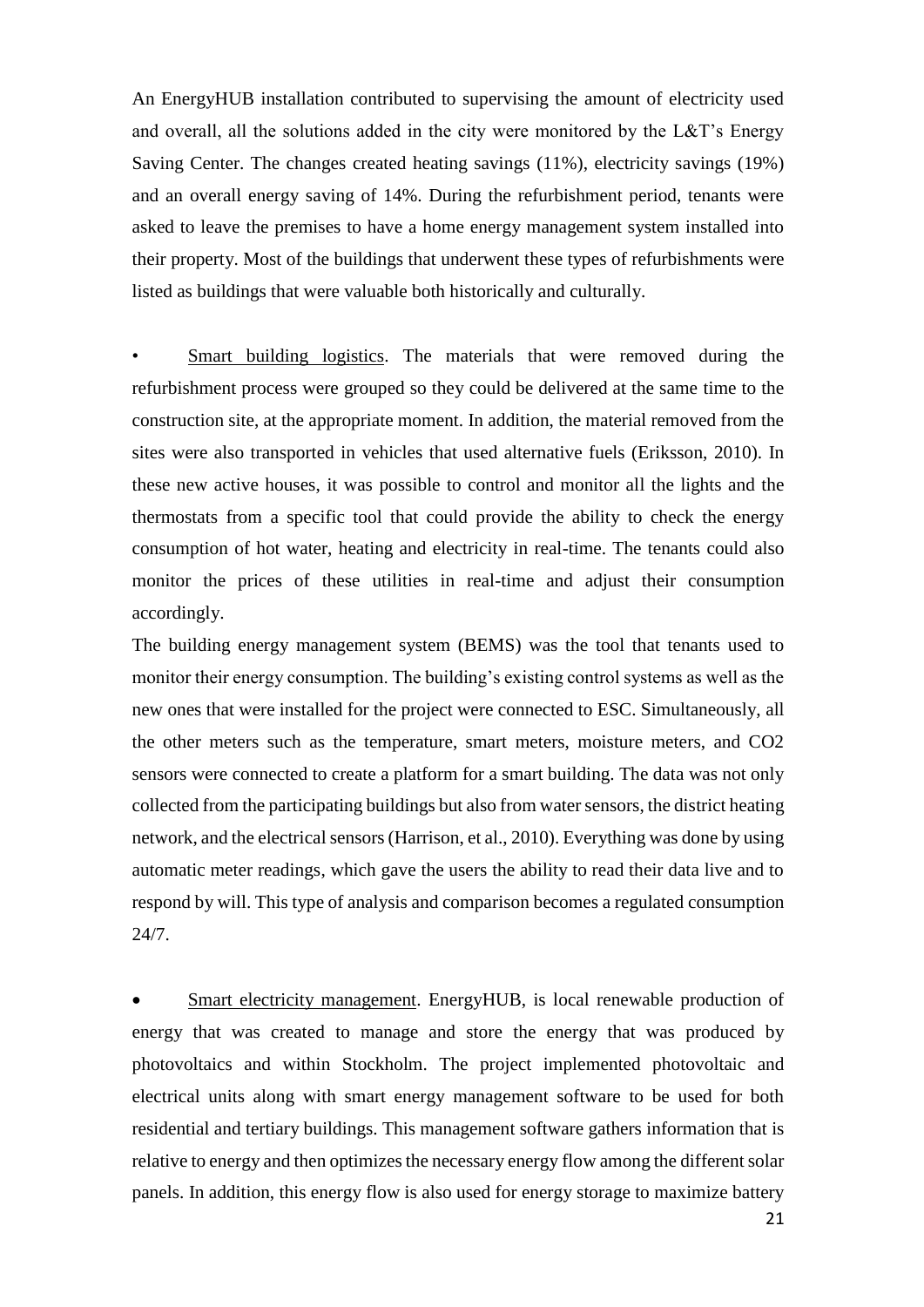usage and to perform important saving strategies (Bouzarovski, Frankowski, & Tirado Herrero, 2018).

 Smart street lighting. The lighting that would be installed for this project was separated into three different categories: the motion sensor, the self-controlled and the remote lighting (Tyni, & Wikberg, 2019). The Motion sensor is LED lighting, controlled lighting for bicycle paths and pedestrians which can provide lighter, specifically 100% more light and lamps ahead for anyone that approaches them. The manually controlled street LED lights are dimmed down later on in the night. Finally, the remote-controlled LED lights can be set on different levels which change throughout the nighttime.

Combining these different functionalities in the public infrastructure- traffic lights, street lighting poles and traffic signs- provides a connection to walkable urban areas with sensors. The data created from these lights/sensors is used to feed the IOT platform and create visualizations. Furthermore, the data is used for communication with the citizens and also steering and preprogramming the city's infrastructure such as streetlights (Haarstad, & Wathne, 2018). Another mini-project within the overall project was the installation of four traffic measuring sensors in a bridge used by pedestrians and that run over a street that had another four sensors. This helped the local authorities make measurements on both normal traffic and pedestrian traffic.

Waste heat recovery. A new business model was created for the district of cooling and heating to recover any surplus heat. The heating and cooling system was integrated with existing district heating (DH) networks in order to meet the demands of the local populations, with regards to their heating demands within that urban environment (Sandström, 2020). An innovative business model was created but its full potential remains unknown. In order to reduce the waste produced in the facilities, the model has installed plugs in the heat pumps that recovers energy and sends it back into DH network. This new technological innovation can produce hot water using a heat pump at a temperature of 85°C instead of the usual temperature of 68ºC.

Smart waste collection. A waste collection program was created named AWCS that stands for automated waste collection system (AWCS) (Heilert, 2019). It requires different colored bags to sort out the waste efficiently and reduce the amount of effort needed for the task. The waste is weighed during the time being disposed and the system registers the type of waste being thrown away depending on the color of the bag used.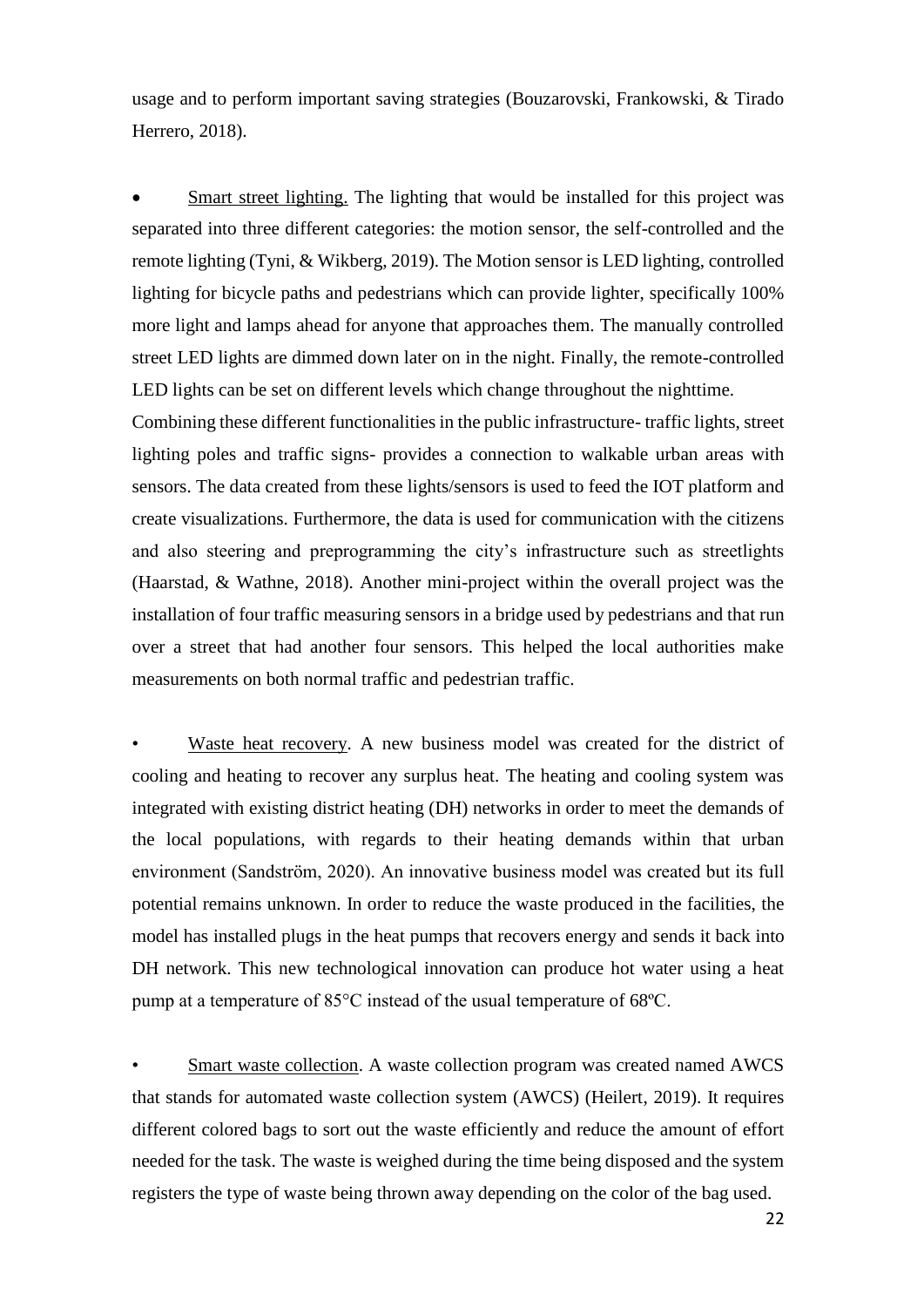Big data management. Similar to Barcelona, the Stockholm City Data Platform was used to analyze the movements and the flow of both people and vehicles within the project designated areas. The platform retrieves data on the emissions that were released into the atmosphere and calculates the impact that the emissions had on the environment. In a small area, more than 30 Wi-Fi and camera-based sensors were installed to track the pedestrians and bicycles movements in an effort to minimize potential emission impacts due to congestions vehicle flows & emission impacts. City Data Platform helps calculate statistically different paths between sensors (blind spots) and offers different routes for people and vehicles whenever that is possible so they can avoid congestions (Wathne, & Haarstad, 2020).

Sustainable delivery. Another implementation this project had was the creation of a parcel delivery room that is located on the bottom floor of any multistorey apartment complex. This room allows residents to order different items online. The items are delivered to the home with a "c/o" address. The parcels arrive in a specific central terminal and are transported to the allocated delivery room, by using bikes e-cargo. The only individuals that would be permitted access to the delivery room would be the residents and the couriers, using an app on their smartphone 24/ 7 (Luterek, 2019).

• Smart traffic management. Another smartphone app designed for the Stockholm project to help its users plan journeys that could minimize or reduce environmental impact (Sola, Sanmarti, & Corchero, 2020). Simultaneously, it would help drivers to locate charging points for their electrical vehicles or alternative fuel stations. The data gathered using this app would also help the local and the government authorities understand the changes in their citizen behavior with regards to their traveling or usage of more eco-friendly vehicles.

This app would also help foresee the potential problems in traffic so that government could act quickly and effectively, without the need for travel surveys. The smartphone app, could also provide invaluable data on how to synchronize traffic signals to prioritize the distribution of vehicles that use renewable energy or alternative types of fuel, by using the information collected by the sensors. Using the data, can improve the traffic flow and also reduce the number of times a vehicle needs to start and stop (Andersson, Ödlund, & Westling, 2019).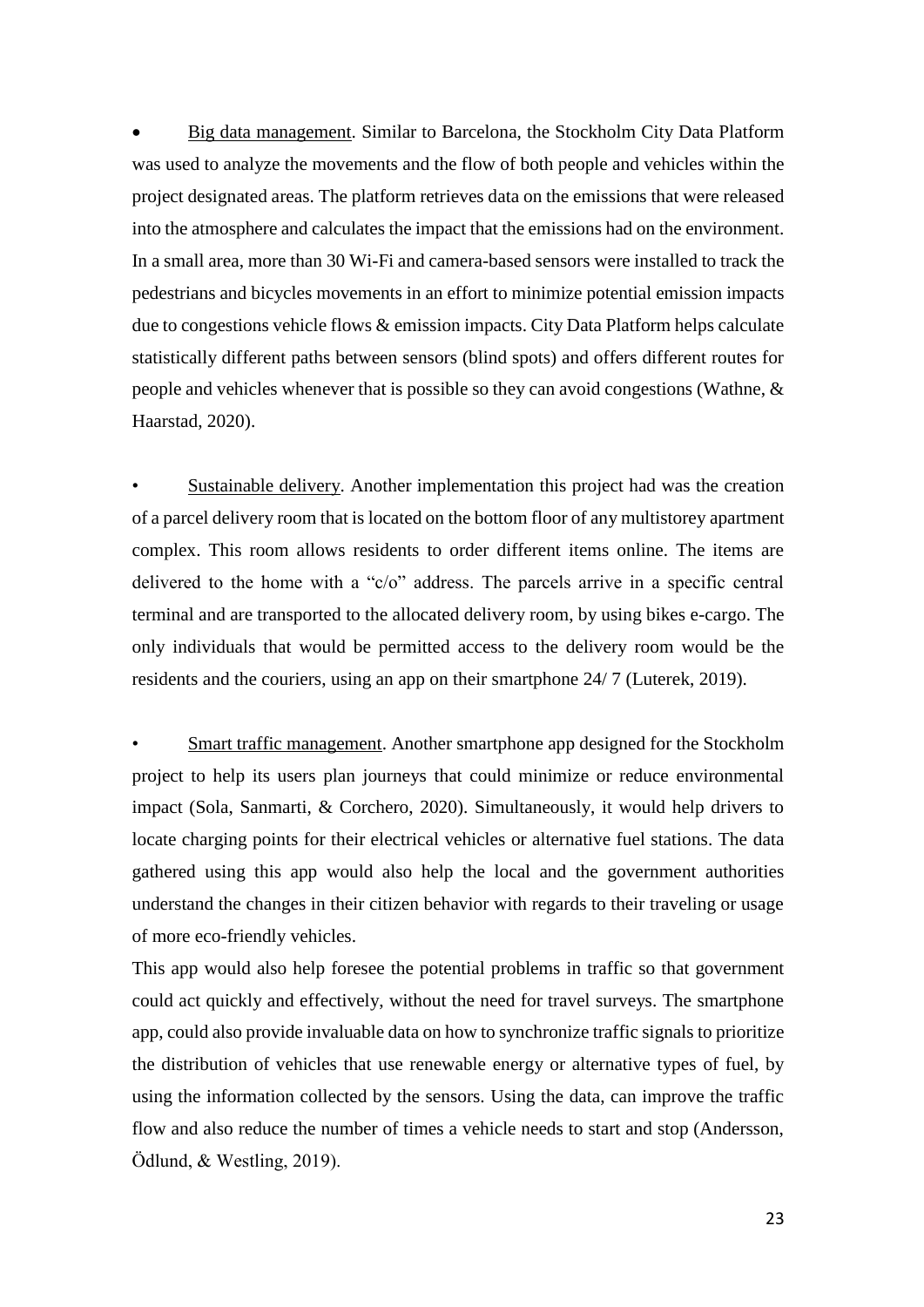Alternative fuel driven vehicles. The use of alternative powered vehicles or vehicles that use alternative fuel creates the need for new facilities to charge cars. In addition, new rapid charging points or stations in residential areas need to be created in both public and private land (Pozdniakova, 2018). A fast charger that included a fee needs to be offered for couriers and taxis. There were other options made available such as multiple user groups that includes car-sharing services, taxis or private vehicles. New alternative fueling stations need to be available not only for private-owned vehicles and heavy-duty vehicles and buses but, as stated previously, for a potential car-sharing service for an electric vehicle (EV) as well, that would be available to the public (Bastian, & Börjesson, 2018). An example of this, is the Valla Torg residents that do not have to pay membership fees when using the car-sharing services until the residents understood the new scheme. This would also reduce the number of cars within the city of Stockholm.

 Smart mobility solutions. In Stockholm, electric cargo bikes are used differently than in Barcelona as it was the transportation for families that did not own a vehicle to transport their shopping to their houses or to carry large purchases (Corradini, 2020).

#### <span id="page-28-0"></span>2.1.3 Cologne

Cologne is a German city that is located on the banks of the river Rhine, and is the fourth largest German city. It is a city that has important and key factors in both the industrial and the business section. The city had a clear commitment to achieving its ambitious goals to reduce greenhouse gas emissions, increase energy efficiency and also to increase its renewable energy capabilities. Cologne had worked closely with local industries to make these goals come to fruition. Its areas of focus were to create energy efficiency of buildings, sustainable mobility, low-emission heating facilities and to ensure that these changes were integrated into the new infrastructure as the city expanded over the years. The area of Stegerwaldsiedlung which is the district in Cologne that took part in the project in 2018 won an award for being one of 100 Climate Protection Housing Estates in North Rhine-Westphalia (Leitheiser, & Follmann, 2020).

• Efficient and smart climate shell refurbishment. Similar to the two previous cities of Barcelona and Stockholm the first thing the project tackled was to refurbish the buildings of the city using efficient LED lighting in common areas, triple glazed windows, photovoltaics, and energy lifts. In addition, efficient heating pumps and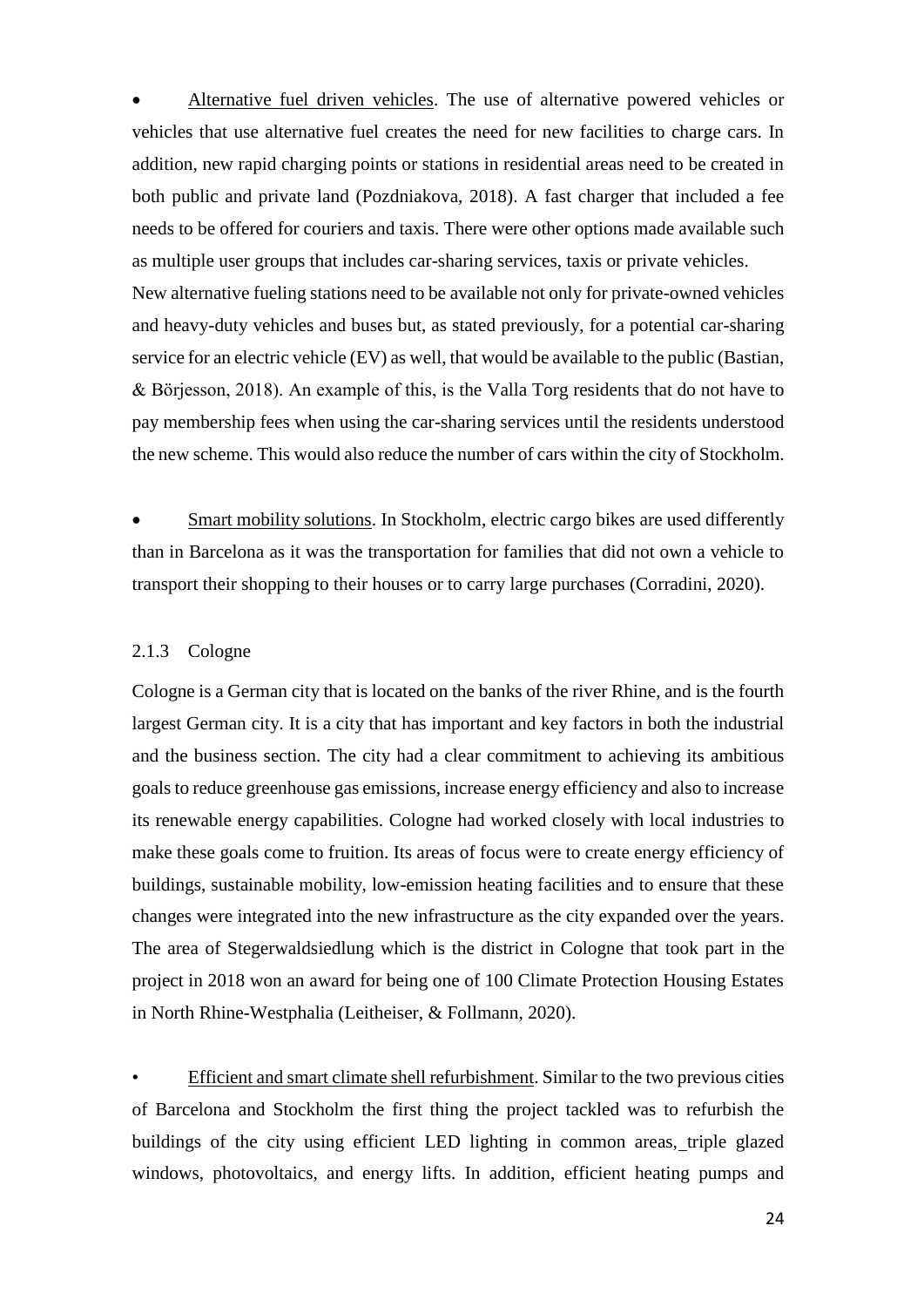monitored equipment were installed and connected to the district heating network (DATA, 2007). The buildings that participated in the scheme were also fitted with a smart management system. The tenants of the residential buildings were offered window sensors that delivered information about the windows state (open or closed), heating thermostats, humidity sensors, indoor temperature sensors, and smart plugs. All of the above could be accessed remotely from a phone app and gave the users' the ability to manually control them.

The local infrastructure was also upgraded to manage these changes so a virtual power plant (intelligent management system) was created to connect the local photovoltaic production, the batteries, and the heat pumps to an external energy production system. The system can operate on a neighborhood level and can manage heat consumption and optimize energy levels by contacting both the external energy producers (district heat) and the internal producers (heat pump, battery storage, and photovoltaic). This allows the system to maximize its self-efficiency. Moreover, charging stations for different types of electric vehicles such as pedelecs and cars were installed in the neighborhood. Finally, smart meters that help predict and measure the patterns of energy consumption were installed in each apartment (Goess, de Jong, & Meijers, 2016).

• Integrated Infrastructure. In the streets of the Cologne hotspots, named "Humble Lampposts", were implemented using smart lighting, traffic posts and lampposts that were turned into communication hubs (Borda, & Bowen, 2017). These "Humble Lampposts" became WiFi hotspots and electrical charging points as well. Another cloudbased data collection hub was created to analyze all the data collected by this project to understand how the tenants consume energy. Similar to the other two cities, a website was created so the tenants could access their energy consumption both in real-time but also retroactive by the information of their energy consumption history.

• Big data management. The platform that hosted all the data collected by the different services associated with the project is an open data platform and consists of different focus areas such as the traffic situation and the environment. The platforms' name is 'Urban Pulse' and it is used by the utility partners, the City of Cologne, and private partners (Leitheiser, & Follmann, 2020).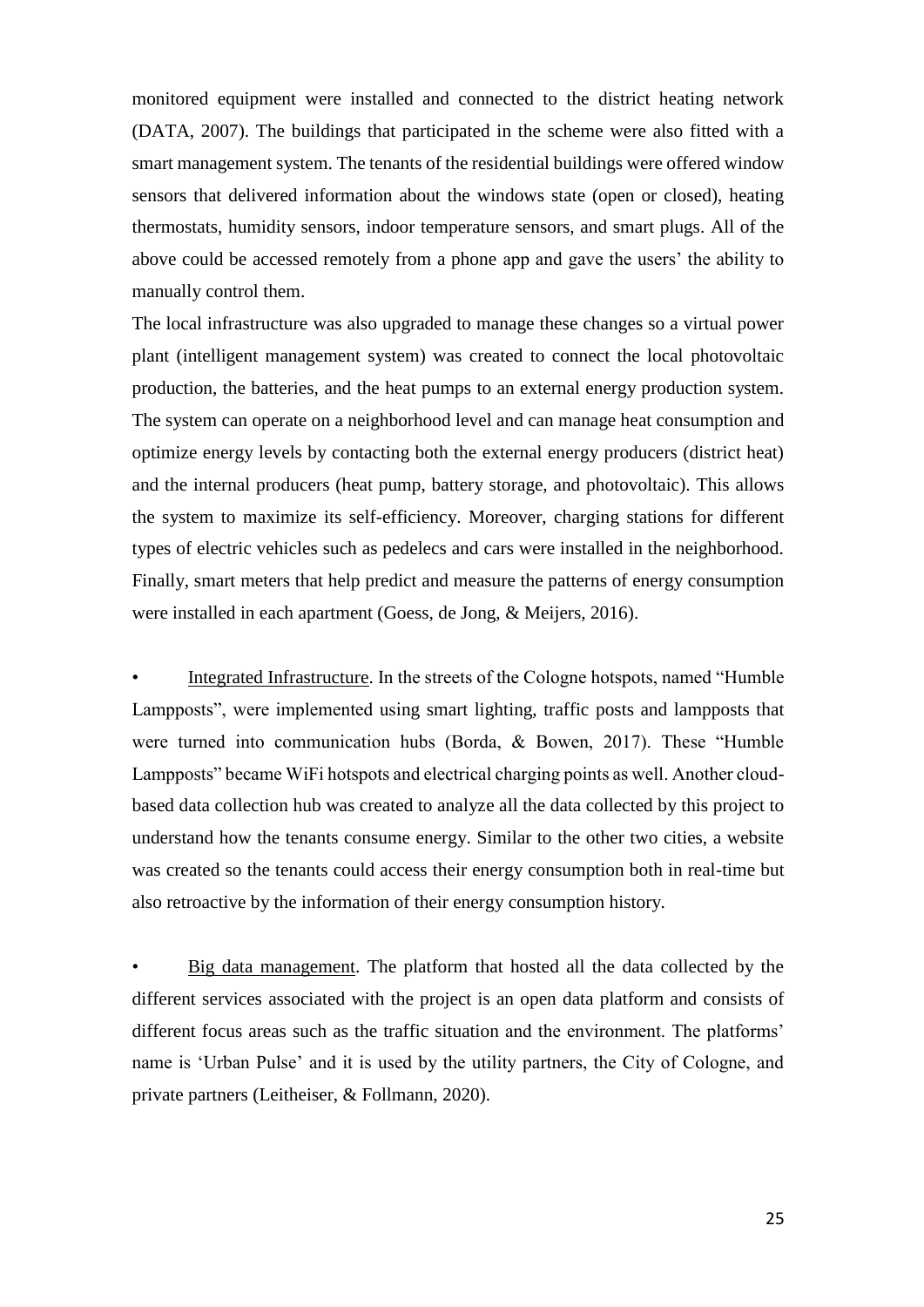• Sustainable Urban Mobility. Cologne's last implementations concerned Mobility. The city installed rapid charging points for electrical vehicles to improve air quality and reduce the CO2 levels in the atmosphere. Cologne also implemented some different measures such as chargers free for everyone to use, mobility stations for carsharing and users registering for service. These mobilities stations were different and may vary in size according to the location (Dulisch, 2017). Other transportation alternatives used in this project were car sharing with both conventional and e-cars, and public transport. Another new implementation was timesharing parking spots both private and public, sharing bikes, and e-bikes. In both sharing schemes, cars and bikes are integrated into the mobility stations.

#### <span id="page-30-0"></span>2.2 Conclusion

In conclusion it is evident in this chapter that the original three cities of the Grow Smarter Horizon2020 project, Barcelona, Stockholm, and Cologne implemented the changes the project deemed necessary to reduce the energy consumption but also the CO2 emissions within the city bounds. Overall, there were some similarities and differences that were identified in each project. The differences were due to the needs each city and its citizens had to improve their way of living. In Stockholm and Cologne more funds were used on car sharing schemes and heating projects as they are both countries that experience colder winters. In Barcelona the element of hot summers pushed them to add fans for example in the building that were refurbished. These three cities and the results of the projects would become the base for the next Horizon projects that would be funded by the EU their successes and the failures would help the next cities become even better.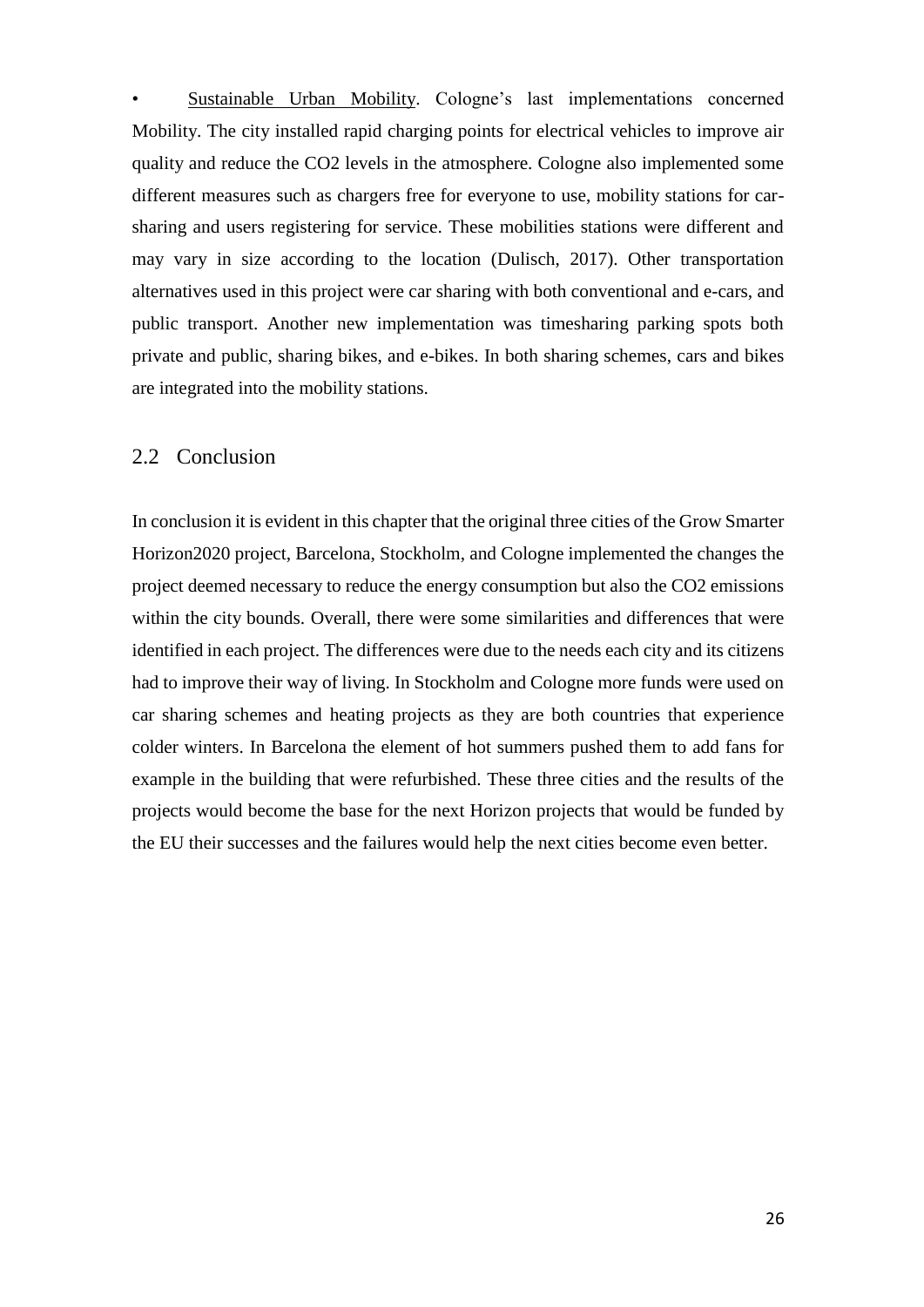# <span id="page-31-0"></span>**Chapter 3. Lighthouse Projects Beyond Grow Smarter**

### <span id="page-31-1"></span>3.1 Lighthouse Projects Overview

After the successful implementation of the first Lighthouse projects particularly Grown Smarter that was described in detail in the previous section and the other three projects as well (REMO, Triangulum and Haring Cities), the European Union expanded the Lighthouse projects in other European countries and cities. The successful results of Grow Smarter were used as a starting base to focus on similar issues such as mobility, heating, sustainability, green energy etc. in the following projects. These issues were tackled by both the participating Lighthouse Cities and Follower Cities in the newer projects. In this chapter there will be a brief description of new lighthouse projects that followed spanning from 2015 (SmartEnCity) with the last one beginning in 2019 (POCITYF), along with the main objectives for each. The description of the objectives for each project will also illustrate that over time the focus of the projects slowly started to shift towards three vertical sectors - energy, mobility and ICT.

#### <span id="page-31-2"></span>3.1.1 Smartencity

The SmartEnCity project is the first to follow the Grow Smarter and began in 2015. The three Lighthouse cities that were selected for this project were Vitoria-Gasteiz in Spain, Tartu in Estonia, and Sonderborg in Denmark (Matskevits, 2020). The approach to this project was to define in detail, plan the project and finally implement it. The project same to the Grow Smarter project was funded by the European Union's Horizon 2020 research and innovation program. The project was also coordinated by the TECNALIA Research & Innovation, which included 35 partners from six different countries that were all joining forces to make the Smart Zero Carbon Cities feasible in the Europe Union.

SmartEnCity has as a main objective to develop an approach that could be replicated but also be highly adaptable in the needs of each new city that wanted to implement it. This was done in order to transform cities in Europe into smart, sustainable and make urban environments that are resource efficient. To achieve this aforementioned goal two things needed to be achieved one to implement measures to improve energy efficiency and two plan these measures. The outcome would be to create a more efficient energy system for the main consuming sector in the city, while creating more renewable energy sources and showing the benefits these sources have to the environment.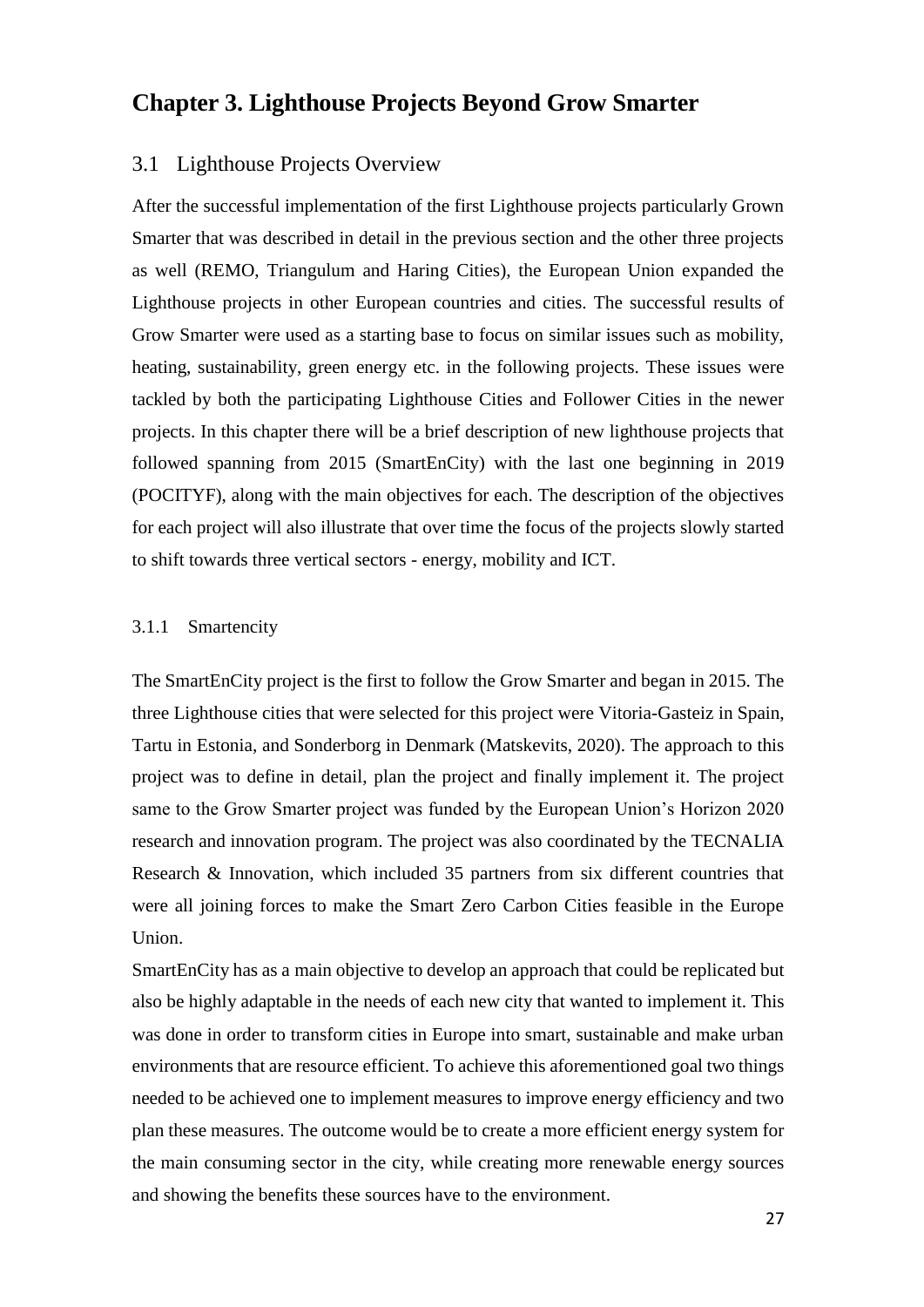The Smart Zero Carbon City concept, has the underlying concept to ensure that the carbon footprint the city has, and the energy demand can both be set and kept at a minimum. To achieve this demand, controlled technologies should be used to save energy and promote conscious awareness on energy consumption. Simultaneously, the energy supplied in the city should come from clean renewable sources (solar, wind, hydro, geothermal, biomass, wave, and tide) that can be produced locally. These energy sources should then be managed by either private and public stakeholders or aware citizens. According to the European Union's smart cities marketplace the project is still ongoing (Smart Cities Marketplace, 2021).

The objectives that were set for this lighthouse project for the three medium-sized cities are the following:

- To achieve an important/ significant reduction in the demand of existing residential building stock, through a cost-effective low energy retrofitting actions that will take place at district scale.
- To increase the Renewable Energy Sources' share of the energy supply, by using local available sources.
- To improve and increase the usage of clean energy in city mobility and transportation for both people and goods. To make this feasible there was a need to deploy green vehicles throughout the city and also have intelligent infrastructure for these vehicles.

#### <span id="page-32-0"></span>3.1.2 Replicate

The next Lighthouse project to begin was REPLICATE which stands for Renaissance of PLaces with Innovative Citizenship And Technologies (Lopes Azevedo, Stöffler, & Fernandez, 2020). This project began in 2015 and is another European Union research and development funded project that had three main aims to deploy mobility**,** [energy](https://replicate-project.eu/energy-efficiency/)  [efficiency](https://replicate-project.eu/energy-efficiency/)**,** [a](https://replicate-project.eu/mobility/)nd ICT solutions **i**n city districts. In this project the three cities that were chosen to become the lead cities were Florence in Italy**,** San Sebastian in Spain, and Bristol in Great Britain. Overall, this Lighthouse project had a Consortium that consisted of 38 different partners**.**

The REPLICATE team work focused on accelerating the deployment of innovative technologies, improving the sustainability of urban transport, and providing organizational and economic solutions to significantly increase resource, energy efficiency and to drastically reduce greenhouse gas emissions that are released in urban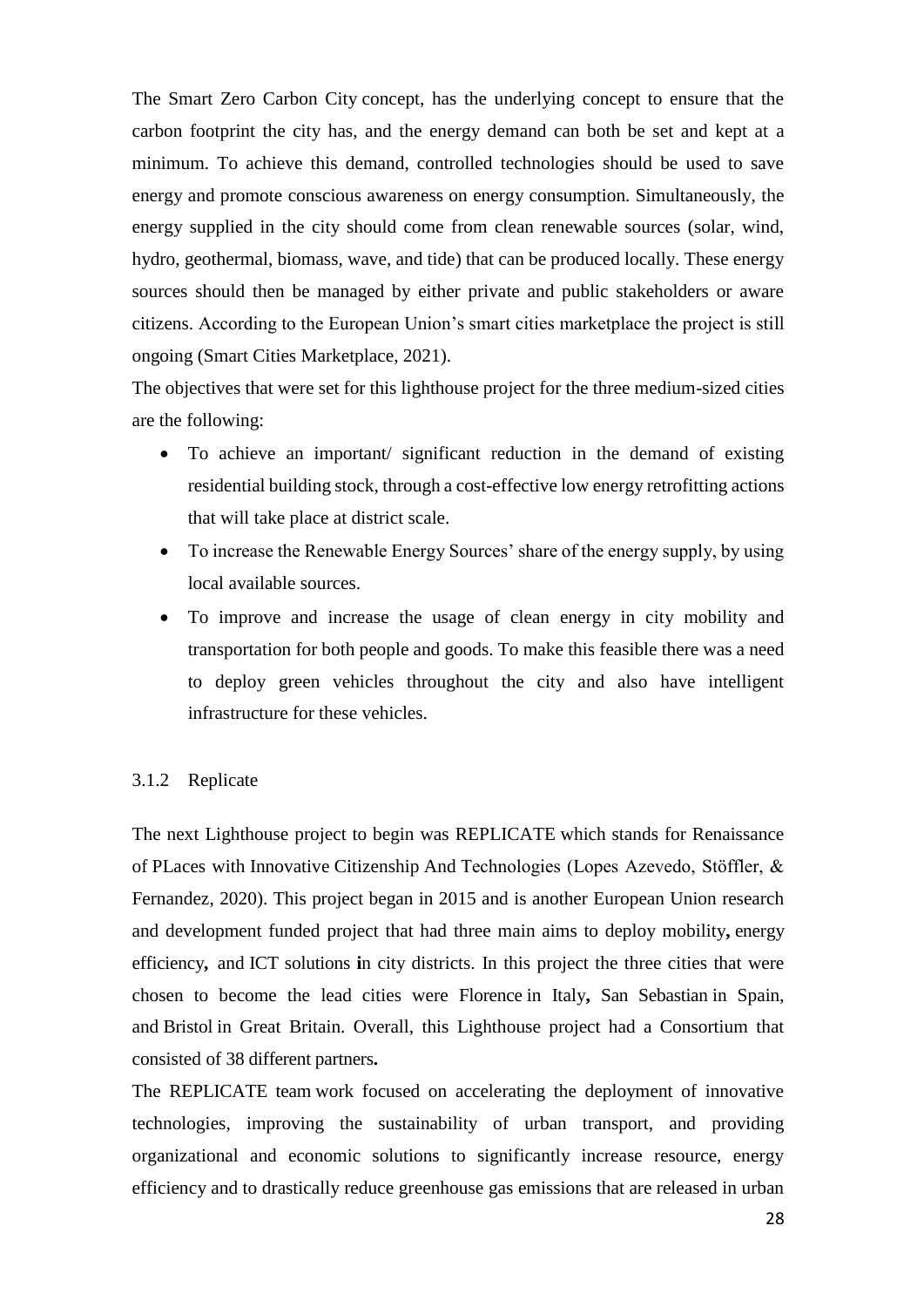areas. The aim of the project was to make the transition process from a "normal" city to a smart city in three specific areas.

The areas affected were sustainable mobility, energy efficiency and ICT infrastructure. The city's goal was to become more energy efficient by reducing its energy consumption 56% with regards to its existing situation in retrofitting buildings and by 35% when it comes to district heating. These two areas alone can reduce the city's energy consumption significantly. The next area that needs addressing is sustainable mobility, where more Electric vehicles will be integrated into the city, a new information mobility system will be introduced alongside more recharging systems. More specifically more than 200 electric vehicles will become available, and 228 charging points will be created. Finally, by integrating ICT infrastructure into the participating cities would develop cost effective services which would also be sustainable for the citizens. Simultaneously, a number of public services would be updated for example introducing new high speed mobile wireless network that is based on postWIMAX technology. A new lighting system developed based on LED technology and an ICT model for Open Data Management based on the FI-WARE.

#### <span id="page-33-0"></span>3.1.3 Smarter Together

The next lighthouse project to begin was the Smarter Together program in 2015. Its aim was sustainable development that are inclusive and integrated in societies (Gaiddon, et al., 2016). Furthermore, these societies can be developed in a partnership that also fosters a productive dialogue among all parties, so that leads to being 'smarter together'. Moreover, it was based equally on constant innovation and modern technologies, as the important ingredients that were available to serving people, promote economic transformation and societal development.

Smarter together as a project shared the philosophy and fundamental values that was built upon this project. Its aim was not only to improve the citizen's lives in each city but to also transform them into something new. To achieve this balance, there was a necessity for engagement between citizens, the ICT technologies and the institutional governance so that inclusive and smart solutions could be delivered for these citizens.

For this program to be implemented into reality six neighborhoods were chosen in three different European countries. The experiment is a unique opportunity to make innovative smart city components, include a co-creation process and high-quality refurbishment measures to explore new methods and add value in urban societies. The three European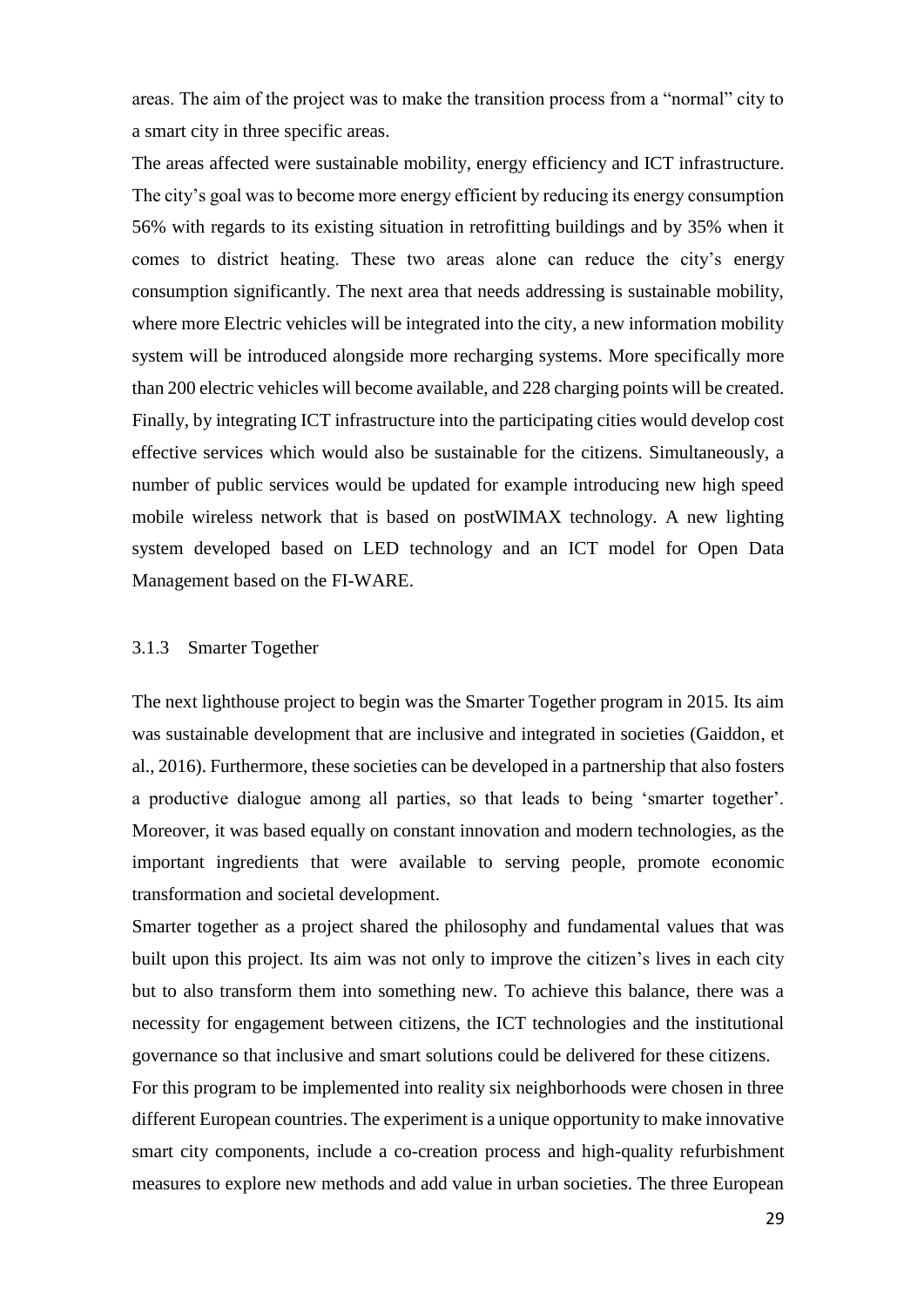countries participating in this program was Lyon, Vienna, and Munich. The objectives for each were the following:

- Data management platform  $&$  smart services
- Citizen & Stakeholder Engagement
- Electric-Renewable Energy Sources
- E-Mobility
- Holistic Refurbishment

#### <span id="page-34-0"></span>3.1.4 My Smartlife

The lighthouse projects continued to develop throughout Europe and another one was created in 2016, which was name mySMARTLife (Lange, & Knieling, 2020). The aim of the mySMARTLife was to make the three participating Lighthouse Cities of Hamburg, Nantes, and Helsinki environmentally friendly. To achieve this the cities aimed to reduce their  $CO<sub>2</sub>$  emissions they released into the atmosphere every year and also increase the use of more renewable sources that produce energy.

The projects activities were focused on "Inclusive Cities" that aimed to offer their citizens a high quality of life. Furthermore, the next important concept of the project was "Smart People", where the citizens have an important role within the city development. Another concept was that of the "Smart Economy", the city should have a dynamic and an innovative economic concept that aims to guarantee that its citizens were not only employed but also that the employment offered them an adequate income. The result was to attract talented individuals in all sectors and be provided services and goods that meet their needs and their requirements.

As with the previous lighthouse projects this one focused on some key interventions that were planned to be carried out in each the three participating Lighthouse Cities. These innovations include some technological solutions that are connected with the usage of renewable energies, clean transportation, refurbished buildings in the participating neighborhoods, and supported ICT solutions. There was also an integrated planning process in the project design. More specifically, citizens could actively be involved in the decision making for aspects of the project, to link certain actions in different fields (e.g. sustainable energy, mobility, ICT). Following this structured city business model, would lead towards a more integrated urban transformation strategy that could later be transferred with ease to other European cities.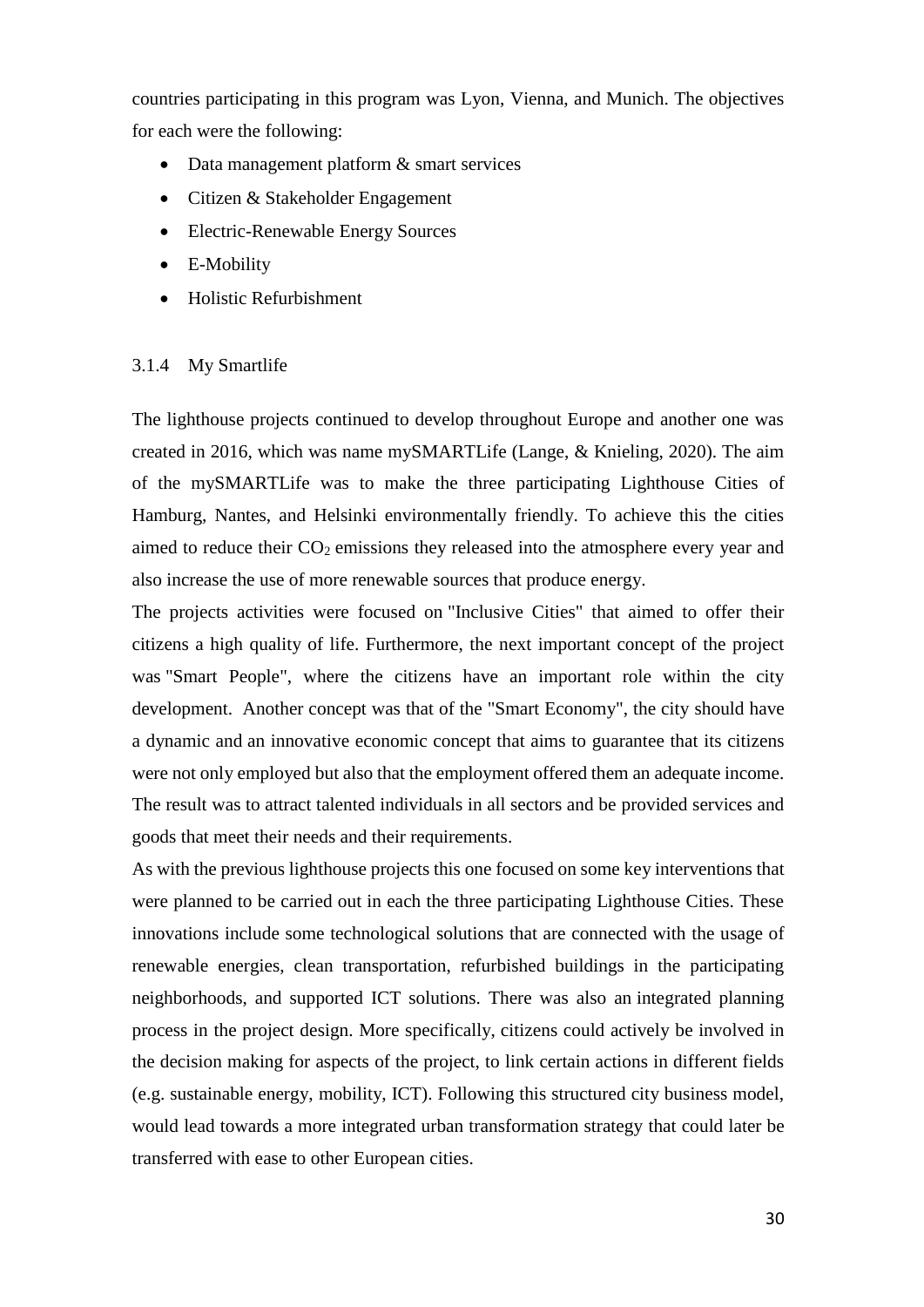#### <span id="page-35-0"></span>3.1.5 Ruggediced

The RUGGEDISED program is another lighthouse project that began in 2016. This smart city project was funded once again by the European Union's Horizon 2020 research and innovation program (Bagheri, Brandt, & van Oosterhout, 2021). The participating cities for this program are Glasgow, Rotterdam, and Umeå. As with any lighthouse project it also had followers' cities, but the focus will remain in the three main lighthouse cities, as their results were the ones that would later be implemented in the follower cities.

The cities would be working in partnership with both research centers in all the six cities (three main cities and the three follower cities) and local businesses. This path was chosen to demonstrate that it was possible to combine the different objectives of the project which were e-mobility, ICT, and energy solutions affectively. The aim was to design a city that would reduce its environmental impact from its everyday activities, to create an environment that would be stimulating, and to develop an economy that was sustainable.

#### <span id="page-35-1"></span>3.1.6 Matchup

The MAtchUP lighthouse project is another EU-funded Smart City project that involves three lighthouse cities and those are Valencia (Spain), Dresden (Germany) and Antalya (Turkey) (Rodríguez et al., 2019). The MAtchUP cities come together to solve their economic, social, and environmental problems and help promote livability, social inclusion, and prosperity of their citizens. The MAtchUP implemented and designed a variety of innovative solutions in mobility, energy, and ICT sectors that would become a model for other European cities to transform themselves.

MAtchUP's objectives were to develop and adopt solutions that can convert the problems that cities face into smart opportunities by using them to improve citizen's lives while boosting the local economy. The final aim was to develop a more livable and prosperous urban environment.

MAtchUP was built on three main objectives:

- 1. The planning of a sustainable urban transformation in mobility energy, and ICT fields.
- 2. The effective replication and upscaling of smart city solutions.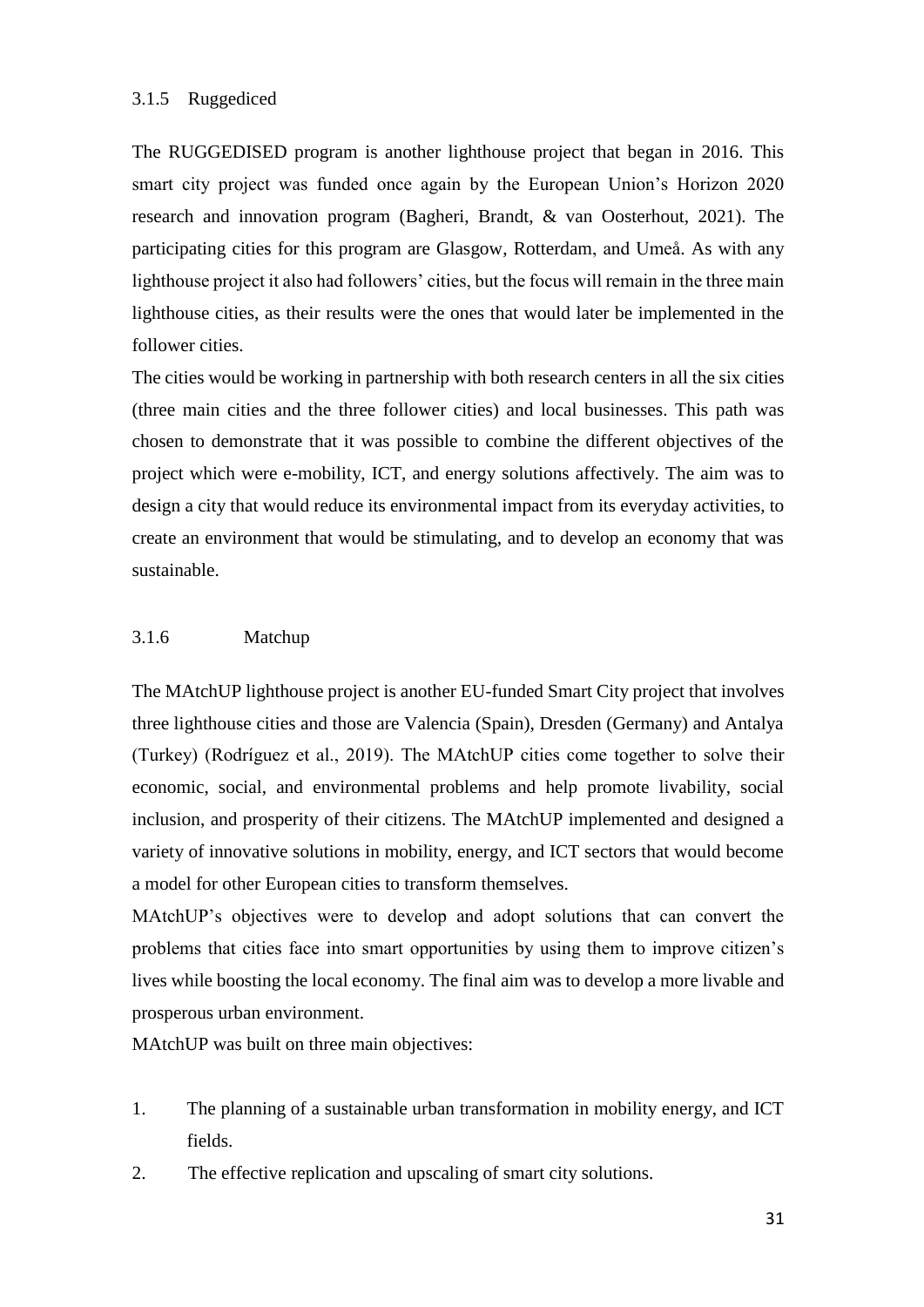#### 3. The implementation of solutions to repaint and reshape.

#### <span id="page-36-0"></span>3.1.7 Stardust

Another project that was implemented with the EU Horizon 2020 Smart Cities project was the STARDUST project in 2017 (Astrain et al., 2021). The projects aim was to bring together advanced European cities and form a constellation of "innovation islands". More specifically, cities/models that were highly efficient, smart, intelligent, and citizen oriented. Furthermore, in these cities' innovative, non-technical solutions and technical green solutions would be implanted and later on validated so they could become bankable for other cities to replicate them.

STARDUST had the opportunity to lead the way for other cities to incorporate a more sustainable way of life by intertwine imagination and innovation. The objectives STARDUST had was to create a highly efficient, intelligent city with low carbon, and citizen-oriented cities. To achieve this innovative business models and green technical solutions would be presented to address the challenges faced by the urban cities taking part in this project. The challenges are focused on society, mobility, environment, economy, economy, and the cities' visibility.

The targets set for the STARDUST project include:

- To create several "innovation islands", that illustrate cost-effective, scalable, and bankable solutions that can be urban scaled
- To create smart ecosystems that will use the new economic paradigm in European cities based on market competitiveness, eco-innovation, low carbon usage, and promotion of a circular economy
- To create and deploy open city information platforms. More specifically, an ICT platform that provide the opportunity for both the lighthouse and the follower cities to actively engage together and effectively address the issues they face with their technical partners
- To organize and foster the lighthouse cities' solutions, that will then be transferred and replicated to the other participating cities (Follower)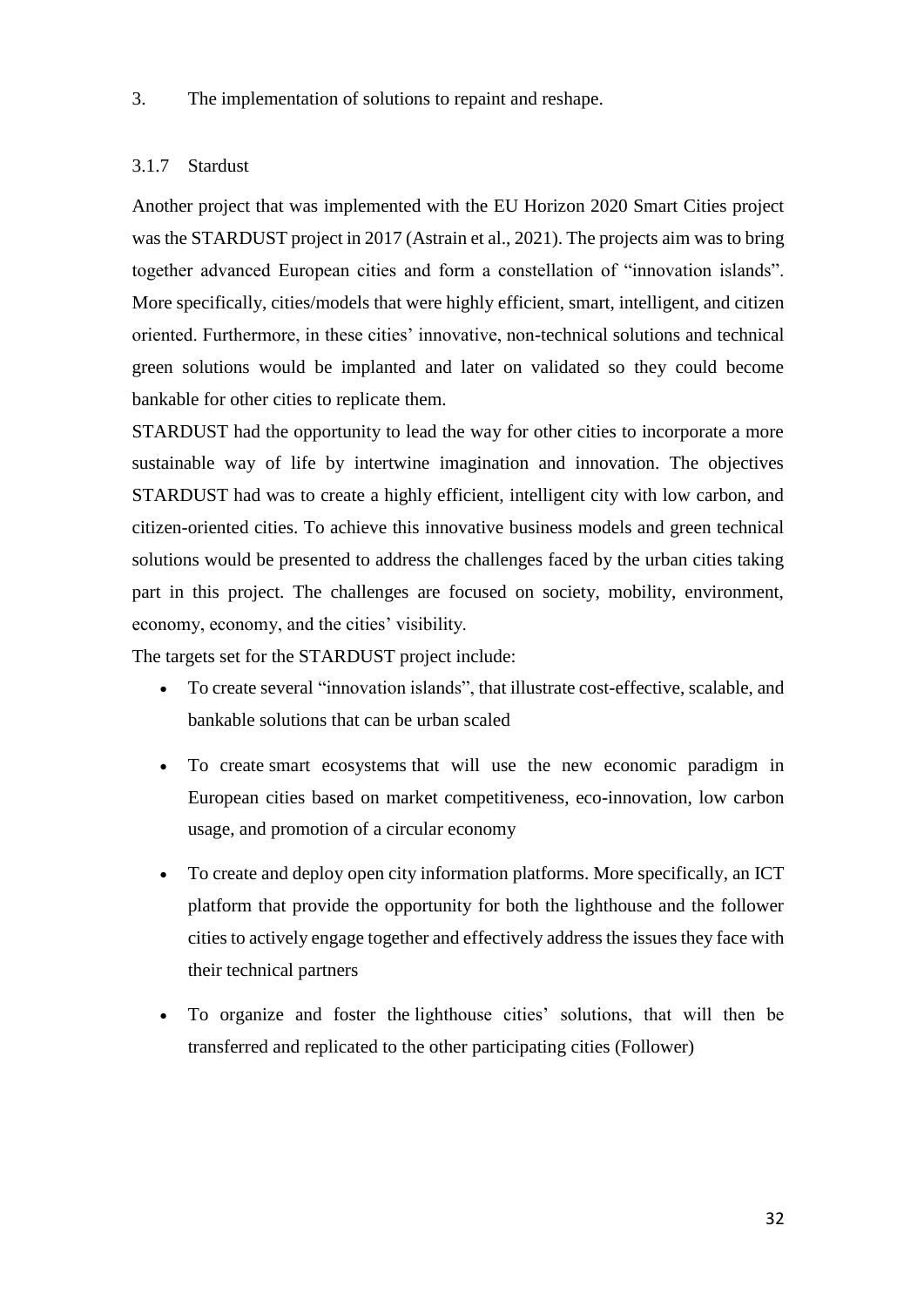#### <span id="page-37-0"></span>3.1.8 Iris

The next Lighthouse project was the IRIS project which started in 2017. The participating lighthouse cities were those of Utrecht (NL), Göteborg (SE) and Nice Côte d'Azur (FR) (Calzada, 2019). The aim was to deliver better, accessible, cheaper, and reliable energy and mobility services to create a sustainable urban city with a better quality of life for the citizens of the city. To make this happen IRIS brought together many different stakeholders so they could design, illustrate and quantify the value of an innovative business model that develops when solutions concerning sectors such as mobility, energy, and ICT domains, are integrated.

The project brought together five transition tracks and provided sixteen integrated solutions. These solutions showed that cities can mix and match depending on the specific needs of each city. The first three tracks that were created were focused on grid flexibility and energy efficiency. They included measures such as vehicle-to-grid storage, second life battery, supply, and dynamic balance. These measures focused on increasing renewable energy production and rolling-out e-buses and e-cars.

The fourth track focuses on data sharing, standardization of the common ICT architecture, and governance practices accelerating innovation. Track five is a measure that integrates co-creation and interdisciplinary citizen engagement by connecting the needs of end-users with the needs of stakeholders to support innovative business models.

#### <span id="page-37-1"></span>3.1.9 Making City

The MAKING-CITY project began in 2018 and was coordinated by the CARTIF Technology Centre, to once again illustrate the advantages that derive from the use of Positive Energy District (PED) (Späth, & Knieling, 2020). PED is defined by the European Strategic Energy Technology Plan (SET Plan) as a district that has a goal to achieve a net zero energy import and a net zero carbon emissions every year. In addition, its main focus was to work towards creating a local surplus production of renewable energy annually. The objectives of the MAKING- CITY project were the following:

- 1. To demonstrate the PED concept in the two Lighthouse cities Groningen and Oulu.
- 2. To establish a validated procedure that supports PED definition (calculation procedures, assessed technical, social, identified barriers, and regulatory framework conditions).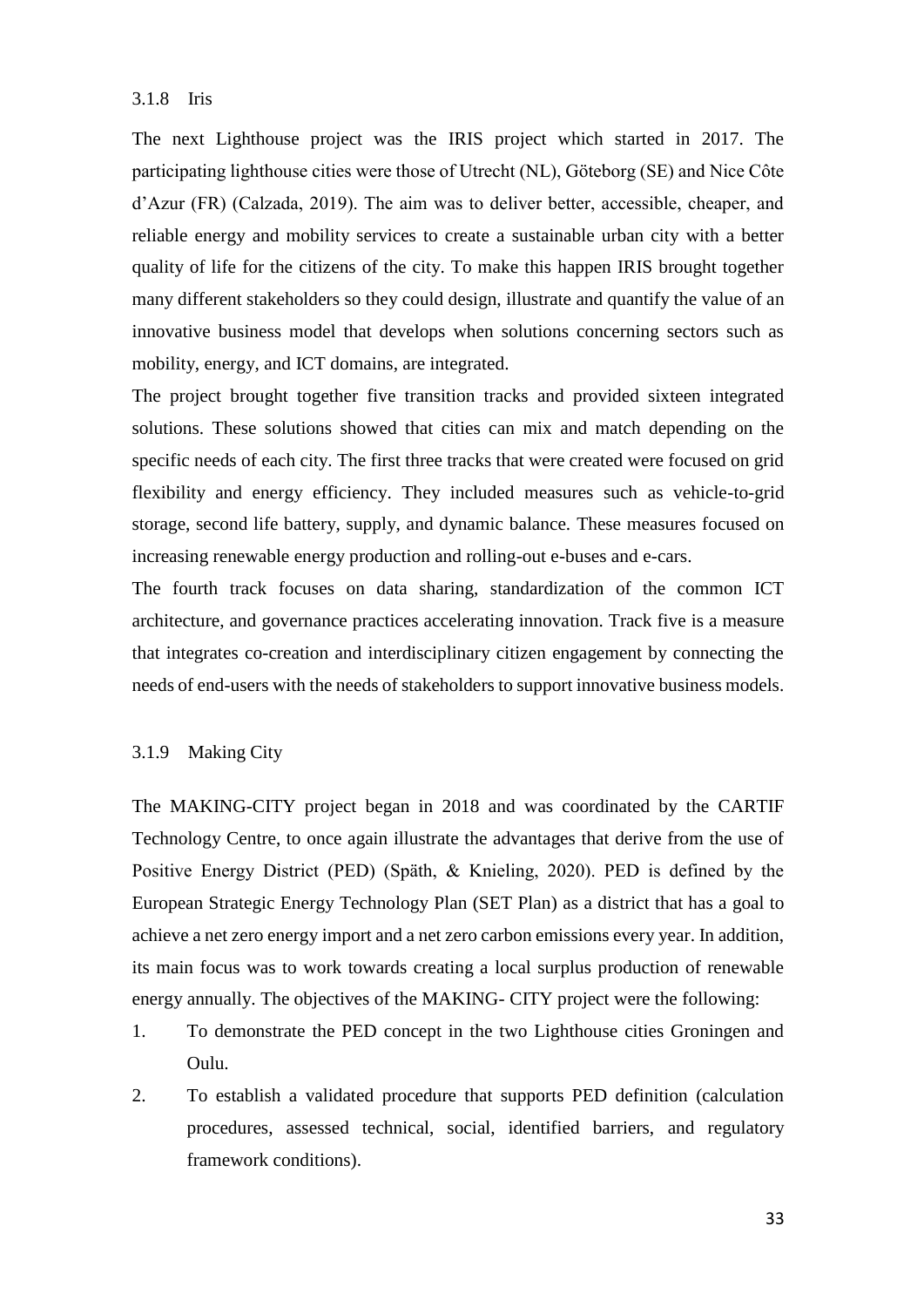- 3. To replicate the PED concept developed in MAKING-CITY in the follower cities.
- 4. To support and promote the City Vision 2050.
- 5. To develop a rigorous monitoring and evaluation program.
- 6. To create business models that can integrate the PED deployment and to help create a business ecosystem using the PED concept which would be created during the MAKING-CITY project.
- 7. To raise business opportunities in the cities and to organize social innovation activities by integrating the PED concept. By involving SMEs, industrials, NGOs.
- 8. To deploy an exploitation and market strategy so that results and technologies can be identified.
- 9. To create a beneficial communication and dissemination strategy in order to raise awareness to promote the PED concept that was developed during the MAKING-CITY project.
- 10. To foster strong cooperation with other related projects and relevant clusters of projects.

#### <span id="page-38-0"></span>3.1.10 +Cityxchange

The +CityxChange *(Positive City ExChange)* was the next smart city project. The European Union's Horizon 2020 funded this project (Gohari, et al., 2020). The projects responsibility was to host and lead the project carried out by the Norwegian University of Science and Technology (NTNU) in collaboration with other Lighthouse Cities of Limerick City and Trondheim Kommune. Its three main objectives were:

- Citizen driven approach,
- Replication Technology
- Business model

#### <span id="page-38-1"></span>3.1.11 Sparcs

The SPARCS project was developed to help the two participating lighthouse cities to produce a network of Sustainable energy Positive & zero cARbon CommunitieS (Uspenskaia, et al., 2021) by creating broad planning, management processes and models. The aim of the SPARCS project was to show and validate solutions that will be innovational for integrated and smart energy systems. These systems will change the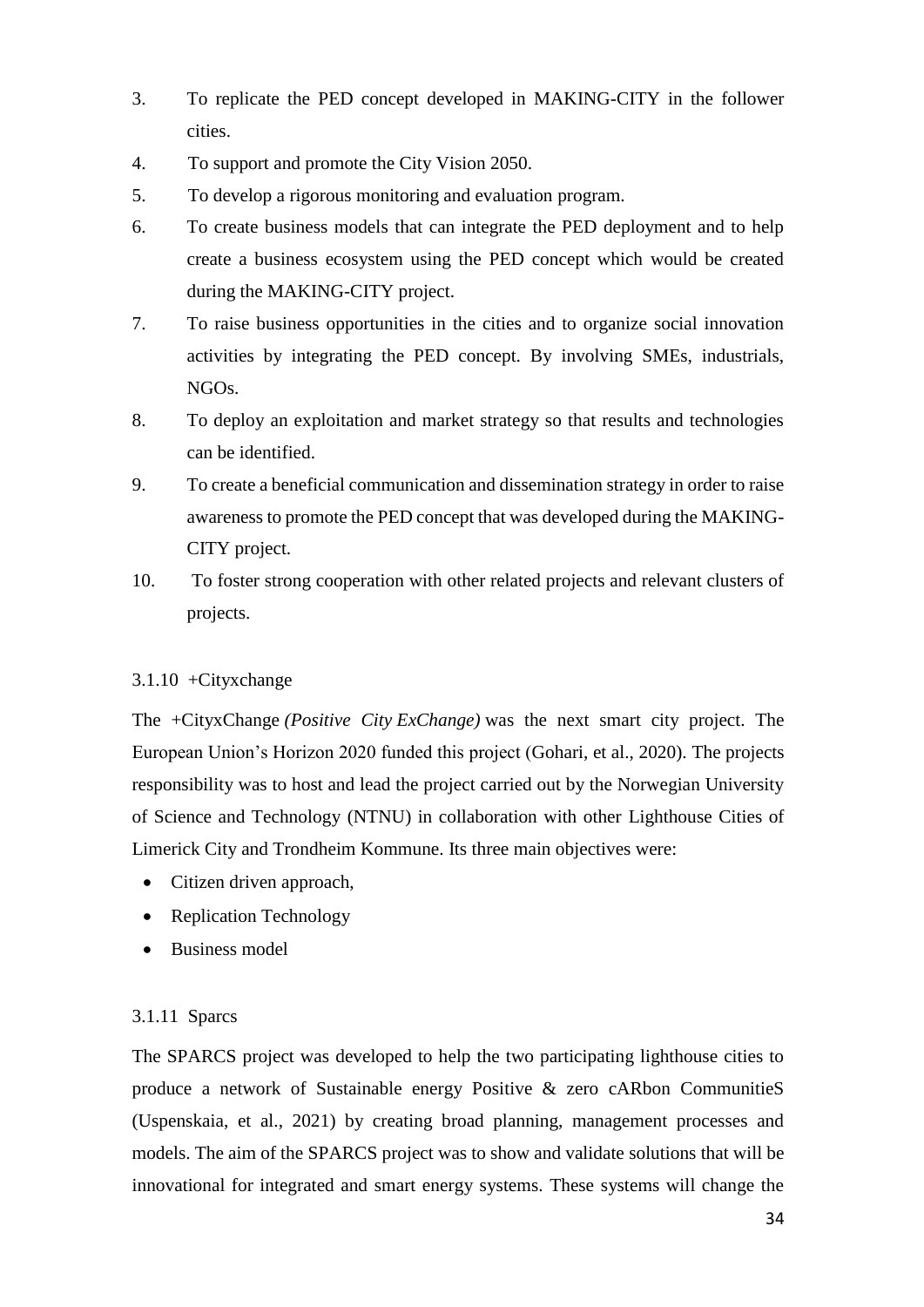participating cities into ecosystems that are zero carbon and sustainable. Simultaneously it will help improve the citizen's quality of life. The two lighthouse cities were Leipzig and Espoo. The main aims of SPARCS were to:

- To establish a circular economic framework that is also dynamic.
- To engage in innovation-oriented investors, professionals, and companies
- To enable an urban transformation that is based on the successful partnership between private and public entities.

#### <span id="page-39-0"></span>3.1.12 Atelier

The most recent Lighthouse project was the ATELIER the following project that was funded by the EU's Horizon 2020 Smart City. The project's aim was to develop and effectively replicate the Positive Energy Districts (PEDs) in the two lighthouse cities that were chosen which were the city of Bilbao and the city of Amsterdam (Calzada, 2020). The focus of this project was to create a Positive Energy Districts for the participating cities with a goal to save 1,7 kton of CO2 emissions. This would demonstrate the importance of integrating smart urban solutions that support the deployment of PEDs.

The aforementioned objective was set on three principles:

- 1. To reduce CO2 emissions.
- 2. Secure, sustainable, and affordable energy systems for citizens.
- 3. Collaboration and knowledge sharing.

### <span id="page-39-1"></span>3.1.13 Pocityf

The final lighthouse project is that of POCITYF which is also EU-funded smart city project (Leitão et al., 2020). The project was focused on helping cities that of historical value and transform them into greener, smarter, and more livable cities while respecting the city's cultural heritage. The Positive Energy District can be become a reality after being tested and implemented in the participating cities. In addition, POCITYF supports Europe goal of becoming the first Carbon Neutral Continent by the year 2050. These two Lighthouse cities are Alkmaar and Evora.

The objectives are:

 To create solutions, reduce energy consumption in building and district level. To create P2P energy management and storage solutions in an effort to support the grid to become more flexible and to help curtailment reduction.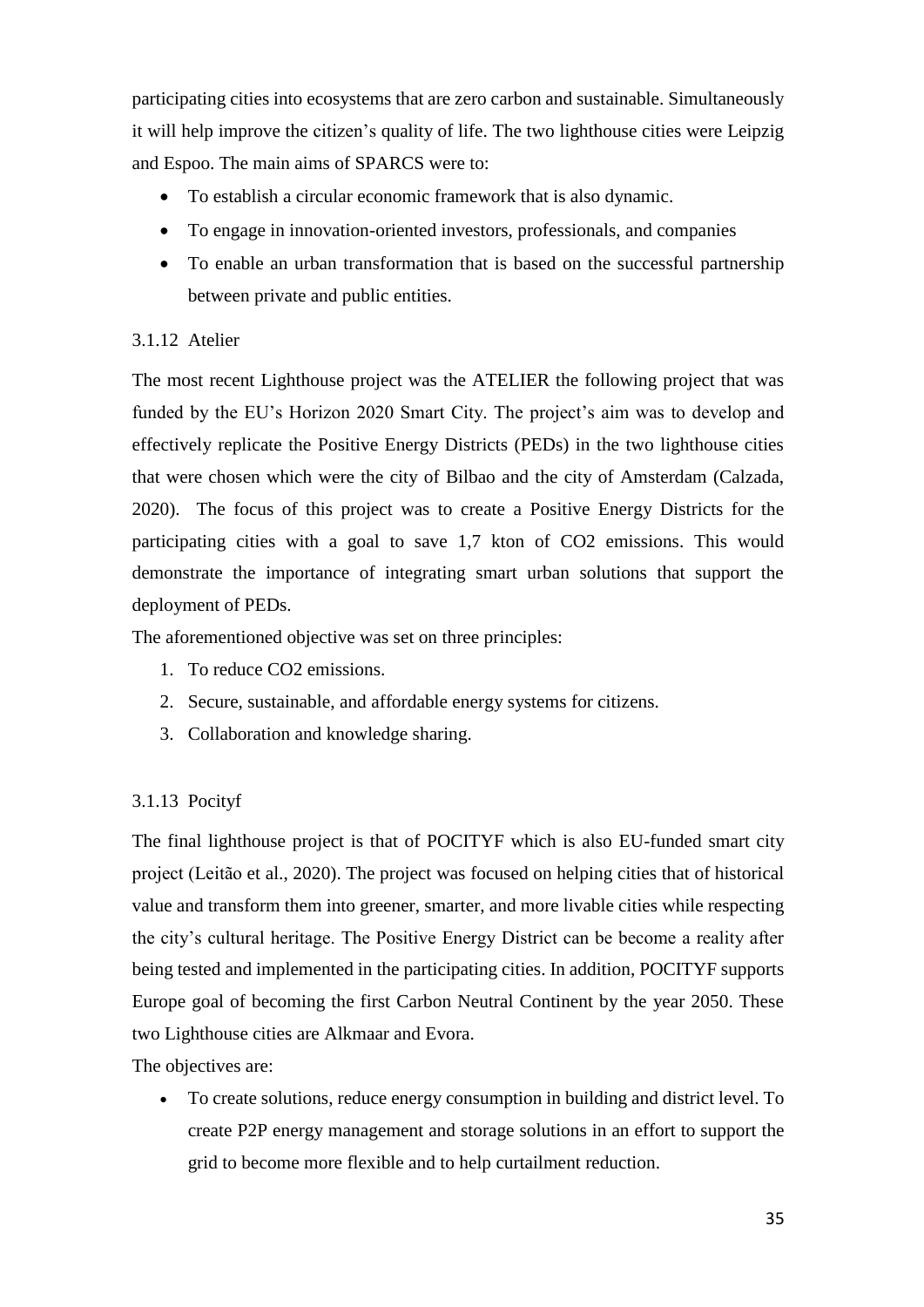- To integrate electro-mobility solutions as a way to enable the grid to become more flexible.
- To integrate the newest generation of ICT solutions in the city platforms that already exist.
- To get citizen engagement so they participate in co-creation, planning, decision making, and problem solving.

# <span id="page-40-0"></span>3.2 Conclusion Beyond Grow Smarter

Now that the sum of the Lighthouse projects is presented, it is crucial for the purposes of this research, to illustrate the areas of interest in which the projects focused on according to the implementation they performed. The areas have been categorized according to their scope in vertical sectors. The most significant sectors are:

- Energy, that includes Refurbishments and Buildings, Energy Providers, Energy System and Mobility
- ICT and it's aspects
- and Other Thematic Fields Types that include variant implementations

In order to comprehend *table 2* there will be a brief overview on the meaning of the sectors.

- ReBuilding/ Refurbishments refer to the buildings and the passive implementations carried in order to achieve the standards of each project, for example PVs. Several of the implementations are leaning towards "Smart" and relates to ICT sector such as Home Energy Management System in buildings.
- Energy Providers are associated to alternative sources of energy such as electrical charging stations.
- Energy System Types are mainly the grids. The action of creating renewable energy and maintaining energy for when we need it e.g. waste heat recovery
- $\triangle$  Mobility refers to the changes of infrastructure in order to promote the changes mentioned above for example about e-vehicles
- $\div$  ICT aspects are associated with the implementations of the information and communication technology, data transfer and current technology that is constantly evolving.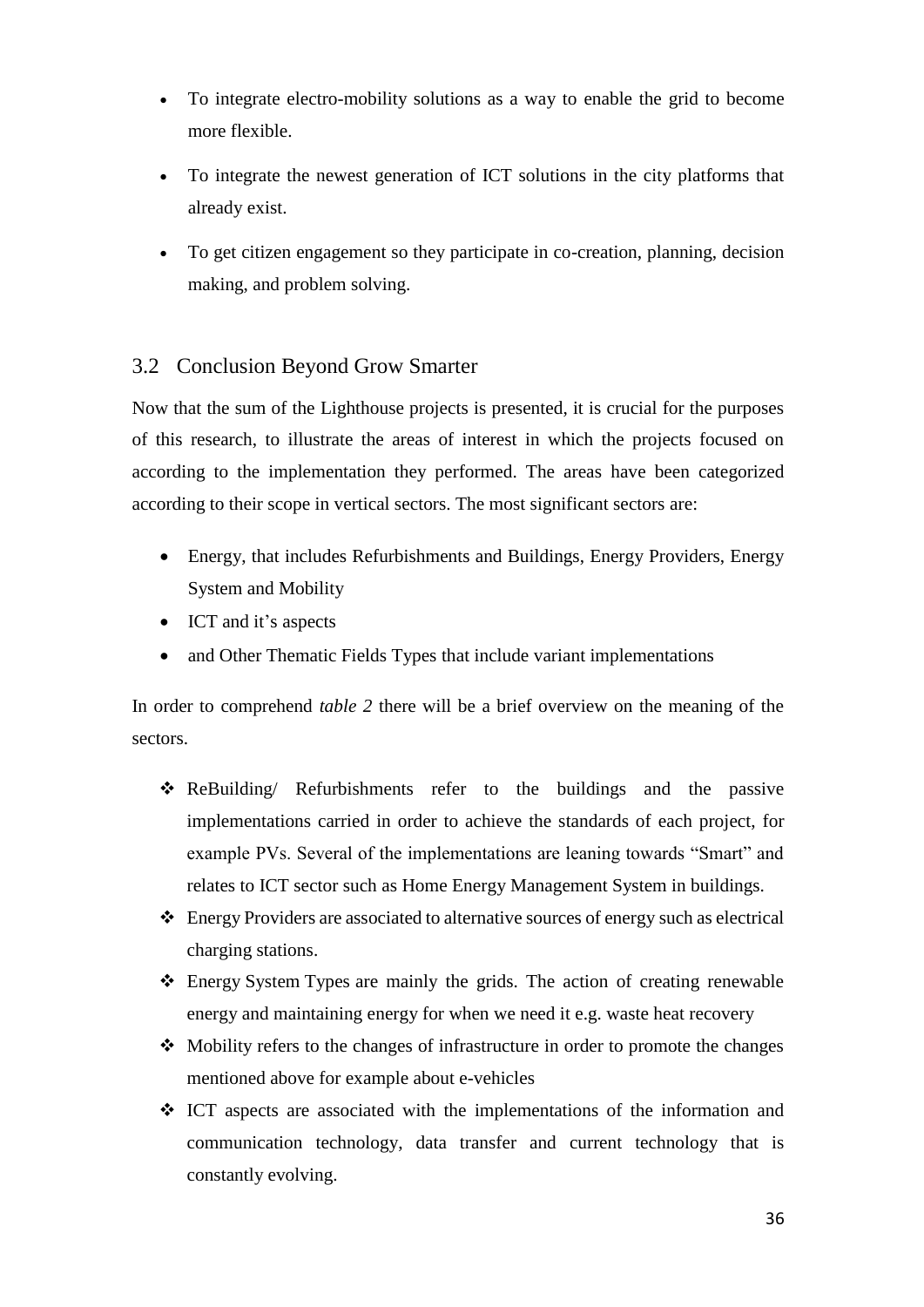Finally, Other Thematic Fields, that represent the section in which the implementations of all kinds that are considered to differ from the above are included. An example of such an implementation should be traffic measuring sensors for pedestrians (Stockholm).

*C= Project completed, O=Project Ongoing, F = Projected Future Outcome*

| <b>YEAR</b> | <b>PROJECT</b>         | <b>CITY</b> | <b>ENERGY</b>                   |                           |                                  |                           | <b>ICT</b>                | <b>OTHER</b>               |
|-------------|------------------------|-------------|---------------------------------|---------------------------|----------------------------------|---------------------------|---------------------------|----------------------------|
|             |                        |             | Building/<br>Refurbis<br>hments | Energy<br>Providers       | Energy<br>System<br><b>Types</b> | Mobility                  | ICT<br>aspects            | Other<br>Thematic<br>Field |
| 2019        | <b>POCITYF</b>         | Alkmaar     | $\mathbf F$                     | $\mathbf{F}$              | $\boldsymbol{\mathrm{F}}$        | $\boldsymbol{\mathrm{F}}$ |                           |                            |
|             |                        | Evora       | $\mathbf F$                     | $\boldsymbol{\mathrm{F}}$ | $\mathbf F$                      | $\boldsymbol{\mathrm{F}}$ |                           |                            |
|             | Atelier                | Amsterdam   | ${\bf F}$                       | ${\bf F}$                 | $\mathbf F$                      |                           | ${\bf F}$                 |                            |
|             |                        | Bilbao      |                                 | ${\bf F}$                 | $\mathbf F$                      |                           | $\boldsymbol{\mathrm{F}}$ |                            |
|             | <b>Sparcs</b>          | Espo        | ${\bf F}$                       | $\boldsymbol{\mathrm{F}}$ | $\mathbf F$                      | ${\bf F}$                 |                           |                            |
|             |                        | Leipzig     | $\mathbf F$                     | $\boldsymbol{\mathrm{F}}$ | $\boldsymbol{\mathrm{F}}$        | ${\bf F}$                 |                           |                            |
| 2018        | MAKING-<br><b>CITY</b> | Groningen   | ${\bf F}$                       | $\mathbf F$               | ${\bf F}$                        | $\boldsymbol{\mathrm{F}}$ | ${\bf F}$                 |                            |
|             |                        | Oulu        | $\overline{F}$                  | ${\bf F}$                 | $\mathbf F$                      | $\boldsymbol{\mathrm{F}}$ | ${\bf F}$                 |                            |
|             | +CityChange            | Trondheim   | $\boldsymbol{\mathrm{F}}$       | $\mathbf F$               | ${\bf F}$                        |                           | ${\bf F}$                 |                            |
|             |                        | Limerick    | $\boldsymbol{\mathrm{F}}$       | ${\bf F}$                 | ${\bf F}$                        |                           | ${\bf F}$                 |                            |
| 2017        | MatchUP                | Valencia    | $\mathbf{O}$                    | $\mathbf O$               |                                  |                           | $\mathbf O$               | $\mathbf{O}$               |
|             |                        | Dresen      | $\mathbf{O}$                    | $\mathbf O$               |                                  |                           | $\mathbf O$               | $\mathbf{O}$               |
|             |                        | Antalya     | $\mathbf{O}$                    | $\mathbf O$               |                                  |                           | $\mathbf O$               | $\mathbf{O}$               |
|             | <b>IRIS</b>            | Utrecht     |                                 | ${\bf F}$                 | $\boldsymbol{\mathrm{F}}$        | $\boldsymbol{\mathrm{F}}$ | $\boldsymbol{\mathrm{F}}$ |                            |
|             |                        | Nice        |                                 | ${\bf F}$                 | ${\bf F}$                        | ${\bf F}$                 | ${\bf F}$                 |                            |
|             |                        | Gothenburg  |                                 | ${\bf F}$                 | ${\bf F}$                        | ${\bf F}$                 | ${\bf F}$                 |                            |
|             | Stardust               | Pamblona    |                                 | $\overline{F}$            | $\mathbf F$                      | $\mathbf F$               | $\overline{F}$            |                            |
|             |                        | Tambere     |                                 | $\mathbf F$               | $\mathbf F$                      | ${\bf F}$                 | ${\bf F}$                 |                            |
|             |                        | Trento      |                                 | $\boldsymbol{\mathrm{F}}$ | $\mathbf F$                      | $\mathbf F$               | $\mathbf F$               |                            |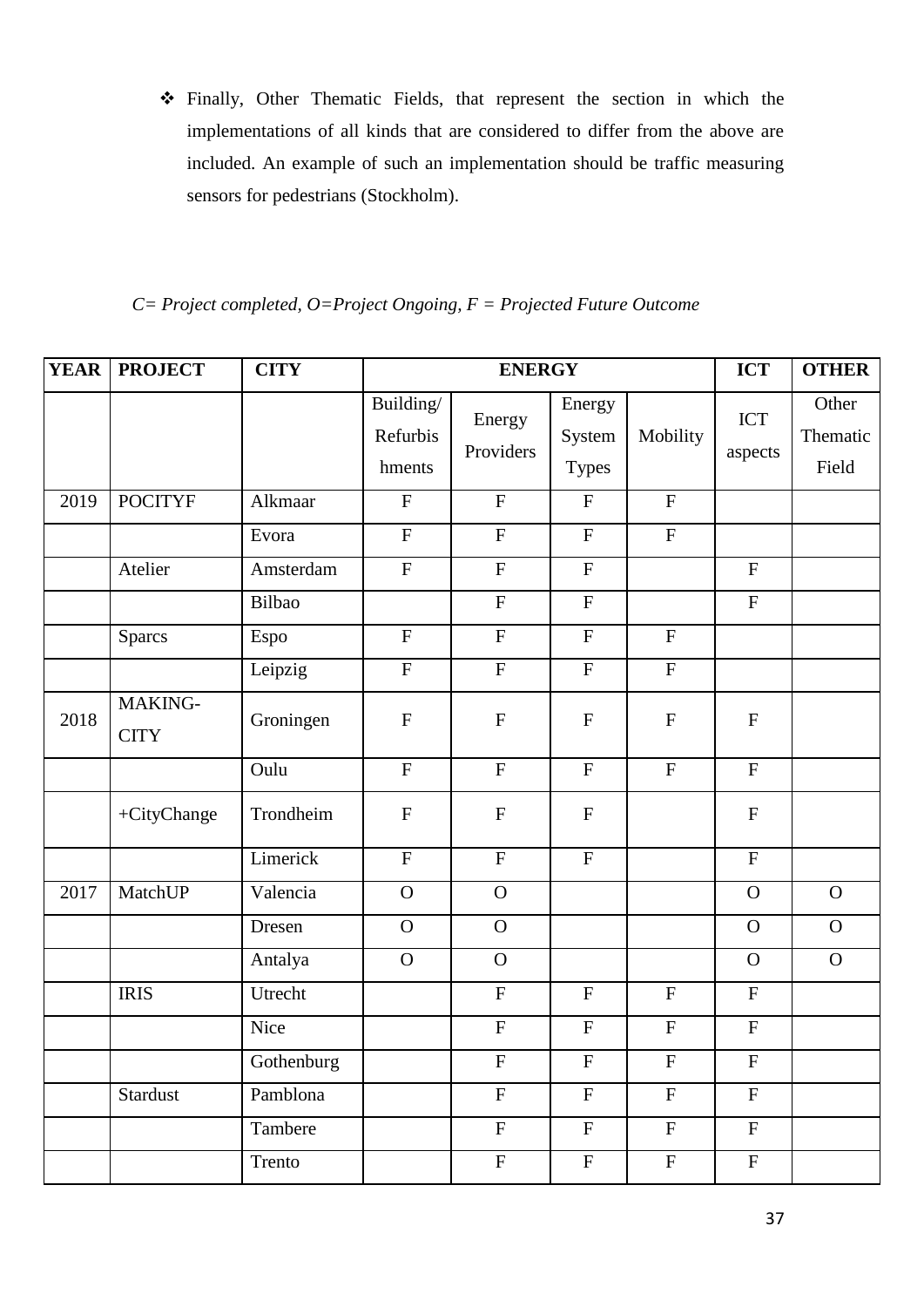| 2016 | mySMARTLif<br>${\rm e}$           | <b>Nantes</b>       | $\mathbf{O}$  | $\mathbf{O}$   | $\mathbf O$  | $\mathbf{O}$ |              | $\mathbf{O}$ |
|------|-----------------------------------|---------------------|---------------|----------------|--------------|--------------|--------------|--------------|
|      |                                   | Hamburg             | $\mathbf{O}$  | $\overline{O}$ | $\mathbf{O}$ | $\mathbf{O}$ |              | $\mathbf{O}$ |
|      |                                   | Helsinki            | $\mathbf O$   | $\mathbf{O}$   | $\mathbf{O}$ | $\mathbf{O}$ |              | $\mathbf{O}$ |
|      | <b>RUGGEDISE</b><br>D             | Rotterdam           | $\mathbf O$   | $\mathbf O$    | $\mathbf{O}$ | $\mathbf O$  |              | $\mathbf{O}$ |
|      |                                   | Glasgow             | $\mathbf{O}$  | $\mathbf O$    | $\mathbf{O}$ | $\mathbf{O}$ |              | $\mathbf{O}$ |
|      |                                   | Umea                | $\mathbf O$   | $\mathbf O$    | $\mathbf O$  | $\mathbf{O}$ |              | $\mathbf{O}$ |
| 2015 | <b>SMARTER</b><br><b>TOGETHER</b> | Vienna              | $\mathsf{C}$  | $\mathbf C$    |              | $\mathbf C$  |              | $\mathbf C$  |
|      |                                   | Munich              | $\mathbf C$   | $\mathcal{C}$  |              | ${\bf C}$    |              | $\mathbf C$  |
|      |                                   | Lyon                | $\mathbf C$   | $\mathbf C$    |              | $\mathbf C$  |              | $\mathbf C$  |
|      | <b>REPLICATE</b>                  | San Sebastian       | $\mathbf C$   | $\mathbf C$    | $\mathbf C$  | $\mathbf C$  | $\mathsf{C}$ | $\mathbf C$  |
|      |                                   | Florence            | $\mathbf C$   | $\mathbf C$    | $\mathsf{C}$ | ${\bf C}$    | $\mathbf C$  | $\mathbf C$  |
|      |                                   | <b>Bristol</b>      | $\mathbf C$   | $\mathbf C$    | $\mathbf C$  | $\mathbf C$  | $\mathbf C$  | $\mathsf{C}$ |
|      | SmartEnCity                       | Vitoria-<br>Gasteiz |               | $\mathbf O$    | $\mathbf O$  | $\mathbf{O}$ | $\mathbf{O}$ |              |
|      |                                   | Tartu               |               | $\mathbf O$    | $\mathbf{O}$ | $\mathbf{O}$ | $\mathbf O$  |              |
|      |                                   | Sonderborg          |               | $\Omega$       | $\mathbf{O}$ | $\mathbf{O}$ | $\mathbf{O}$ |              |
|      | 2014 Sharing Cities               | Lisbon              | $\mathcal{C}$ |                |              | $\mathbf C$  | $\mathbf C$  | $\mathbf C$  |
|      |                                   | London              | $\mathbf C$   |                |              | $\mathbf C$  | $\mathbf C$  | ${\bf C}$    |
|      |                                   | Milan               | $\mathsf{C}$  |                |              | $\mathbf C$  | $\mathbf C$  | $\mathsf{C}$ |
|      | <b>Grow Smarter</b>               | Stockholm           | $\mathsf C$   | $\mathbf C$    | $\mathbf C$  | $\mathbf C$  | $\mathbf C$  | ${\bf C}$    |
|      |                                   | Cologne             | $\mathbf C$   | $\mathbf C$    | $\mathbf C$  | $\mathbf C$  | $\mathbf C$  | $\mathbf C$  |
|      |                                   | Barcelona           | $\mathbf C$   | $\mathbf C$    | $\mathbf C$  | $\mathbf C$  | $\mathbf C$  | $\mathsf{C}$ |
|      | Triangulum                        | Eindhoven           | $\mathbf C$   | $\mathbf C$    | ${\bf C}$    | ${\bf C}$    | $\mathbf C$  | $\mathbf C$  |
|      |                                   | Manchester          | $\mathsf{C}$  | $\mathbf C$    | ${\bf C}$    | ${\bf C}$    | $\mathbf C$  | $\mathsf{C}$ |
|      |                                   | Stavanger           | $\mathbf C$   | $\mathbf C$    | ${\bf C}$    | $\mathbf C$  | $\mathbf C$  | $\mathsf{C}$ |
|      | <b>REMO</b>                       | Valladoid           | ${\bf C}$     | $\mathbf C$    | $\mathbf C$  | $\mathsf{C}$ | $\mathbf C$  | $\mathsf{C}$ |
|      |                                   | Nottingham          | $\mathbf C$   | $\mathbf C$    | $\mathsf{C}$ | $\mathsf{C}$ | $\mathbf C$  | $\mathbf C$  |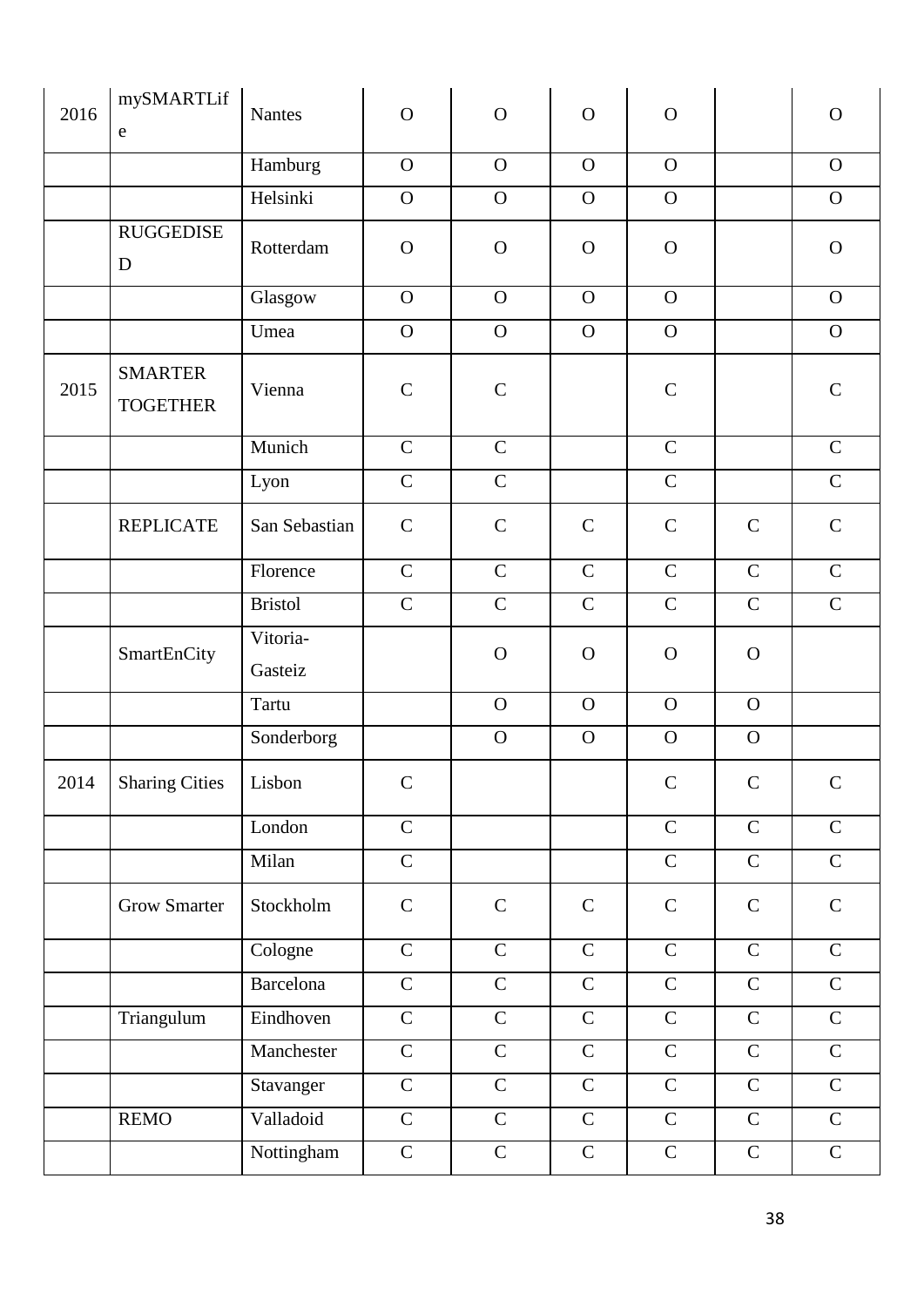| ┳<br><b><i><u>ALCO</u></i></b><br>$\sim$ $\sim$ $\sim$<br>-ыа.<br>. .<br>. |  |  |  |  |  |  |
|----------------------------------------------------------------------------|--|--|--|--|--|--|
|----------------------------------------------------------------------------|--|--|--|--|--|--|

<span id="page-43-0"></span>

|  |  | Table 2 - Lighthouse Projects and their areas of focus |
|--|--|--------------------------------------------------------|
|  |  |                                                        |

Table 2 illustrates all projects illustrated in the Horizon 2020 project. It was created based on the categories created by the European Union and specifically the Smart Cities Marketplace website. As we can see, the projects initiated in 2014 and 2015 have already completed and published their results, while the projects since 2016 are whether still ongoing or published future outcomes. More specifically, from the first few generations of lighthouse projects only SmartEnCity is still ongoing, and the results of this project are still not clear according to the European Union (Smart Cities Marketplace, 2021). The table presents the areas in which the projects focused on and the changes that occurred over time when the lighthouse projects slowly moved away from covering many different areas to focusing on more specific ones mainly energy and ICT projects. As we can observe the implementations carried out until 2016 included Energy, ICT and Other Thematic Fields as well. That means that the projects were still experimenting on the interventions and included a wider variety. Since 2016 it is evident that the focus of the European Union projects moved over time from a holistic approach towards the Positive Energy District and ICT. Only one area in the aforementioned table has been a main focus point for all but one project (Sharing Cities) is the Energy providers' category. It's the category that focuses on renewable energy and how to help the electricity grid of each city to become more efficient over time to cover the requirements of the city's citizens.

For the newer projects the amount of available information beyond the initial objectives of the projects is limited due to the Covid pandemic since the initiatives that could be carried out during the pandemic were restricted. Despite the fact that some projects should have ended by now, they have not, while others have yet to publish the final results and the outcomes of the initiatives carried out (Smart Cities Marketplace, 2021). A more comprehensive outcome of the overall effect the Horizon 2020 program had in these cities should be available in the following years when the final projects have also been completed.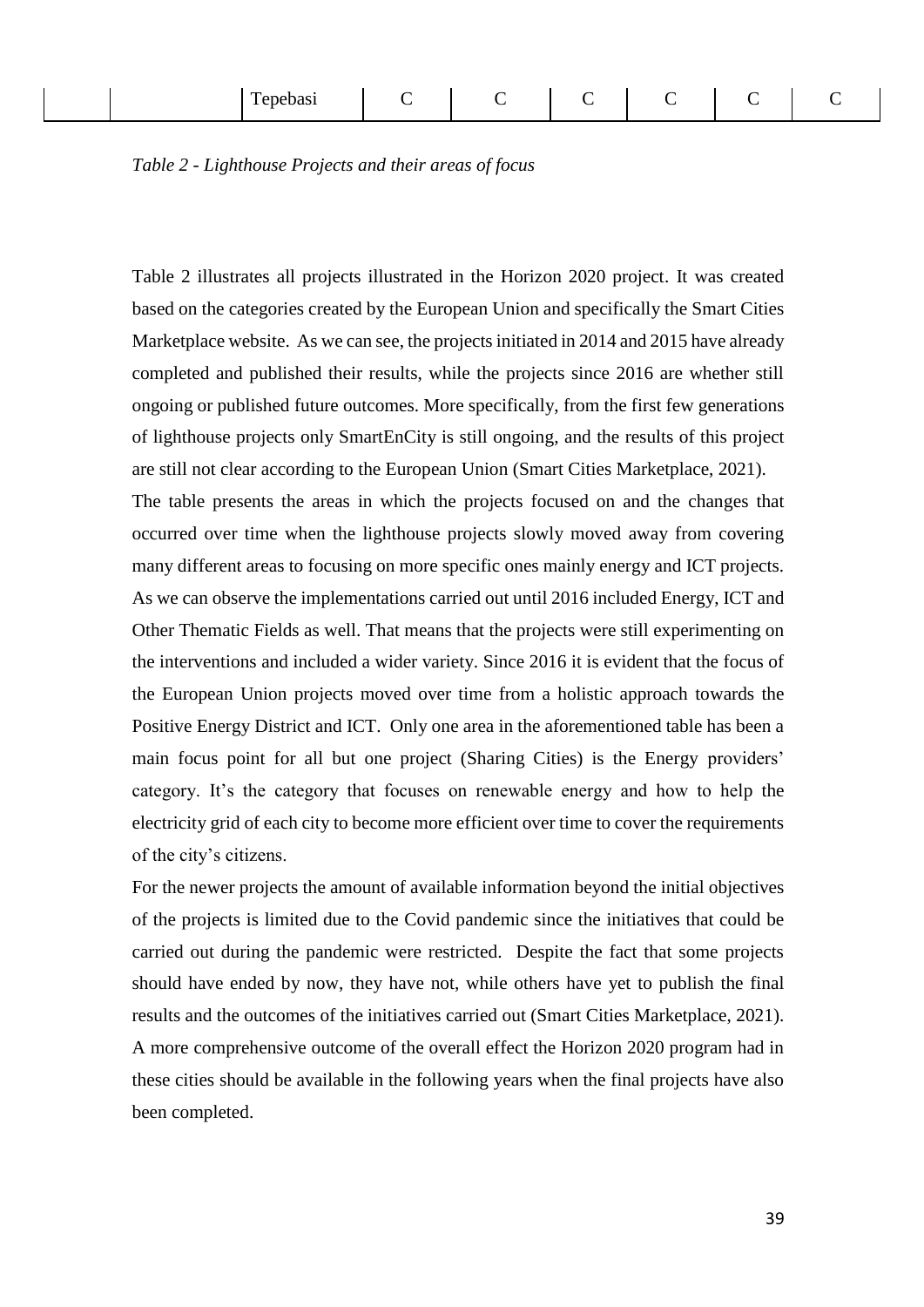The following chapter will present the prospects that derived from the information already gathered by the Horizon 2020 project and the Lighthouse Cities research, and the realization of the tendency towards Energy related Projects.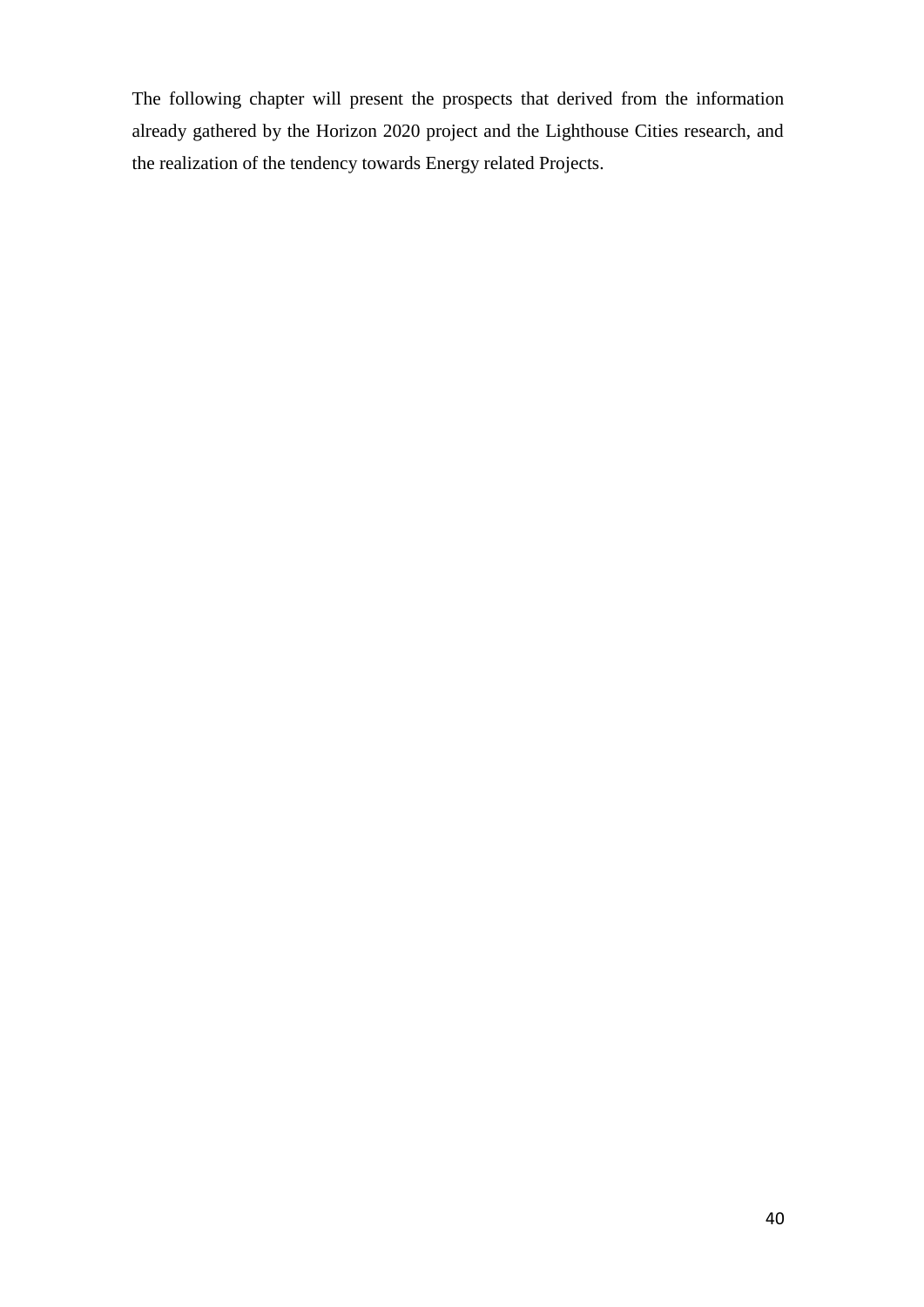# <span id="page-45-0"></span>**Chapter 4. Discussion**

For the final chapter, after documenting the course of Horizon 2020 until today, there will be a discussion about the outcomes deriving from the Projects and the impact has to future actions and projects In the European Union.

#### <span id="page-45-1"></span>4.1 Evolution of Smart City Projects within H2020

As can been seen by the Image 1 (Methodology section) the Lighthouse projects have been a monumental task that has been carried out throughout Europe with 17 projects conducted, 46 lighthouse cities and 72 follower cities including cities from both North and South of Europe. (Delsing, 2021). These projects were the following GrowSmarter, Remourban, Triangulum, Replicate, Sharing Cities, SmartenCity, Sharing Cities, Smarter Together, My Smart Life, Ruggedised, IRIS, Matchup, Stardust, Making City, City Exchange, Atelier, Pocityf, and Sparcs. All of the above projects have been funded by the Horizon 2020 program and stakeholders were involved in every aspect (Lange, & Knieling, 2020). The funding for this project has been more than 1.2 billion Euros but the outcomes of these projects have been significant. The above table (Table 2) illustrates the different lighthouse projects that have been carried out in Europe since the project began, in 2014. Some of these projects have ended and their results are published while other projects are still ongoing. The ongoing projects are separated into two separate categories, those who have published some of their results and some that have not published any results at all.

One of the first frameworks that the Horizon 2020 program endorsed is the collaborative effort of the cities to achieve the best results possible. The participants of lighthouse projects are able to exchange the technological knowledge required to complete the projects, and can divide amongst each other the potential risk, while reducing the total cost through this joined effort. If the project successfully completes then the technological advantages occurring can be shared and implemented throughout Europe on a larger scale (e.g Smart Meters) (Škultéty, Beňová, & Gnap, 2021). The Smart Meters were first introduced in the original lighthouse projects and have now become a prominent part of what energy suppliers offer their customers for their homes.

The research carried out in these projects have also shown that the savings that derive from the projects are massive, proving that the embracing of the cities' collaboration is effective. Furthermore, by combining cities in the North and the South of Europe in each project they can tackle many different aspects of the same issue at the same time. For example, in the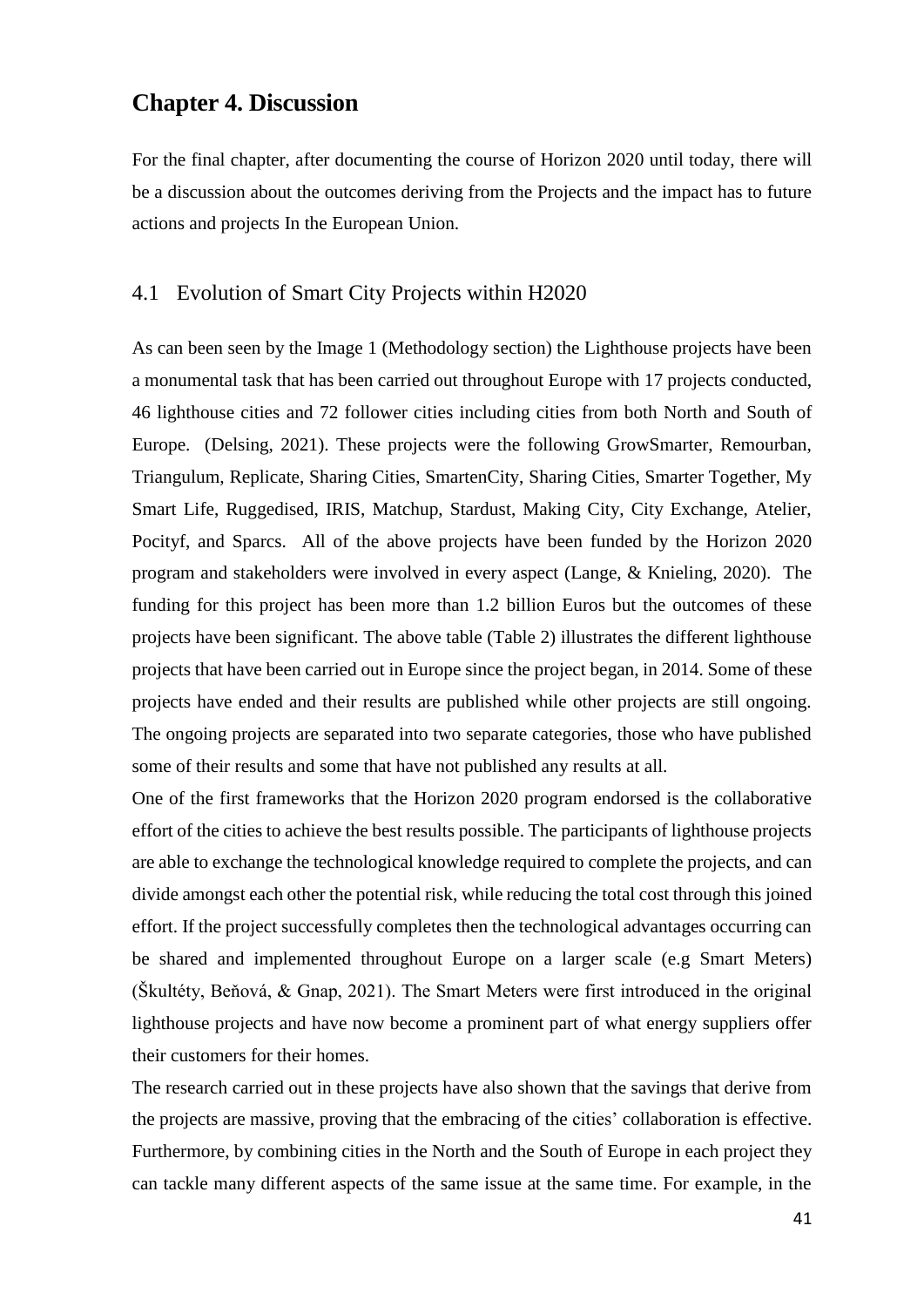Grow Smarter program Barcelona focused on cooling the buildings down in the renovation process but they also implemented the heating of those building, that Stockholm and Cologne predominantly focused on. The outcome showed that having a building prepared for both types of weather can be more beneficial in the long run especially with the extreme weather conditions which have been seen in recent years due to climate change (Varró, & Szalai, 2021).

Examining the projects has illustrated that there are different types of compositions, budget allocations and city networks for each city and each program. The main focus that this program has is that the follower cities must follow the path that the original cities have set. They do not have the chance to make their own active decision-making choices.

The main difference that was identified between the newer projects and the older projects was that the older project tried to encompass many different aspects and complete tasks in all the different categories that the EU had set such as building refurbishment, energy systems, reduction of pollution, creation of ICT systems, incorporating renewable sources in the electrical grid and greener mobility. The new projects are now focusing more on energy reduction, renewable energy sources, creating a viable grid and ICT systems (Vandercruysse, Buts, & Dooms, 2020). The reason behind this shift could be because the world is moving towards a new direction focusing more and more on saving energy and getting it from sources that are renewable to help reduce the CO2 emissions that are realized in the atmosphere from the old existing grids.

Furthermore, some of the building aspects that were tackled by the older projects such as the building having appropriate insulation or a better heating system or windows that do not "lose" as much energy are now being tackled on a larger scale. The success that these original projects had has shown governments throughout the EU that by spending more money on helping their citizens improve their homes could benefit them in the long run. Reducing the energy bills and the stress on the grid especially in the winter months will benefit both the citizens and the electrical grid (Späth, & Knieling, 2020).

Moreover, new buildings that are now being built focus on being energy efficient or "smart buildings" in every way possible which was not the case almost a decade ago. The construction industry has shifted their focus in recent years which has also helped them reduce costs when they are using more energy efficient tactics and methods throughout the construction of the buildings. In addition, there is a general shift in society due to climate change to be more energy efficient in every aspect of someone's life (Ahlers et al., 2019). To reduce the harmful emissions released into the atmosphere but also help combat climate change.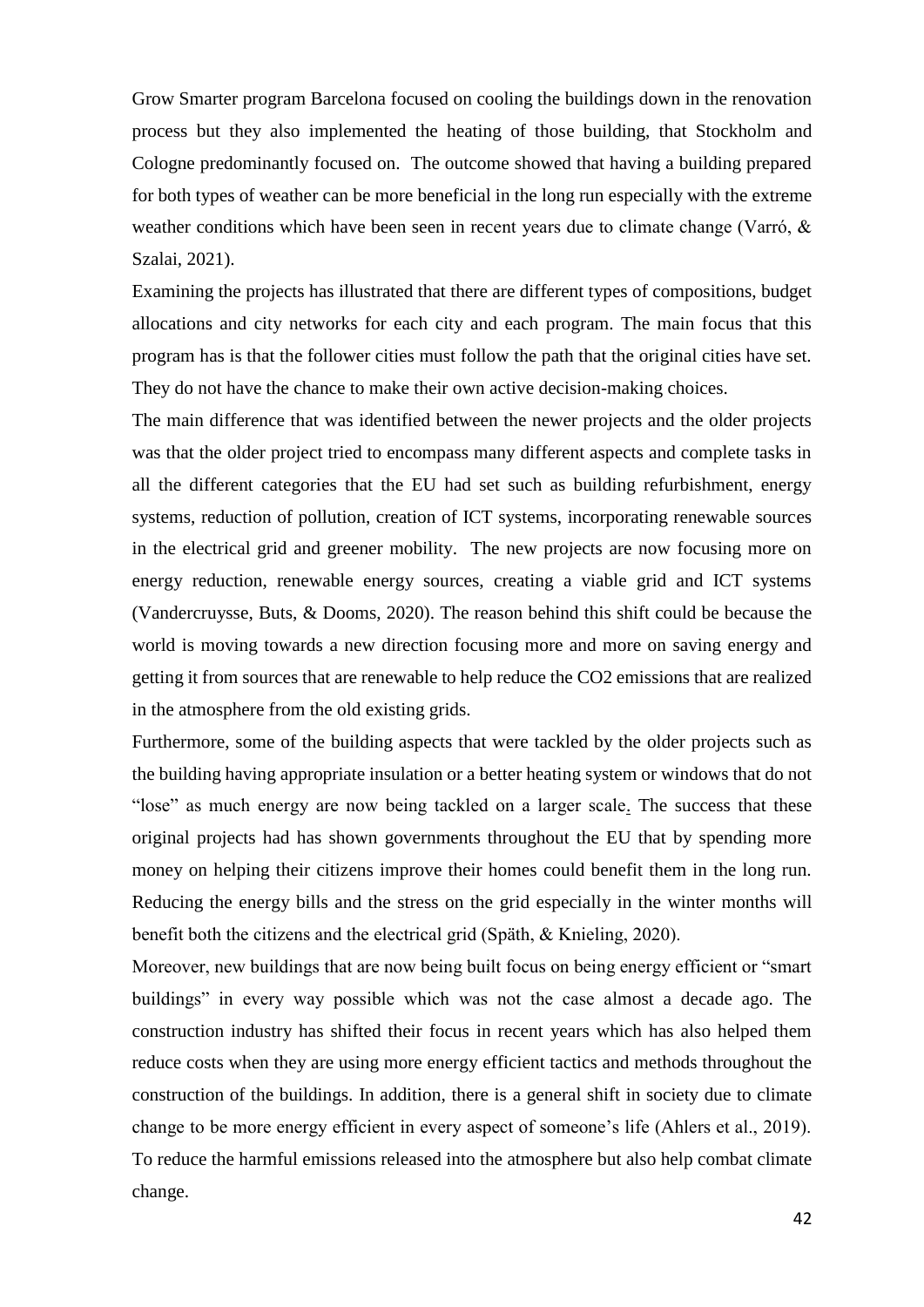An aspect which all the lighthouse projects have aimed to tackle is to reduce the cities carbon emissions and help them improve their air quality for the citizens of each city (Losavio, et al., 2018). The reduction of carbon emissions has been achieved by earlier projects and preliminary reports of the following projects have also shown that it is feasible goal for the projects that follow. There are some cities that can be seen in the above table (Table 2) that have not published any data or results yet. This could be a direct effect of the Covid-19 pandemic which prevented cities from completing the project on time. Perhaps due to the aforementioned reasons certain tasks or measures could not take place in the current climate. The only project from the original group of projects (2014) that is still ongoing is the Smartencity project, which followed the pattern of the first smart cities framework and that is tackling many different projects all at once. From 2016 onwards a shift is visible the slowing of the lighthouse projects, the main thing that was identified is that the majority have not completed their run and they are still ongoing. The shift towards focusing on sustainable mobility, energy efficiency and ICT infrastructure can be seen in the latest projects (Fernandez-Anez, Fernández-Güell & Giffinger, 2018).

More specifically, the two projects that solely focus on the aforementioned areas - mobility, energy efficiency and ICT infrastructure - were Stardust and IRIS. Both of them are considered to be the first generation of lighthouse projects to shift towards a different type of investment projects. Previous projects did focus on these areas too, but not exclusively. This shift could be a direct link to the preparation and later on signing of the Paris Climate Agreement, which turned the world towards focusing on the importance of combating climate change and its negative consequences (Riva Sanseverino, Riva Sanseverino, & Anello, 2018). The Agreement stated that the world needs to work together to reduce the harmful emissions by 2050. Perhaps that gave the necessary push for the lighthouse projects to move towards more efficient projects focusing on energy supply and electricity grid among the cities of the European Union. Furthermore, actions were made for reducing the current energy consumption of these cities more drastically in the coming years.

All projects after the year 2016 followed the same pattern on refurbishments in order to help reduce the energy consumption of those buildings. Overall, the main focus has also shifted in helping introduced more charging stations to help citizen of these cities charge their evehicles or use more ecofriendly vehicles such as hybrid. Perhaps the goal of EU to become a carbon neutral continent by 2050 is also shaping the future of these lighthouse projects and pushing them towards a new direction. A direction that has been set by the Green Deal and the goals it has set for all the EU members (Mora, et al., 2019). The lighthouse projects can become a beacon of positivity and illustrate that different directions and different things that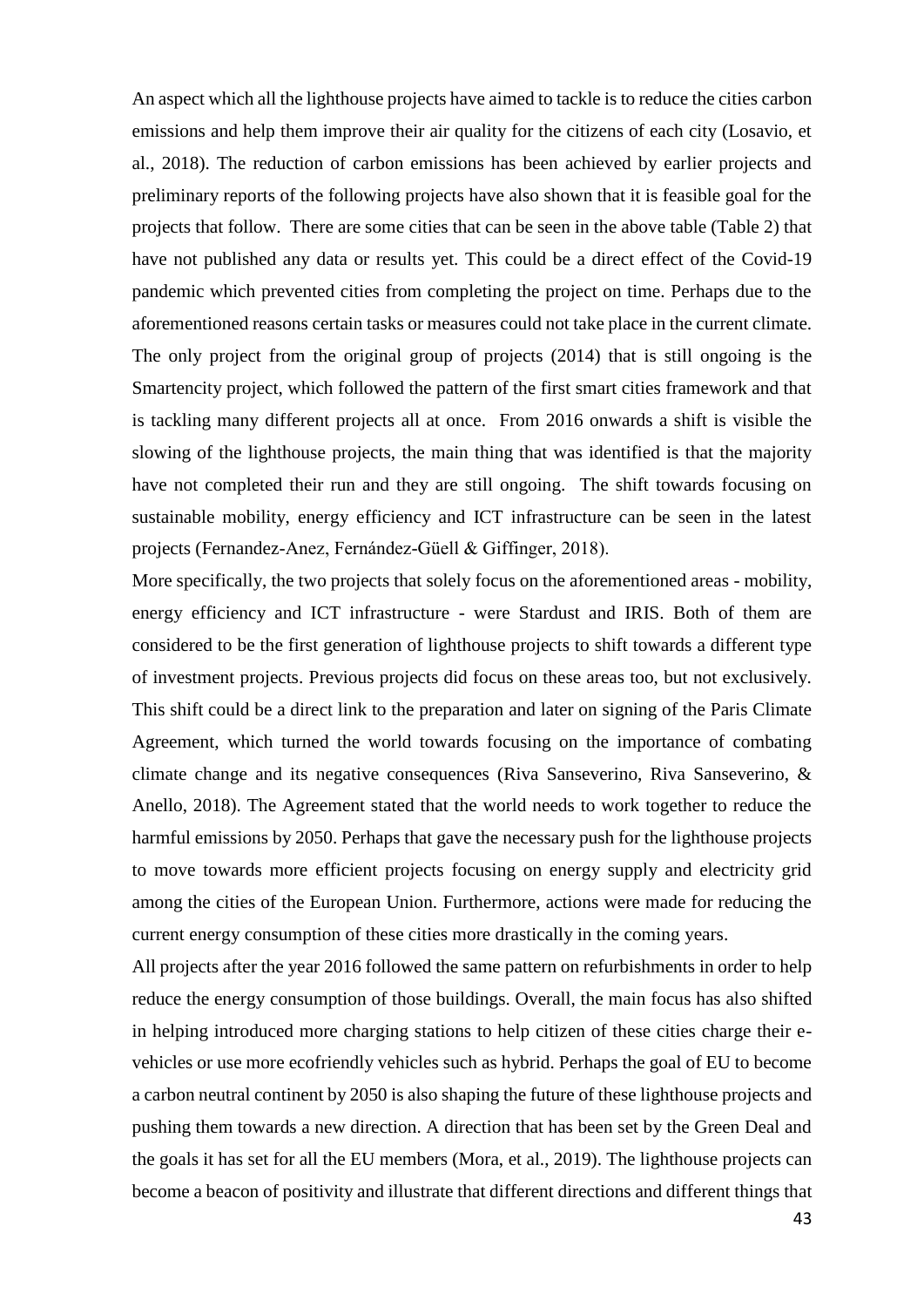have been implemented in these cities are shaping them to become more livable for their citizens, more ecofriendly and more sustainable in the future.

#### <span id="page-48-0"></span>4.2 The Future of Smart City Projects in Horizon Europe

The future of the lighthouse project and smart cities is SCALE or the European Smart and Lighthouse Cities Amplified. It is an initiative that each city is led to and focuses on engaging different groups to an effort of effective collaboration. These different groups can be policy makers, stakeholders, researchers, universities, industries, and citizens. The purpose of SCALE is to create a new environment for the current and the future smart cities with a joined initiative. Simultaneously, the necessary inclusions for smart cities will be created in order to be more resilient in the future (Cirillo, et al., 2020).

Resilience is important as the world dynamic is progressing, and climate change is is predicted to cause multiple problems in the near future. This shift towards a sustainable future and practices, using technological solutions that are innovative and carbon neutral is a pioneer coordinated action of the original smart cities (Collins, Cox, & Torrisi, 2021). Using the sustainable practices that were created in the original projects and the ones that followed will help implement more green policies for the cities included and even more cities throughout Europe. These actions will create a new structure of society that will be more friendly for city residents and create territory that is more livable for everyone.

SCALE will partner with both the CINEA (European Climate, Infrastructure and Environment Executive Agency) and the European Commission to continue supporting the current cities of the 18 Lighthouse projects which are 120 cities throughout Europe that have been involved over the years in Communities Lighthouse Group and the Horizon 2020 Smart Cities (Mutule et al., 2021). The support will be long term until after the project has concluded and the final reports have been submitted, and not just during the development of the project. This agency was created to establish an element of unification that will connect all of the projects, and also be used as a networking tool and a guide for smart city replication. SCALE will be used as a mean to improve and enhance not only the performance of the Smart cities but also the significance they have in the European community.

Currently SCALE is working closely with the 48 original Lighthouse cities and 72 follower cities. Creating and organizing a consortium with the cities partners such as consultants, industrial partners, associations, and academics in order to bring together the 550 demonstrations of technological creation types, social smart innovations that have helped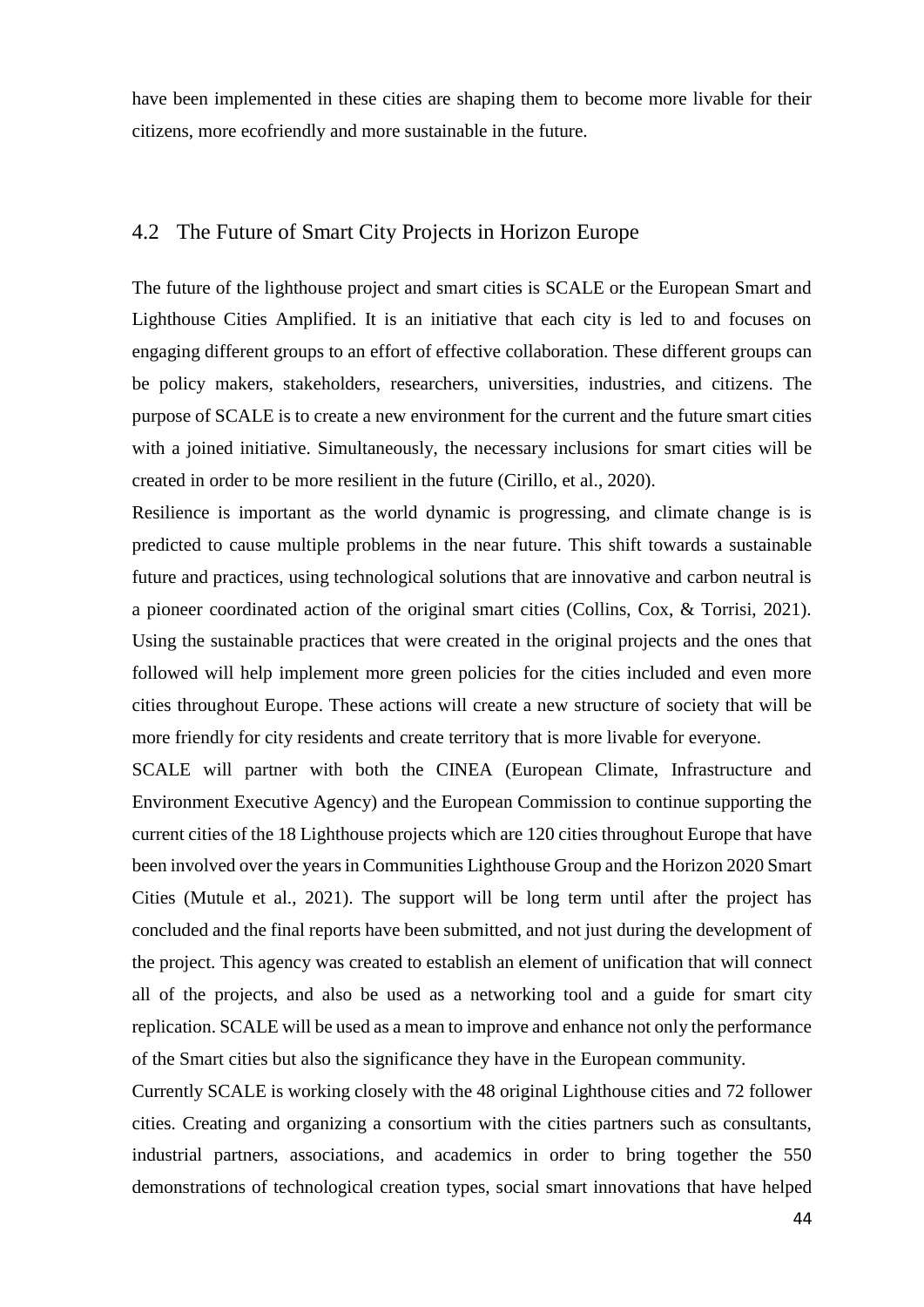revolutionize multiple aspects of the city. The creation of smart infrastructure, smart buildings, mobility, the increase of citizen engagement, the creation of big data platforms and a tendency towards city governance. All of the aforementioned are available due to the European Commission funding that has invested in the project more than 420 million  $\epsilon$  to accomplish their goals (Csukás, & Szabó, 2021).

SCALE's support framework will provide a support system, consultations, design, cooperation, logistical support, communication, application, and access to financiers and to business models (Komninos, et al., 2021). Furthermore, it will help establish an application stable government support to ensure exact replication of the smart cities that have proven functional and provide viable solutions. Some future goals have been set to support Communities Group and Smart Cities not only to achieve each city's individual goals but also provide the necessary tools for other replications in the future.

The goals are the following:

- Support for the SCC (Smart City Concept) Projects SCALE will offer knowledge, sharing opportunities and support to all the members of the ongoing and finalized of SCC Projects (see table 2). There needs to be consistent communication and the solutions concerning the best practices, solutions, and any general information that can be used to create a successful smart city need to be disseminated (Paskaleva, Evans, & Watson, 2021). This will become the key path to a successful replication of the solutions by follower and other cities. The ultimate goal is to create a positive effect that will snowball through Europe.
- Access to Financing- SCALE will be responsible to enable projects to have access in additional funding if they deem it necessary to continue the project through the SCALE Grant. Furthermore, they will create a space for new lighthouse projects presenting high return smart city investments, the most bankable choices, access to financiers and financing using collaborative activities. The actions will be based on the success on lighthouse pilot projects that have been already completed (Bundgaard, & Borrás, 2021).
- Foster Replication- the scheme SCALE Grant will be launch in the beginning of 2022, it will be a collaboration between the CINEA and the European Commission with SCALE. This new partnership will include more partnerships and activities that are currently not considered or not covered by the SCC Grant Agreements to have access to the appropriate funding, organize and implement them.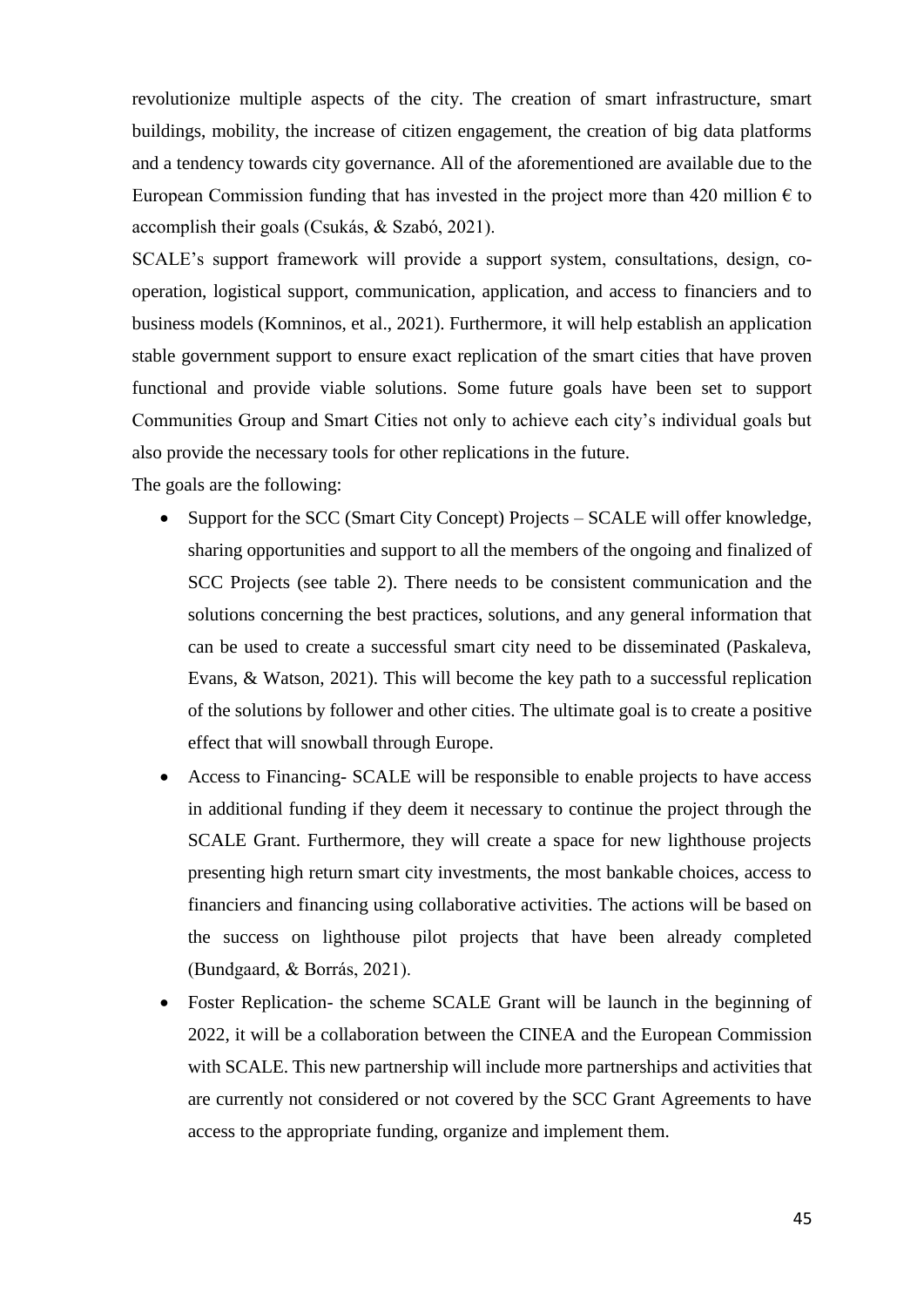- Enhance the Common Brand for Smart Cities- SCALE will focus on the amplification of a united smart city brand. The reason behind this it to position the brand in a place where the smart cities experts would relate topics such as urban transition to a more sustainable, inclusive, greener, and livable city (Paalosmaa, 2021).
- Bridge the SCC Community- SCALE will aim to bring together both the Communities Group and the Smart Cities, and the stakeholders for each project and their activities. SCALE will create groups for workshops, knowledge sharing seminars, events, potential networking possibilities and matchmaking activities. The Community will come together and share their knowledge, technological solutions and best practices among the other partners and the citizens (Yigitcanlar, Kankanamge, & Vella, 2021).
- Finally, to create an Online Collaborative Space- SCALE will develop a smart city platform where the stakeholders will be able to create, discuss, and apply new approaches and collaborations that relate to the implementation and adoption of the new frameworks of legislation created by urban leaders and public policy makers (Razmjoo, et al., 2021).

### <span id="page-50-0"></span>4.3 The EU Green Deal

The European Green Deal was developed by the European Commission as a set of policy initiatives with an overall aim to make the European Union (EU) become climate neutral by the year 2050 (Elkerbout et al. 2020). The first plan of impact will be assessed and presented in an attempt to reduce the EU's greenhouse gas emission by the year 2030. The necessary reduction will need to be at least 50% and 55% in comparison to the 1990 levels. The current plan of the Green Deal is to review all existing legislation with regards to climate change and create appropriate new legislation on building renovation, circular economy, farming, biodiversity, and innovation. Similar to what has been seen in the Horizon 2020 and the Lighthouse projects all aspects of the city that will be successfully implemented, will be followed by other cities of EU. As the projects tackle the main issues the Lighthouse Cities faced, EU will tackle the same issues on a larger scale following the results of the Lighthouse projects.

The importance of carbon neutrality by the 2050 has become the prominent goal of the European Union through the Green Deal. This is also obvious in Horizon 2020 as the number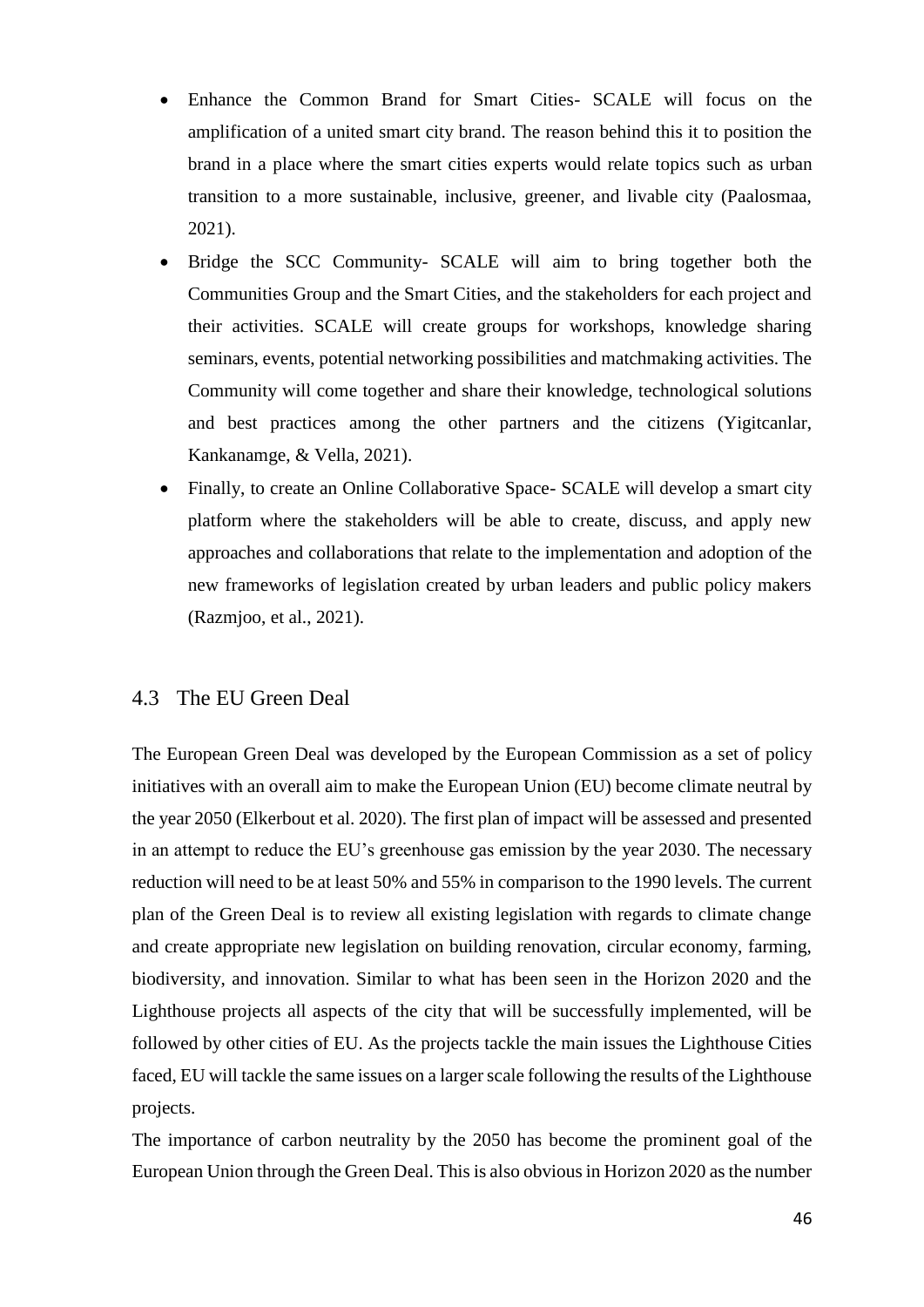of Lighthouse projects has steadily risen over the years. Each sector will be look into to see what necessary changes can occur achieve net-zero greenhouse gas emissions (Claeys, Tagliapietra, & Zachmann, 2019). All the current regulations for each industry will be examined thoroughly and adjustments will be made. All the member states by 2023 must create new climate and energy plans for their national grid in order to adhere to the climate goal the EU has set. The newer lighthouse project from 2016 onwards as can be seen in the table follow this trend as the focus has shifted towards energy trends, reducing energy, and better ICT aspects.

The key principles of the Green Deal are the following:

- Prioritization of energy efficiency
- A power sector which has been developed and based on renewable resources
- A secure and affordable energy supply for the EU
- The creation an interconnected digitalized and integrated EU energy market

The EU has created the Strategy for Energy System Integration, a framework to achieve an energy transition to more renewable sources and was also seen in all the lighthouse projects (completed and still ongoing), to achieve a circular system that creates direct electrification and helps develop clean fuel such as hydrogen (Montanarella, & Panagos, 2021).

#### <span id="page-51-0"></span>4.4 3.3.1 Sustainable industry

One of the targets for the EU climate goals is to develop the Circular Economy Industrial policy. The EU announced in March 2020 their new industrial strategy that was focused on empowering the EU citizens, to revitalize all regions and provide access to advanced technologies for the citizens. All of the above were the main aims of the original lighthouse projects to help these cities improve the life quality of citizens (Aggestam, & Giurca, 2021). The key aspects or points of this policy will be to boost modern industries and to promote more climate neutral aspects of the economy such as friendly-goods markets. Industries which are extremely energy intensive such as the cement or the steel industry will slowly be decreasing their activities (Hafner, & Raimondi, 2020). A turn towards sustainable products is something that will be implemented significantly over the next few years as a measure to reduce waste of important materials. The products that will be created will be recycled multiple times. Similarly in all the smart cities projects of Horizon 2020, especially the initial ones there was an enfaces on recycling and reducing waste significantly in each of the participating cities.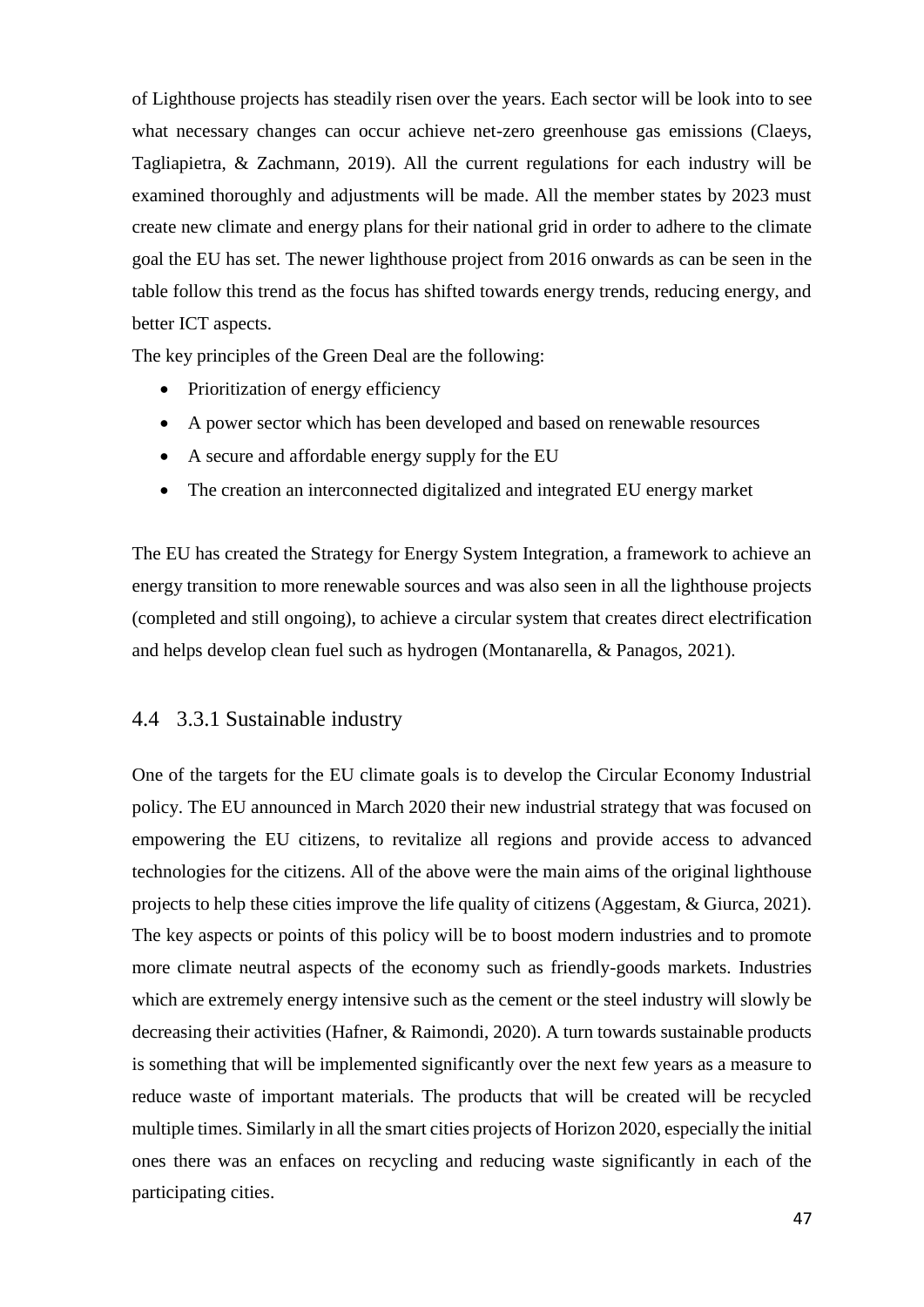The materials recycled are not only household waste but also materials such as batteries, textiles, electronics, vehicles, and plastics. Another issue that will be addressed through the Green Deal is the exportation of waste to other countries outside of EU. Each city/country will use the findings of the lighthouse projects as a template to deal with their own waste effectively (Siddi, 2020). Furthermore, the Commission will also reconsider the existing rules about what is considered as the end-of-life vehicles in an attempt for the circular business model to be promoted.

#### <span id="page-52-0"></span>4.5 3.3.2 Building and renovation

Another aspect of the Green Deal which was also researched and examined on the effectiveness, was building renovations. All of the original projects focused on building renovations and most of the recent ones have also followed this pattern (Bonfante, Basile, & Bouma, 2020). There are a few of the newer Lighthouse projects of the Horizon 2020 that have chosen not to follow this pattern (see table 2). The Green Deal will focus on the building processes and renovations that are no longer sustainable. It will tackle the use on non- renewable resources that are currently being used in the construction industry.

In addition, the Green Deal will promote the creation of buildings that are energy efficient that the lighthouse projects have shown that can be achieved. Furthermore, digitalization of the buildings has also been tested in the lighthouse projects and showed promising results in enforcing specific rules with regards to buildings energy performance (Kemfert, 2019). The importance of renovating social housing will not be overlooked in the deal, as the EU believes every citizen should have equal access to building renovations. The main aim for the building renovations is to reduce the pollution that these buildings emit into the atmosphere on a daily basis.

#### <span id="page-52-1"></span>4.6 Farm to Fork

The next aspect of the Green Deal, is an aspect that the lighthouse projects have not tackled as of yet, the farm to fork strategy. The production from fishermen or farmers will be directly send to the nearby cities, as new methods of fishing and farming which are friendly to the environment will be implemented throughout the EU. The price and quality of these goods will eventually reduce, as these new methods will be commonly adopted. Furthermore, the chemicals and pesticides harmful to the environment will no longer be available in the market. The products will also be of better quality and the packaging will become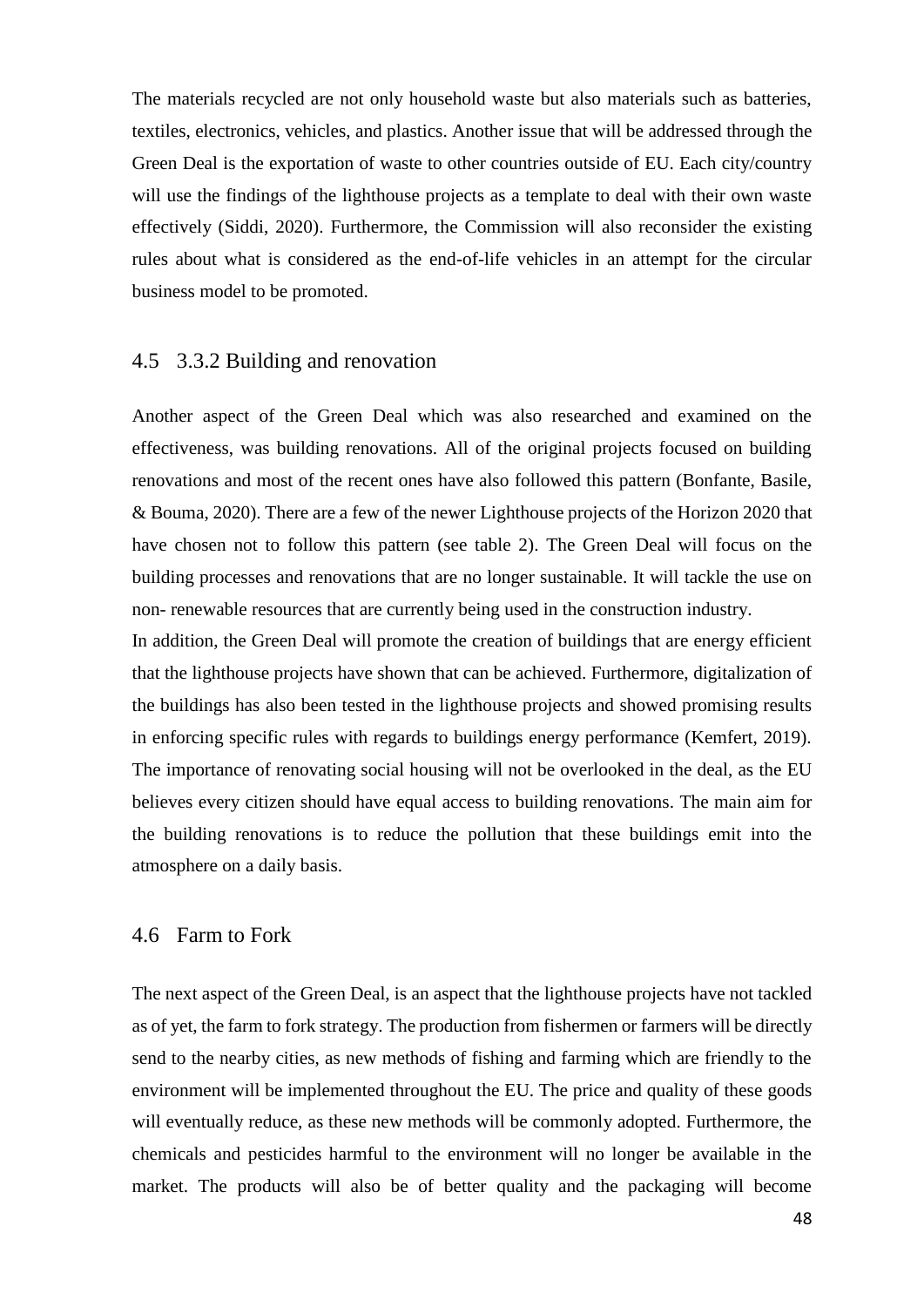sustainable. The allocate budgets for this plan will be  $E10$  billion (Pietzcker, Osorio, & Rodrigues, 2021). This is an aspect that none of the lighthouse projects have chosen to tackle directly until now.

#### <span id="page-53-0"></span>4.7 Elimination of Pollution

Another aspect of the Green Deal that Lighthouse projects have worked over the years, is the reduction and hopefully elimination of the pollution. The 'Zero Pollution Action Plan' focused on eliminating the pollution from all current sources by cleaning water, air, and soil by 2050 (Kettunen, et al, 2020). In the Lighthouse projects a significant amount of attention was paid in the original ones - REMO, Triangulum and Grow Smarter - to reduce the air pollution in these cities and according to the results that these three projects presented, the reduction of the air pollution was achieved successfully(Leonard, et al. 2021). On a larger scale each industry must reduce their activities which can cause toxins to be released into the atmosphere. Similarly, agriculture and urban industries that are considered pollutant for the soil and water supply, with micro-plastics and different types of chemicals, will no longer be allowed.

#### <span id="page-53-1"></span>4.8 Sustainable Mobility

The Green Deal will also focus on different transporting methods which will also help reduce CO2 emissions into the atmosphere (Sikora, 2021). The use of sustainable fuels for the different types of transports such as airplanes, trains, ships, and cars will be encouraged. The public will also benefit, as more charging ports for new electric vehicles will be available in public spaces. This measure was pioneered in the first three lighthouse projects, and it has now been implemented on each of the projects that has followed since those original ones. It is evident that certain aspects of the Green Deal which the EU has set forward, derive from on the original Lighthouse projects and the multiple aspects they tackled. Their success showed to EU Commission that they can be implanted on a larger scale. The only part considered as new investigation is the farm to fork suggestion, the main focus of which is to reduce their emissions and help citizen to embrace a new way of life. A Life where citizens live in low emission buildings, have grid that is mostly powered by sustainable sources, less pollution is emitted in the air and more public charging stations are available for e-vehicles. The lighthouse projects and Horizon 2020 were the steppingstone for the Green Deal and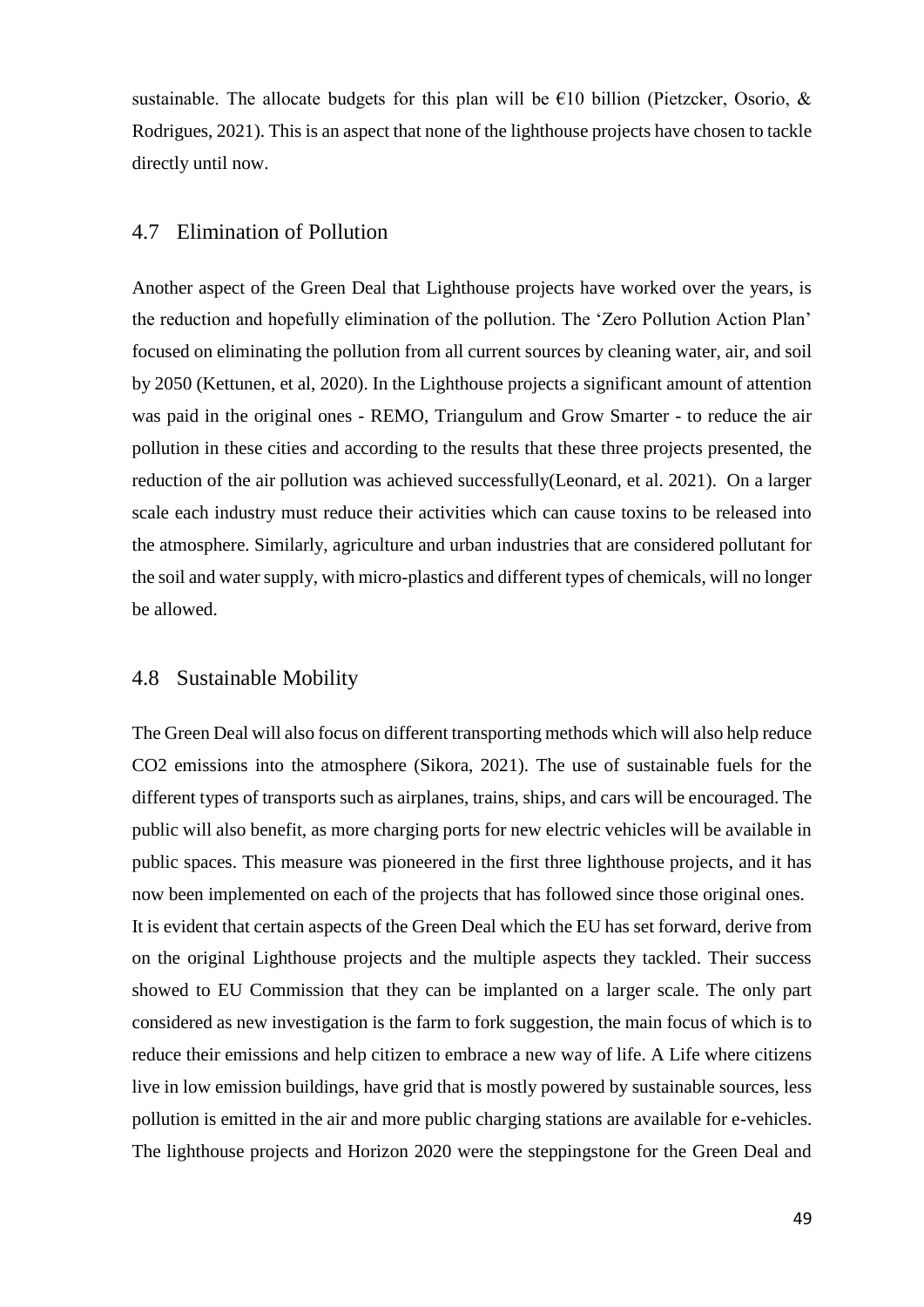their impressive results are what created the path that the EU Commission is now using to make the Europe Union carbon neutral by 2050 (Haines, & Scheelbeek, 2020).

# <span id="page-54-0"></span>**Conclusion**

Overall, the outcomes that the Lighthouse projects highlighted cannot be overlooked. The findings lead the way for the future of the European Union in a meaningful and positive way. They have upgraded thousands of peoples' lives and are currently shaping the EU legislation (i.e Green Deal). The main conclusion is that the older projects tried to encompass many different aspects and complete tasks in all the different categories that the EU had set such as building refurbishment, energy systems, reduction of pollution, creation of ICT systems, incorporating renewable sources in the electrical grid and greener mobility. The new projects are now focusing more on energy reduction, renewable energy sources, creating a viable grid and ICT systems (Vandercruysse, Buts, & Dooms, 2020). The reason behind this shift could be because the world is moving towards a new direction focusing more and more on saving energy and getting it from sources that are renewable to help reduce the CO2 emissions that are realized in the atmosphere from the old existing grids. Many different industries have been reformatted such as the energy sector and the automotive industry by making electric vehicle more accessible to everyone. In addition, the construction industry is being reformed by the refurbishments introduced by the Lighthouse projects that are now being used as guidelines for newer building. Perhaps the goal of EU to become a carbon neutral continent by 2050 is also shaping the future of these lighthouse projects and pushing them towards a new direction.

Finally, the creation of SCALE platform and Green Deal legislation is promising for more achievements, by both the ongoing projects and their results and outcomes. The above combination will empower the Europe Union to step into a new and exciting future where becoming carbon neutral will be achievable in the timeline set.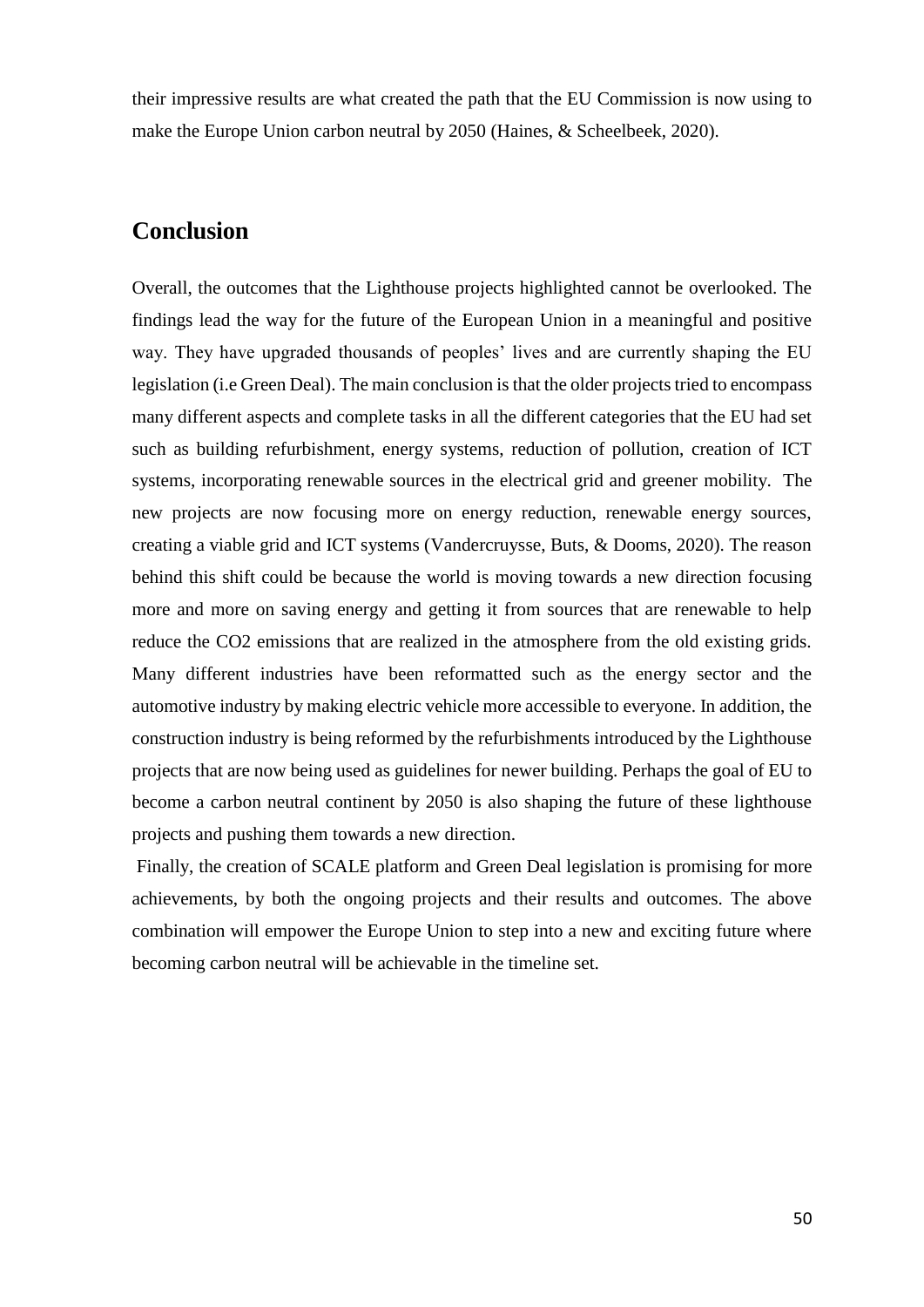# <span id="page-55-0"></span>**Bibliography**

- **1.** Aggestam, F., & Giurca, A. (2021). The art of the "green" deal: Policy pathways for the EU Forest Strategy. Forest Policy and Economics, 128, 102456. **[doi.org/10.1016/j.forpol.2021.102456](https://doi.org/10.1016/j.forpol.2021.102456)**
- **2.** Ahlers, D., Wienhofen, L. W., Petersen, S. A., & Anvaari, M. (2019, June). A Smart City ecosystem enabling open innovation. In International Conference on Innovations for Community Services (pp. 109-122). Springer, Cham. DOI: 10.1007/978-3-030-22482-0\_9
- **3.** Albino, V., Berardi, U., & Dangelico, R. M. (2015). Smart cities: definitions, dimensions, and performance. Journal in Urban Technology,. **<https://doi.org/10.1080/10630732.2014.942092>**.
- **4.** Andersson, M., Ödlund, L., & Westling, H. (2019). The role of the Swedish municipalities in the transition towards sustainable energy systems. In WEENTECH Proceedings in Energy (Vol. 5, No. 1, pp. 124-135). WEENTECH. **<https://doi.org/10.32438/WPE.3319>**
- **5.** Angelidou, M. (2015). Smart cities: A conjuncture of four forces. *Cities*, *47*, 95-106. https://doi.org/10.1016/j.cities.2015.05.004
- **6.** Anthopoulos, L., Fitsilis, P., & Ziozias, C. (2016). What is the source of smart city value? A business model analysis. International Journal of Electronic Government Research, 12(2), 56–76. **<https://doi.org/10.4018/IJEGR.2016040104>**
- **7.** Astrain, J. J., Falcone, F., Lopez-Martin, A. J., Sanchis, P., Villadangos, J., & Matias, I. R. (2021). Monitoring of Electric Buses within an Urban Smart City Environment. IEEE Sensors Journal. doi: 10.1109/JSEN.2021.3077846.
- **8.** Bagheri, S., Brandt, T., & van Oosterhout, M. (2021). Digital City Rotterdam: Open Urban Platform. Retrieved from http://hdl.handle.net/1765/135667
- **9.** Bakıcı, T., Almirall, E., & Wareham, J. (2013). A smart city initiative: the case of Barcelona. Journal of the knowledge economy, 4(2), 135-148. **<https://doi.org/10.1007/s13132-012-0084-9>**
- **10.** Balogun, A. L., Marks, D., Sharma, R., Shekhar, H., Balmes, C., Maheng, D., … Salehi, P. (2020). Assessing the Potentials of Digitalization as a Tool for Climate Change Adaptation and Sustainable Development in Urban Centres. Sustainable Cities and Society, 53, 101888. **<https://doi.org/10.1016/j.scs.2019.101888>**
- **11.** Bastian, A., & Börjesson, M. (2018). The city as a driver of new mobility patterns, cycling and gender equality: Travel behaviour trends in Stockholm 1985–2015. Travel behaviour and society, 13, 71-87. **<https://doi.org/10.1016/j.tbs.2018.06.003>**
- **12.** Bibri, S. E. (2018). A foundational framework for smart sustainable city development: Theoretical, disciplinary, and discursive dimensions and their synergies. Sustainable Cities and Society. 38, 758–794. **<https://doi.org/10.1016/j.scs.2017.12.032>**
- **13.** Bibri, S. E., & Krogstie, J. (2020). The emerging data–driven Smart City and its innovative applied solutions for sustainability: The cases of London and Barcelona. Energy Informatics, 3(1), 1-42. https://doi.org/10.1186/s42162-020-00108-6
- **14.** Bonfante, A., Basile, A., & Bouma, J. (2020). Targeting the soil quality and soil health concepts when aiming for the United Nations Sustainable Development Goals and the EU Green Deal. Soil, 6(2), 453-466. https://doi.org/10.5194/soil-6-453-2020
- **15.** Borda, A., & Bowen, J. (2017, July). Smart cities and cultural heritage-A review of developments and future opportunities. In EVA. BCS. DOI: 10.14236/ewic/EVA2017.2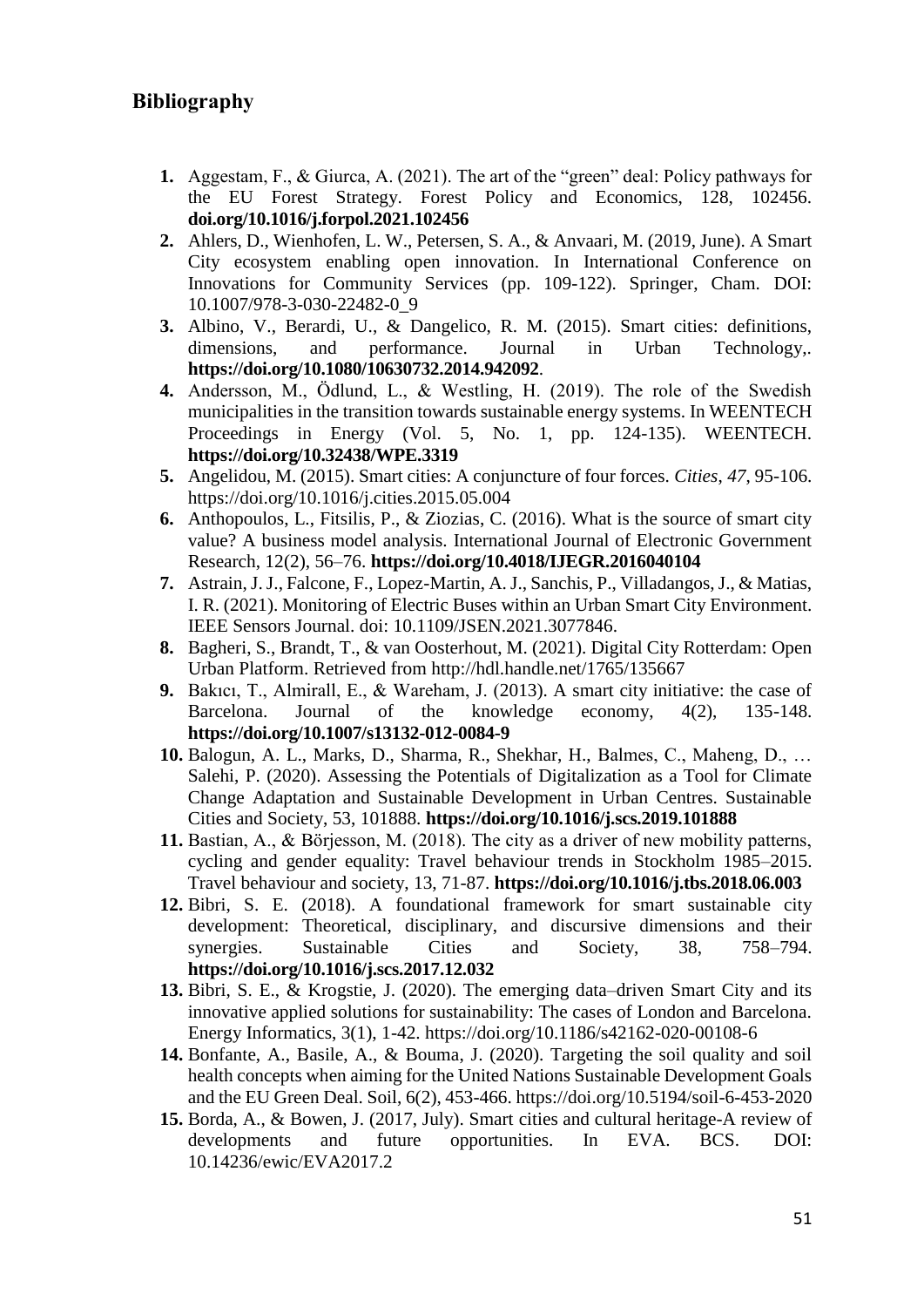- **16.** Bouzarovski, S., Frankowski, J., & Tirado Herrero, S. (2018). Low‐carbon gentrification: When climate change encounters residential displacement. International Journal of Urban and Regional Research, 42(5), 845-863. <https://doi.org/10.1111/1468-2427.12634>
- **17.** Brenner, N. (2013). Theses on urbanization. Public Culture, 25(1), 85–114. **<https://doi.org/10.1215/08992363-1890477>**
- **18.** Bundgaard, L., & Borrás, S. (2021). City-wide scale-up of smart city pilot projects: Governance conditions. Technological Forecasting and Social Change, 172, 121014. **<https://doi.org/10.1016/j.techfore.2021.121014>**
- **19.** Calzada, I. (2019). Report on the City-to-City-Learning Programme: the replication strategy in replicate EU-H2020-Smart Cities and Communities (SCC) Lighthouse Project (www. replicate-project. eu/city2citylearning). **<http://orca.cardiff.ac.uk/id/eprint/139147>**
- **20.** Calzada, I. (2020). Replicating smart cities: The city-to-City learning programme in the replicate EC-H2020-SCC project. Smart Cities, 3(3), 978- 1003. <https://doi.org/10.3390/smartcities3030049>
- **21.** Capdevila, I., & Zarlenga, M. I. (2015). Smart city or smart citizens? The Barcelona case. Journal of Strategy and Management. **[https://doi.org/10.1108/JSMA-03-2015-](https://doi.org/10.1108/JSMA-03-2015-0030) [0030](https://doi.org/10.1108/JSMA-03-2015-0030)**
- **22.** Caragliu, A., Del Bo, C., & Nijkamp, P. (2011). Smart cities in Europe. Journal of Urban Technology, 65–82. **<https://doi.org/10.1080/10630732.2011.601117>**
- **23.** Cheshmehzangi, A. (2021). From Transitions to Transformation: A Brief Review of the Potential Impacts of COVID-19 on Boosting Digitization, Digitalization, and Systems Thinking in the Built Environment. Journal of Building Construction and Planning Research, 09(01), 26–39. **<https://doi.org/10.4236/jbcpr.2021.91003>**
- **24.** Cirillo, F., Gómez, D., Diez, L., Maestro, I. E., Gilbert, T. B. J., & Akhavan, R. (2020). Smart city IoT services creation through large-scale collaboration. IEEE Internet of Things Journal, 7(6), 5267-5275. doi: 10.1109/JIOT.2020.2978770.
- **25.** Claeys, G., Tagliapietra, S., & Zachmann, G. (2019). How to make the European Green Deal work. Bruegel. **<http://aei.pitt.edu/id/eprint/100978>**
- **26.** Collins, A., Cox, A., & Torrisi, G. (2021). Searching for a Smart City: A Bibliographic Analysis of 'Public Facing'EU Smart City Projects. Tijdschrift voor economische en sociale geografie.<https://doi.org/10.1111/tesg.12476>
- **27.** Corradini, A. (2020). What makes a city smart? A new concept of city based on sustainability and innovation. **<https://tesi.luiss.it/id/eprint/29409>**
- **28.** Csukás, M. S., & Szabó, R. Z. (2021). The many faces of the smart city: Differing value propositions in the activity portfolios of nine cities. Cities, 112, 103116. **<https://doi.org/10.1016/j.cities.2021.103116>**
- **29.** DATA, B. (2007). Urban ENVIRONMENT.
- **30.** De Dutta, S., & Prasad, R. (2020). Digitalization of Global Cities and the Smart Grid. Wireless Personal Communications, 113(3), 1385–1395. **<https://doi.org/10.1007/s11277-020-07478-w>**
- **31.** Delsing, J. (2021). Smart City Solution Engineering. Smart Cities, 4(2), 643-661. https://www.mdpi.com/2624-6511/4/2/33#:~:text=2)%2C%20643%2D661%3B- ,https%3A//doi.org/10.3390/smartcities4020033,-Received%3A%2024%20March
- **32.** Dirks, S., & Keeling, M. (2010). A Vision of Smarter Cities: How cities can lead the way into. Ministry of Science, Technology and Innovation Aras 1-7, Blok C4 & C5, Kompleks C, Pusat Pentadbiran Kerajaan Persekutuan, 62662 Putrajaya, Wilayah Persekutuan. T+:(603) 8885 8000.
- **33.** Dulisch, L. (2017). Smart City projects and Energy Transition. A comparative case study of the Smart City projects in Amsterdam and Cologne.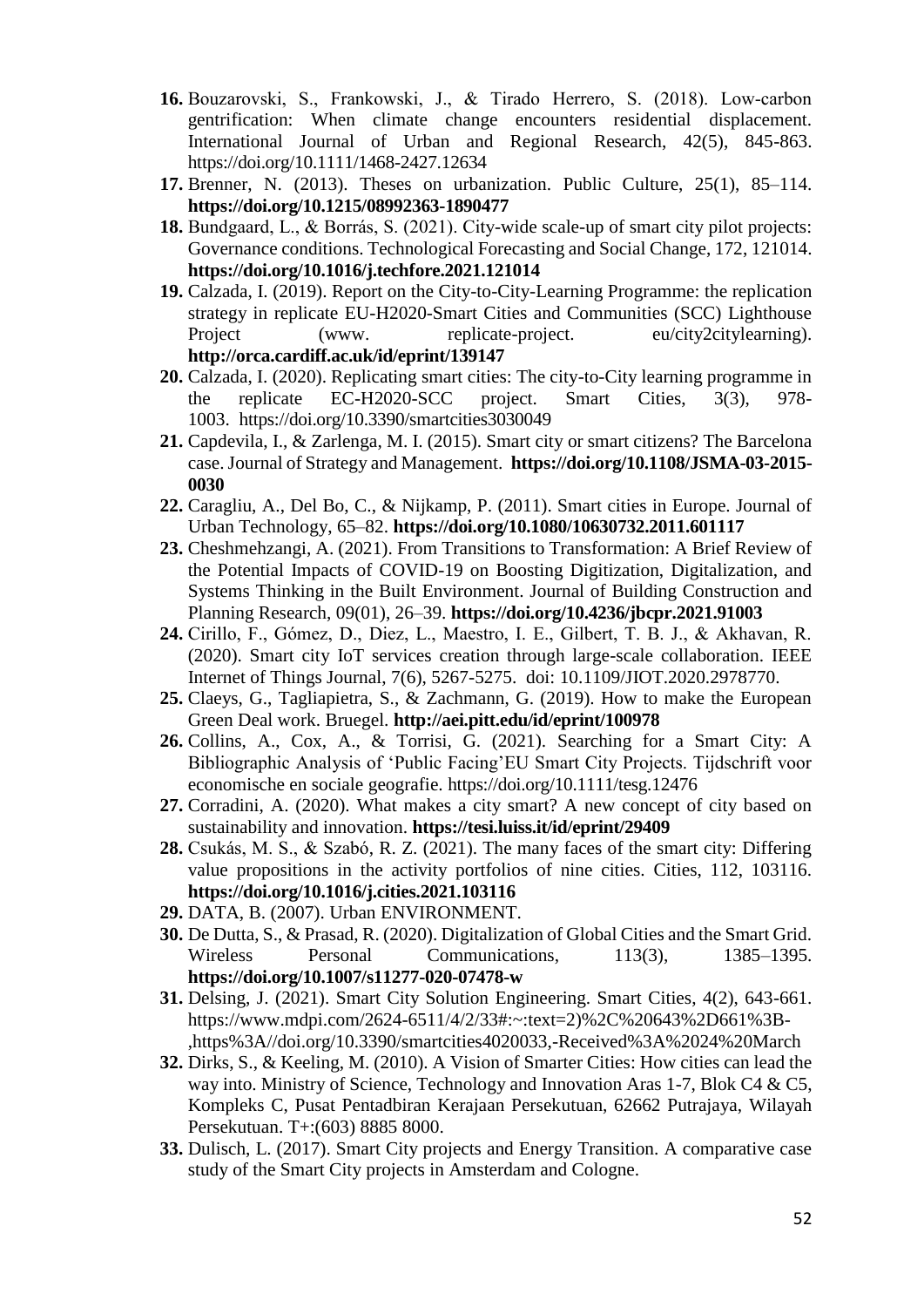- **34.** Elkerbout, M., Egenhofer, C., Núñez Ferrer, J., Catuti, M., Kustova, I., & Rizos, V. (2020). The European Green Deal after Corona: Implications for EU climate policy. CEPS Policy Insights, (2020/06), 1-12. **<http://aei.pitt.edu/id/eprint/102671>**
- **35.** Engelbert, J., van Zoonen, L., & Hirzalla, F. (2019). Excluding citizens from the European smart city: The discourse practices of pursuing and granting smartness. *Technological Forecasting and Social Change*, *142*, 347-353. **<https://doi.org/10.1016/j.techfore.2018.08.020>**
- **36.** Eriksson, M. (2010). "People in Stockholm are smarter than countryside folks"– Reproducing urban and rural imaginaries in film and life. Journal of Rural Studies, 26(2), 95-104. **<https://doi.org/10.1016/j.jrurstud.2009.09.005>**
- **37.** Erokhina, O. V., Mukhametov, D. R., & Sheremetiev, A. V. (2019). New Social Reality: Digital Society and Smart City. 2019 Wave Electronics and Its Application in Information and Telecommunication Systems, WECONF 2019. **<https://doi.org/10.1109/WECONF.2019.8840644>**
- **38.** European Commission. (2016). The Marketplace of the European Innovation Partnership on Smart Cities and Communities (EIP-SCC). Retrieved September 20, 2020, from Website website: **<https://eusmartcities.eu/>**
- **39.** European Commission. (2019). Horizon 2020 GROWSMARTER Project 646456. Retrieved from CORDIS DATABASE website: **<https://cordis.europa.eu/project/id/646456>**
- **40.** European Commission. (2020). Smart Cities Marketplace. Retrieved October 10, 2020, from Website website: **<https://eu-smartcities.eu/>**
- **41.** European Commission. (2020j). The Economic Impact of Open Data Opportunities for value creation in Europe. **<https://doi.org/10.2830/63132>**
- **42.** Fernandez-Anez, V., Fernández-Güell, J. M., & Giffinger, R. (2018). Smart City implementation and discourses: An integrated conceptual model. The case of Vienna. Cities, 78, 4-16. **<https://doi.org/10.1016/j.cities.2017.12.004>**
- **43.** Ferrer, J. R. (2017). Barcelona's Smart City vision: an opportunity for transformation. Field Actions Science Reports. The journal of field actions, (Special Issue 16), 70-75. ISSN 1867-8521
- **44.** Gaiddon, B., Girardi, J., Neumann, H. M., Thielen, K., Etienne, V., & Wendt, W. (2016, June). Three Cities–Lyon, Munich, Vienna–will be SMARTER TOGETHER. In REAL CORP 2016–SMART ME UP! How to become and how to stay a Smart City, and does this improve quality of life? Proceedings of 21st International Conference on Urban Planning, Regional Development and Information Society (pp. 965-975). CORP–Competence Center of Urban and Regional Planning. ISBN 978-3-9504173-0-2
- **45.** García, J. M., Fernandez, P., Ruiz-Cortes, A., Dustdar, S., & Toro, M. (2017). Edge and cloud pricing for the sharing economy. IEEE Internet Computing, 21(2), 78- 84. doi: 10.1109/MIC.2017.24.
- **46.** Gascó, M. (2016, January). What makes a city smart? Lessons from Barcelona. In 2016 49th Hawaii International Conference on System Sciences (HICSS) (pp. 2983- 2989). IEEE. doi: 10.1109/HICSS.2016.373.
- **47.** Gascó-Hernandez, M. (2018). Building a smart city: Lessons from Barcelona. Communications of the ACM, 61(4), 50-57. **<https://doi.org/10.1145/3117800>**
- **48.** Giffinger, R. ;, Fertner, C. ;, Kramar, H. ;, Kalasek, R. ;, Pichler-Milanovic, N. ;, & Meijers. (2007). Smart Cities: Ranking of European Medium-Sized Cities. Centre of Regional Science (SRF), Vienna University of Technology
- **49.** Gil-Garcia, J. R., Pardo, T. A., & Nam, T. (2015). What makes a city smart? Identifying core components and proposing an integrative and comprehensive conceptualization. Information Polity, 20(1), 61–87. **[https://doi.org/10.3233/IP-](https://doi.org/10.3233/IP-150354)[150354](https://doi.org/10.3233/IP-150354)**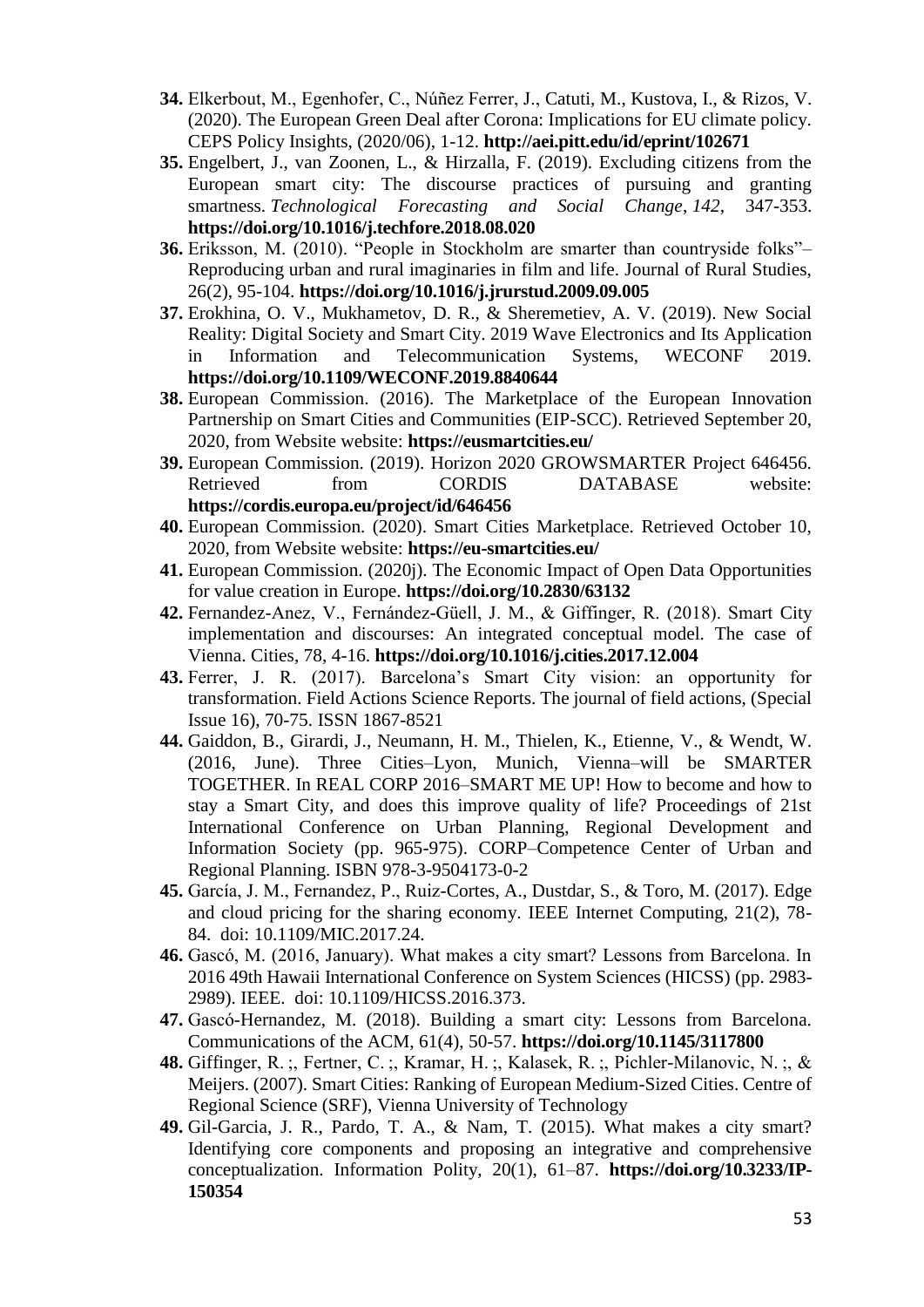- **50.** Goess, S., de Jong, M., & Meijers, E. (2016). City branding in polycentric urban regions: identification, profiling and transformation in the Randstad and Rhine-Ruhr. European Planning Studies, 24(11), 2036-2056. https://doi.org/10.1080/09654313.2016.1228832
- **51.** Gohari, S., Baer, D., Nielsen, B. F., Gilcher, E., & Situmorang, W. Z. (2020). Prevailing approaches and practices of citizen participation in smart city projects: lessons from Trondheim, Norway. Infrastructures, 5(4), 36. https://doi.org/10.3390/infrastructures5040036
- **52.** Grimaldi, D., & Fernandez, V. (2017). The alignment of University curricula with the building of a Smart City: A case study from Barcelona. Technological Forecasting and Social Change, 123, 298-306. https://doi.org/10.1016/j.techfore.2016.03.011
- **53.** Haarstad, H., & Wathne, M. W. (2018). SMART CITIES AS STRATEGIC ACTORS. Inside Smart Cities: Place, Politics and Urban Innovation.
- **54.** Hafner, M., & Raimondi, P. P. (2020). Priorities and challenges of the EU energy transition: From the European Green Package to the new Green Deal. Russian Journal of Economics, 6, 374. https://doi.org/10.32609/j.ruje.6.55375
- **55.** Haines, A., & Scheelbeek, P. (2020). European Green Deal: a major opportunity for health improvement. The Lancet, 395(10233), 1327-1329.
- **56.** Harrison, C., Eckman, B., Hamilton, R., Hartswick, P., Kalagnanam, J., Paraszczak, J., & Williams, P. (2010). Foundations for smarter cities. IBM Journal of research and development, 54(4), 1-16. DOI: 10.1147/JRD.2010.2048257
- **57.** Heilert, F. (2019). Investigating 'Improved quality of life'-Assessing social dimensions of GrowSmarter-asmart city project in Stockholm. Retrieved from http://urn.kb.se/resolve?urn=urn:nbn:se:oru:diva-76323
- **58.** Helm, A., Forsberg, N., & Johannsen, C. (2019). Stockholm: Where sustainability meets technology. In Capital Cities and Urban Sustainability (pp. 87-106). Routledge. ISBN9780429426049
- **59.** Henderson, J. V. (2010). Cities and development. Journal of Regional Science, 50(1), 515–540. **[https://doi.org/10.1111/j.1467-](https://doi.org/10.1111/j.1467-%209787.2009.00636.x) 9787.2009.00636.x**
- **60.** Ismagilova, E., Hughes, L., Dwivedi, Y. K., & Raman, K. R. (2019, August 1). Smart cities: Advances in research—An information systems perspective. International Journal of Information Management, Vol. 47, pp. 88–100. **<https://doi.org/10.1016/j.ijinfomgt.2019.01.004>**
- **61.** Kemfert, C. (2019). Green deal for Europe: More climate protection and fewer fossil fuel wars. Intereconomics, 54(6), 353-358. **[https://doi.org/10.1007/s10272-019-](https://doi.org/10.1007/s10272-019-0853-9) [0853-9](https://doi.org/10.1007/s10272-019-0853-9)**
- **62.** Kettunen, M., Bodin, E., Davey, E., Gionfra, S., & Charveriat, C. (2020). An EU Green Deal for trade policy and the environment. London: IEEP. Retrieved at: https://www.sipotra.it/wp-content/uploads/2020/03/An-EU-Green-Deal-for-tradepolicy-and-the-environment-Aligning-trade-with-climate-and-sustainabledevelopment-objectives.pdf
- **63.** Komninos, N., Kakderi, C., Mora, L., Panori, A., & Sefertzi, E. (2021). Towards High Impact Smart Cities: A Universal Architecture Based on Connected Intelligence Spaces. Journal of the Knowledge Economy, 1-29. https://doi.org/10.1007/s13132-021-00767-0
- **64.** Landahl, G. (2020). Stockholm: Smart City. Handbook of Smart Cities, 1-18. https://doi.org/10.4324/9781003021919
- **65.** Lange, K., & Knieling, J. (2020). EU smart city lighthouse projects between topdown strategies and local legitimation: The case of Hamburg. Urban Planning, 5(1), 107-115. https://doi.org/10.17645/up.v5i1.2531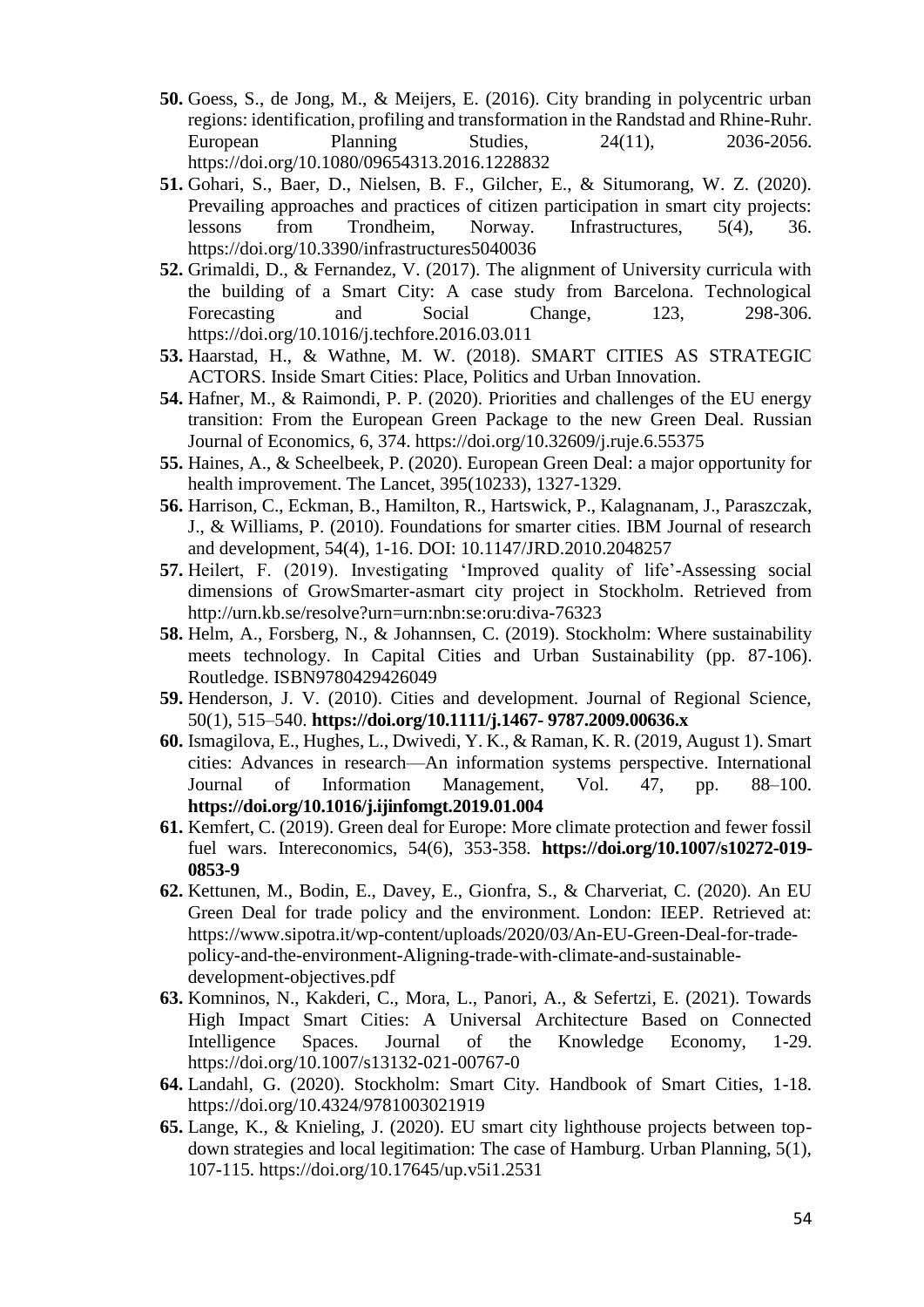- **66.** Lazaroiu, G. C., & Roscia, M. (2012). Definition methodology for the smart cities model. Energy, 47(1), 326–332. **<https://doi.org/10.1016/j.energy.2012.09.028>**
- **67.** Leitão, D., Kourtzanidis, K., Giourka, P., Kort, J., Koning, N., Maas, N., ... & Barroso, R. (2021, October). Stakeholders' perspectives on energy related Smart City technologies: POCITYF's standpoint. In IOP Conference Series: Earth and Environmental Science (Vol. 863, No. 1, p. 012012). IOP Publishing.
- **68.** Leitheiser, S., & Follmann, A. (2020). The social innovation–(re) politicisation nexus: Unlocking the political in actually existing smart city campaigns? The case of SmartCity Cologne, Germany. Urban Studies, 57(4), 894-915. **[https://doi.org/10.1177/0042098019869820](https://doi.org/10.1177%2F0042098019869820)**
- **69.** Leonard, M., Pisani-Ferry, J., Shapiro, J., Tagliapietra, S., & Wolff, G. B. (2021). The geopolitics of the European green deal. Bruegel.
- **70.** Lopes Azevedo, A., Stöffler, S., & Fernandez, T. (2020, September). Following the Smartness: Leipzig as a Follower City in a Horizon 2020 Smart Cities and Communities Lighthouse Project. In SHAPING URBAN CHANGE–Livable City Regions for the 21st Century. Proceedings of REAL CORP 2020, 25th International Conference on Urban Development, Regional Planning and Information Society (pp. 335-343). CORP–Competence Center of Urban and Regional Planning. ISSN 2521- 3938
- **71.** Losavio, M. M., Chow, K. P., Koltay, A., & James, J. (2018). The Internet of Things and the Smart City: Legal challenges with digital forensics, privacy, and security. Security and Privacy, 1(3), e23. <https://doi.org/10.1002/spy2.23>
- **72.** Luterek, M. (2019, December). Smart Cities and Citizen Orientation: The Growing Importance of" Smart People" in Developing Modern Cities. In EMCIS (pp. 209- 222). ISBN: 978-3-030-44322-1
- **73.** Lyons, G., Mokhtarian, P., Dijst, M., & Böcker, L. (2018). The dynamics of urban metabolism in the face of digitalization and changing lifestyles: Understanding and influencing our cities. Resources, Conservation and Recycling, 132, 246–257. **<https://doi.org/10.1016/j.resconrec.2017.07.032>**
- **74.** Madakam, S., & Ramachandran, R. (2015). Barcelona smart city: the Heaven on Earth (internet of things: technological God). ZTE Communications, 13(4), 3-9. http://www.cnki.net/kcms/detail/34.1294.TN.20151208.1455.002.html
- **75.** Mancebo, F. (2020). Smart city strategies: time to involve people. Comparing Amsterdam, Barcelona and Paris. Journal of Urbanism: International Research on Placemaking and Urban Sustainability, 13(2), 133-152. **<https://doi.org/10.1080/17549175.2019.1649711>**
- **76.** March, H., & Ribera-Fumaz, R. (2016). Smart contradictions: The politics of making Barcelona a Self-sufficient city. European urban and regional studies, 23(4), 816- 830. **[https://doi.org/10.1177/0969776414554488](https://doi.org/10.1177%2F0969776414554488)**
- **77.** March, H., & Ribera-Fumaz, R. (2018). Barcelona: From corporate smart city to technological sovereignty. In Inside smart cities (pp. 227-242). Routledge.
- **78.** Matskevits, D. (2020). Energy efficient Renovation Strategies: Estonia and European Sustainability Project. https://urn.fi/URN:NBN:fi:amk-2020120426194
- **79.** Molinillo, S., Anaya-Sánchez, R., Morrison, A. M., & Coca-Stefaniak, J. A. (2019). Smart city communication via social media: Analysing residents' and visitors' engagement. Cities, 94, 247–255. **<https://doi.org/10.1016/j.cities.2019.06.003>**
- **80.** Montanarella, L., & Panagos, P. (2021). The relevance of sustainable soil management within the European Green Deal. Land Use Policy, 100, 104950. https://doi.org/10.1016/j.landusepol.2020.104950
- **81.** Mora, L., Deakin, M., Reid, A., & Angelidou, M. (2019). How to overcome the dichotomous nature of smart city research: Proposed methodology and results of a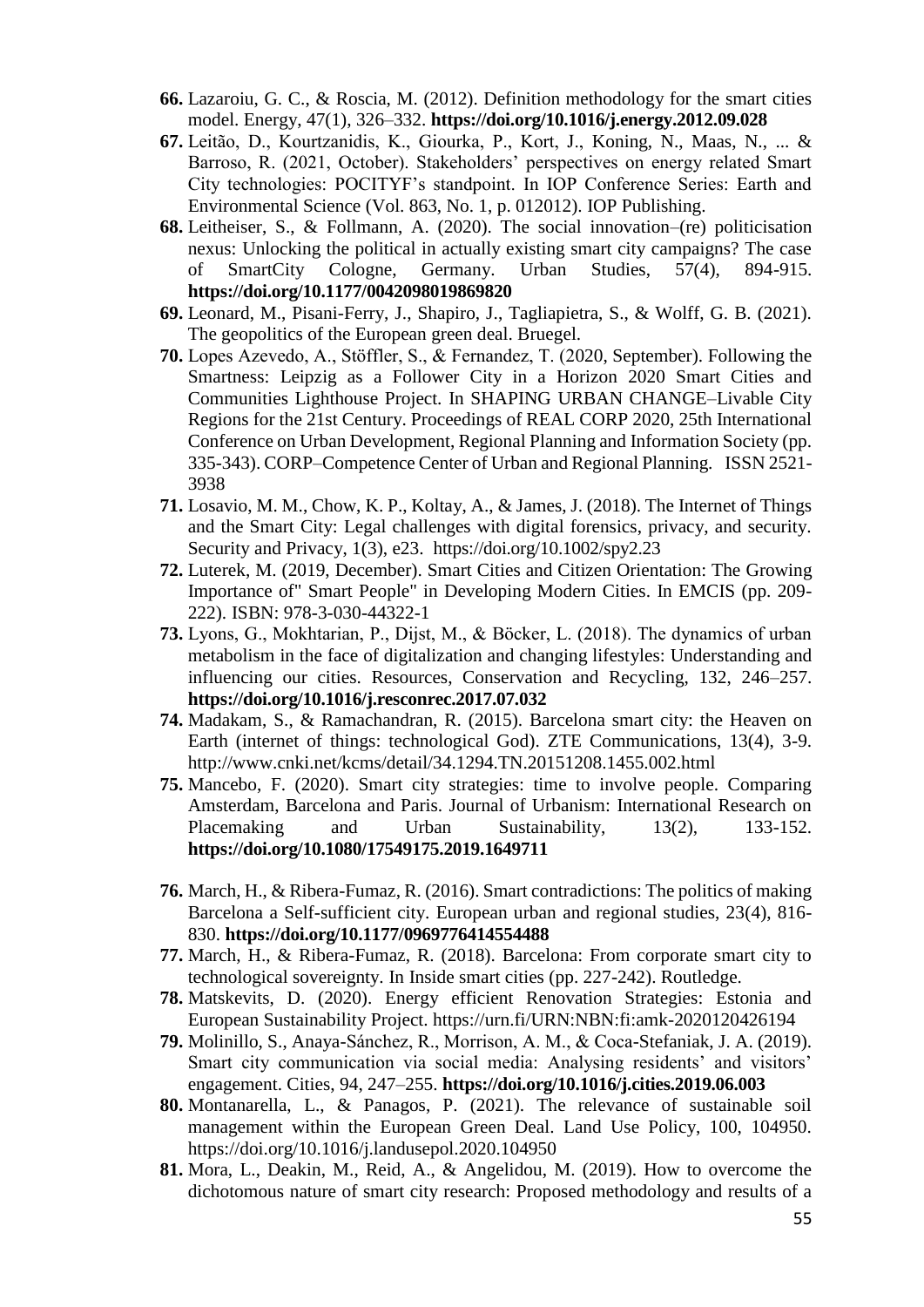pilot study. Journal of Urban Technology, 26(2), 89-128. https://doi.org/10.1080/10630732.2018.1525265

- **82.** Moustaka, V., Vakali, A., & Anthopoulos, L. G. (2019, January 1). A systematic review for smart city data analytics. ACM Computing Surveys, Vol. 51, pp. 1–41. **<https://doi.org/10.1145/3239566>**
- **83.** Mutule, A., Domingues, M., Ulloa-Vásquez, F., Carrizo, D., García-Santander, L., Dumitrescu, A. M., ... & Melo, L. (2021). Implementing Smart City Technologies to Inspire Change in Consumer Energy Behaviour. Energies, 14(14), 4310. <https://doi.org/10.3390/en14144310>
- **84.** Noori, N., Hoppe, T., & de Jong, M. (2020). Classifying pathways for smart city development: comparing design, governance and implementation in Amsterdam, Barcelona, Dubai, and Abu Dhabi. Sustainability, 12(10), 4030. https://doi.org/10.3390/su12104030
- **85.** Odendaal, N. (2003). Information and communication technology and local governance: Understanding the difference between cities in developed and emerging economies. Computers, Environment and Urban Systems, 27(6), 585–607. **[https://doi.org/10.1016/S0198-9715\(03\)00016-4](https://doi.org/10.1016/S0198-9715(03)00016-4)**
- **86.** Okhrimenko, Sovik, P. & L. (2019). Digital transformation of the socioeconomic system: prospects for digitalization in society. Revista ESPACIOS, Vol.40(38) Retrieved at: https://www.revistaespacios.com/a19v40n38/19403826.html
- **87.** Paalosmaa, T. M. (2021). Feasibility of Innovative Smart Mobility Solutions for Vaasa–A Case Study of EU Horizon 2020 IRIS Project. https://urn.fi/URN:NBN:fife202103016267
- **88.** Paola, D. R., & Rosenthal-Sabroux, C. (2014). Smart City How to Create Public and Economic Value with High Technology in Urban Space. Smart City How to Create Public and Economic Value with High Technology in Urban Space, (June 2014), VIII, 238. **[https://doi.org/10.1007/978-3-319-](https://doi.org/10.1007/978-3-319-%2006160-3) 06160-3**
- **89.** Parviainen, P., Tihinen, M., Kääriäinen, J., & Teppola, S. (2017). Tackling the digitalization challenge: how to benefit from digitalization in practice. International Journal of Information Systems and Project Management, 5(1), 63–77. **<https://doi.org/10.12821/ijispm050104>**
- **90.** Paskaleva, K., Evans, J., & Watson, K. (2021). Co-producing smart cities: A Quadruple Helix approach to assessment. European Urban and Regional Studies, https://doi.org/10.1177/09697764211016037
- **91.** Pietzcker, R. C., Osorio, S., & Rodrigues, R. (2021). Tightening EU ETS targets in line with the European Green Deal: Impacts on the decarbonization of the EU power sector. Applied Energy, 293, 116914.
- **92.** Pozdniakova, A. M. (2018). SMART CITY STRATEGIES "LONDON-STOCKHOLM-VIENNA-KYIV". Acta innovations, (27), 31-45
- **93.** Razmjoo, A., Østergaard, P. A., Denai, M., Nezhad, M. M., & Mirjalili, S. (2021). Effective policies to overcome barriers in the development of smart cities. Energy Research & Social Science, 79, 102175. https://doi.org/10.1016/j.erss.2021.102175
- **94.** Riva Sanseverino, E., Riva Sanseverino, R., & Anello, E. (2018). A cross-reading approach to smart city: A european perspective of chinese smart cities. Smart Cities, 1(1), 26-52. https://doi.org/10.3390/smartcities1010003
- **95.** Rodríguez, C., Sanz-Montalvillo, C., Vallejo, E., & Quijano, A. (2019, December). City-Level Evaluation: Categories, Application Fields and Indicators for Advanced Planning Processes for Urban Transformation. In International conference on Smart and Sustainable Planning for Cities and Regions (pp. 17-35). Springer, Cham. DOI: 10.1007/978-3-030-57332-4\_2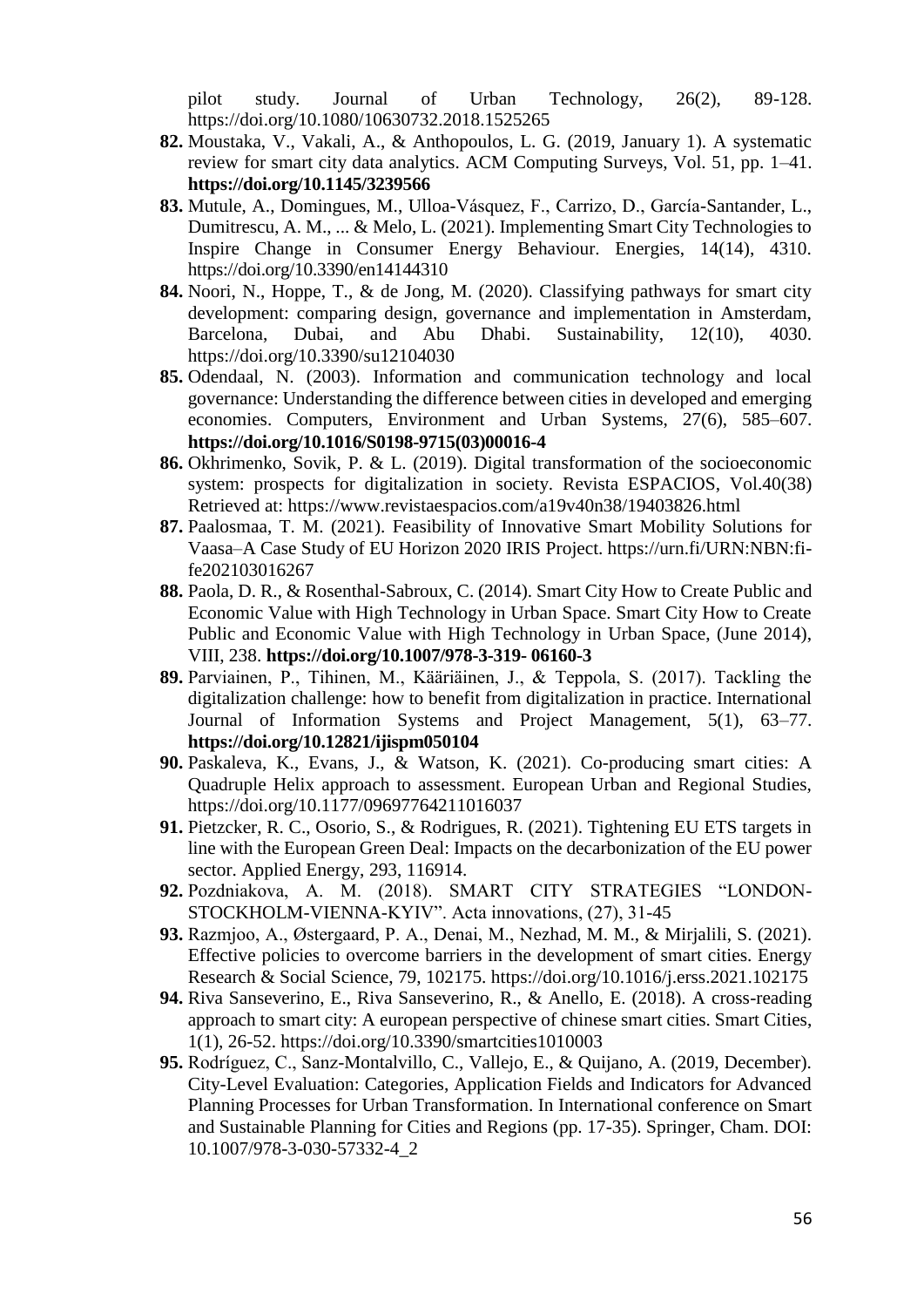- **96.** Ruhlandt, R. W. S. (2018). The governance of smart cities: A systematic literature review. Cities,  $81,$   $1-23.$ **[https://doi.org/https://doi.org/10.1080/10630732.2011.601117](https://doi.org/https:/doi.org/10.1080/10630732.2011.601117)**
- **97.** Ruhlandt, R. W. S. (2018). The governance of smart cities: A systematic literature review. Cities,  $81,$   $1-23.$ **[https://doi.org/https://doi.org/10.1080/10630732.2011.601117](https://doi.org/https:/doi.org/10.1080/10630732.2011.601117)**
- **98.** Sandström, J. (2020). Global Stockholm: Ambitions beyond the state.
- **99.** Shen, L., Peng, Y., Zhang, X., & Wu, Y. (2012). An alternative model for evaluating sustainable urbanization. Cities, 29(1), 32–39. **<https://doi.org/10.1016/j.cities.2011.06.008>**
- **100.**Siddi, M. (2020). The European Green Deal: Assessing its current state and future implementation.
- **101.**Sikora, A. (2021, January). European Green Deal–legal and financial challenges of the climate change. In ERA Forum (Vol. 21, No. 4, pp. 681-697). Springer Berlin Heidelberg. https://doi.org/10.1007/s12027-020-00637-3
- **102.**Škultéty, F., Beňová, D., & Gnap, J. (2021). City Logistics as an Imperative Smart City Mechanism: Scrutiny of Clustered EU27 Capitals. Sustainability, 13(7), 3641. https://doi.org/10.3390/su13073641
- **103.**Smith, A., & Martín, P. P. (2021). Going beyond the smart city? Implementing technopolitical platforms for urban democracy in Madrid and Barcelona. Journal of Urban Technology, 28(1-2), 311-330. https://doi.org/10.1080/10630732.2020.1786337
- **104.**Sola, A., Sanmarti, M., & Corchero, C. (2020). Concluding remarks from the implementation of smart low-energy districts in the GrowSmarter project. International Journal of Environmental Impacts, 3(2), 112-119. DOI: 10.2495/EI-V3-N2-112-119
- **105.**Späth, P., & Knieling, J. (2020). How EU-funded Smart City experiments influence modes of planning for mobility: Observations from Hamburg. Urban Transformations, 2(1), 1-17. https://doi.org/10.1186/s42854-020-0006-2
- **106.**Townsend, A. (2017). Smart Cities Book Summary. Futures Group Presentations. **<https://doi.org/10.7256/2313-0539.2014.3.12545>**
- **107.**Tyni, E., & Wikberg, J. (2019). Classification of Wi-Fi Sensor Data for a Smarter City: Probabilistic Classification using Bayesian Statistics.
- **108.**Uspenskaia, D., Specht, K., Kondziella, H., & Bruckner, T. (2021). Challenges and Barriers for Net‐Zero/Positive Energy Buildings and Districts—Empirical Evidence from the Smart City Project SPARCS. Buildings, 11(2), 78. https://doi.org/10.3390/buildings11020078
- **109.**Vandercruysse, L., Buts, C., & Dooms, M. (2020). A typology of smart city services: the case of data protection impact assessment. Cities, 104, 102731. https://doi.org/10.1016/j.cities.2020.102731
- **110.**Varró, K., & Szalai, Á. (2021). Discourses and practices of the smart city in Central Eastern Europe: insights from Hungary's 'big'cities. Urban Research & Practice, 1- 25. https://doi.org/10.1080/17535069.2021.1904276
- **111.**Wang, H., He, Q., Liu, X., Zhuang, Y., & Hong, S. (2012, March 15). Global urbanization research from 1991 to 2009: A systematic research review. Landscape and Urban Planning, Vol. 104, pp. 299–309. **<https://doi.org/10.1016/j.landurbplan.2011.11.006>**
- **112.**Washburn, D., Sindhu, U., Balaouras, S., Dines, R., Hayes, N., & Nelson, L. (2010). Helping CIOs understand "smart city" initiatives. In Forrester Research. Cambridge.
- **113.** Wathne, M. W., & Haarstad, H. (2020). The smart city as mobile policy: Insights on contemporary urbanism. Geoforum, 108, 130-138. https://doi.org/10.1016/j.geoforum.2019.12.003